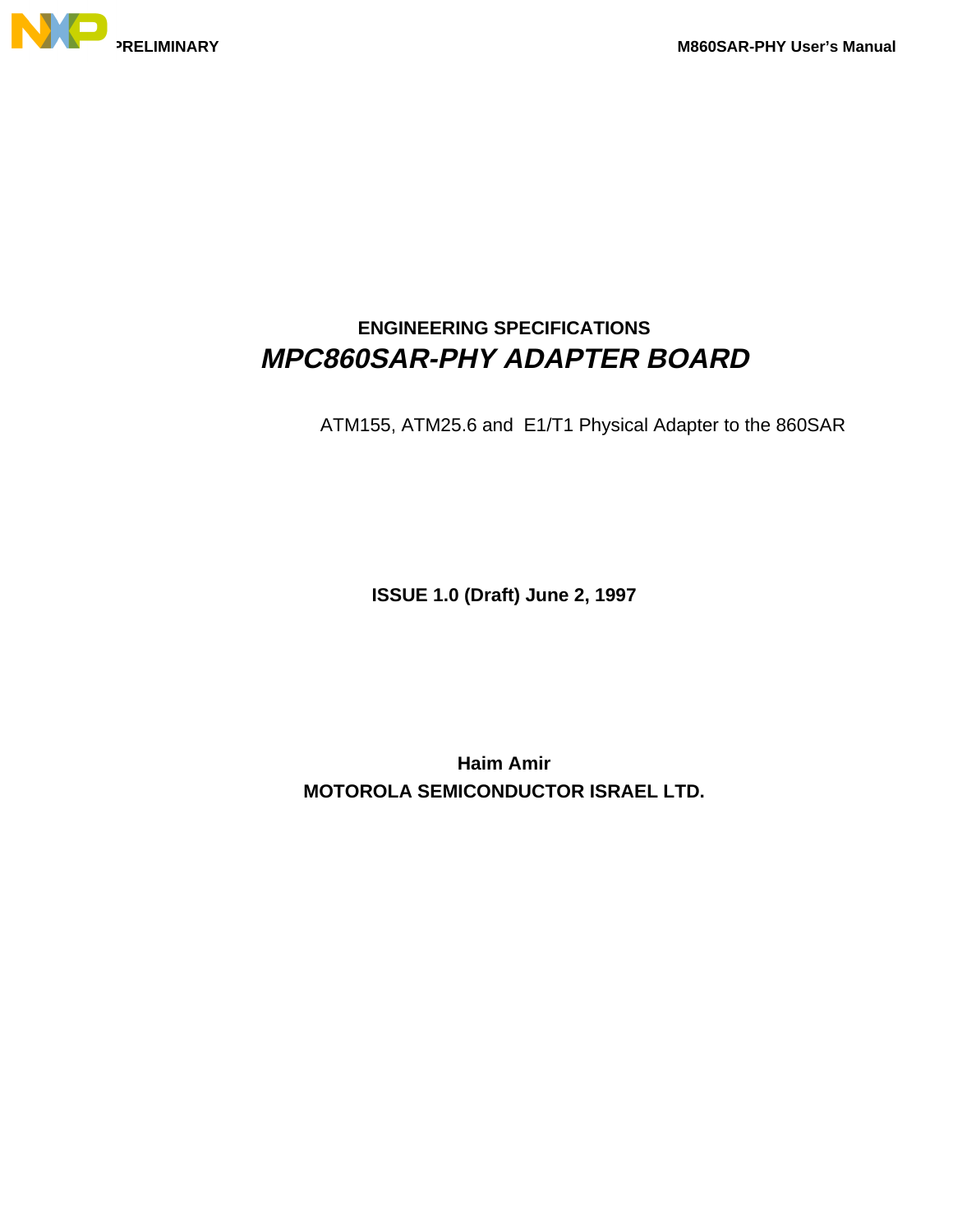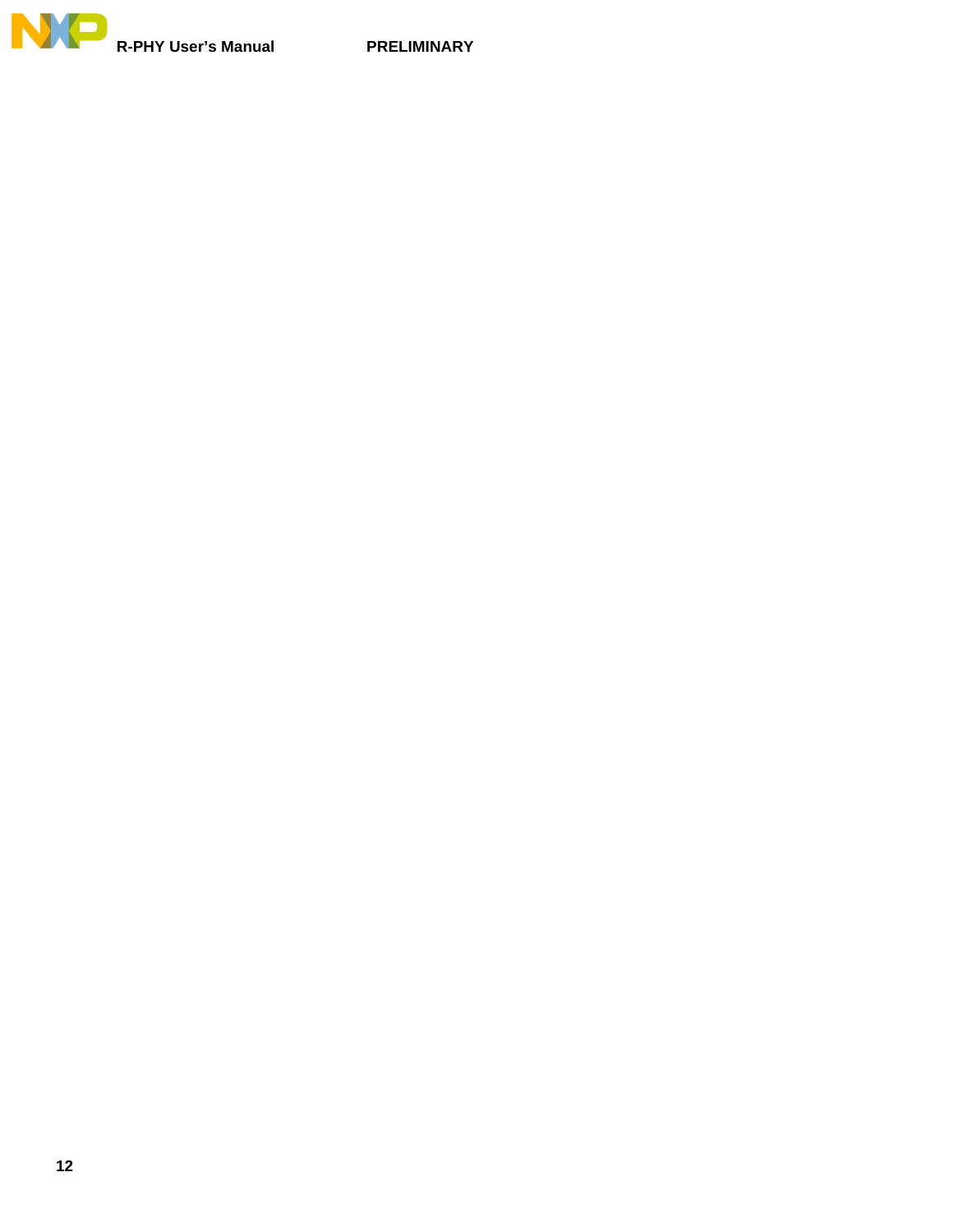

# **CHAPTER 1 - GENERAL INFORMATION**

### **1•1 INTRODUCTION**

This manual provides general information, preparation for use and installation instructions, operating instructions, functional description, and support information for the MPC860SAR-PHY board.

# **1•2 FEATURES**

The main features of the MPC860SAR-PHY board are as follows:

- The board connect to the MPC860ADS/MPC8xxFADS via a 96PIN connector (P13).
- ATM 155.52Mhz, 51.84Mhz using the PMC PM5346 device. or IDT77155.
- ATM 25.6Mbps using the IDT IDT77105 device.
- The PM5346 and IDT77105 are connected to the MPC860SAR via the Utopia bus, operating @25Mhz maximum.
- The physical interface connection to the PM5346 is via an optical adapter (HP HFBR-5205).
- The physical interface connection to the IDT77105 is via RJ45 with 4 twisted pair wires.
- The selection of working with IDT77105 or PM5346 is by changing five jumpers.
- T1 1.54Mbps using the DALLAS DS2180 device.
- E1 2.048Mbps using the DALLAS DS2181 device.
- The T1/E1 (DS2180, DS2181) uses the same socket.
- The T1/E1 Interface Line is done by DS2186 (Transmitter) and DS2187 (Receiver)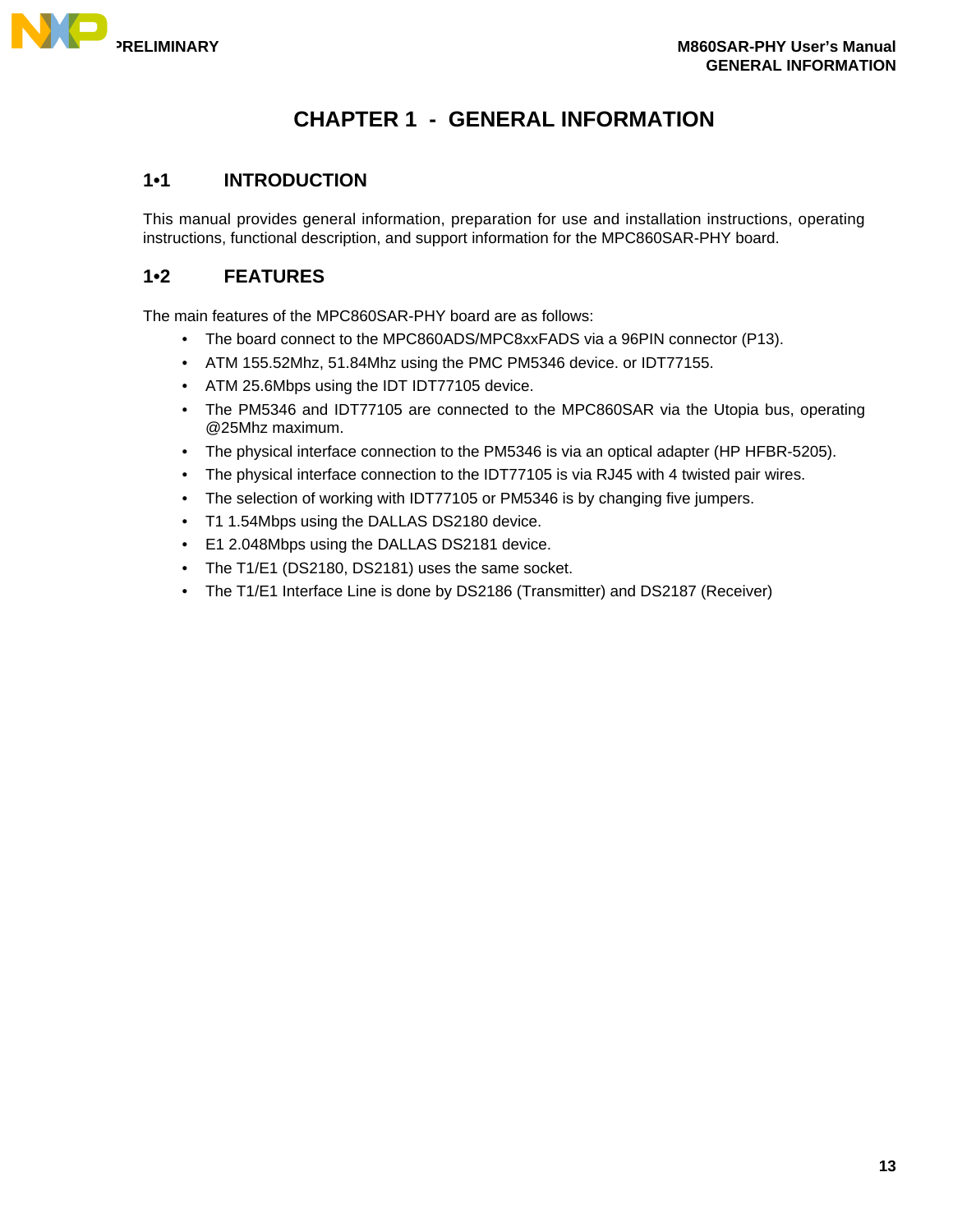

# **1•3 SPECIFICATIONS**

The MPC860SAR-PHY specifications are given in Table 1-1.

# **Table 1-1 MPC860SAR-PHY Specifications**

| <b>CHARACTERISTICS</b>                                   | <b>SPECIFICATIONS</b>                                                  |
|----------------------------------------------------------|------------------------------------------------------------------------|
| Power requirements (no other boards attached)            | +5Vdc $@$ 2 A (typical), 2.5 A (maximum)                               |
| Operating temperature                                    | 0 degrees to 30 degrees C ambient air temperature                      |
| Storage temperature                                      | -25 degrees to 85 degrees C                                            |
| Relative humidity                                        | 5% to 90% (non-condensing)                                             |
| <b>Dimensions</b><br>Height<br>Depth<br><b>Thickness</b> | 3.93 inches (100 mm)<br>7.086 inches (180 mm)<br>0.063 inches (1.6 mm) |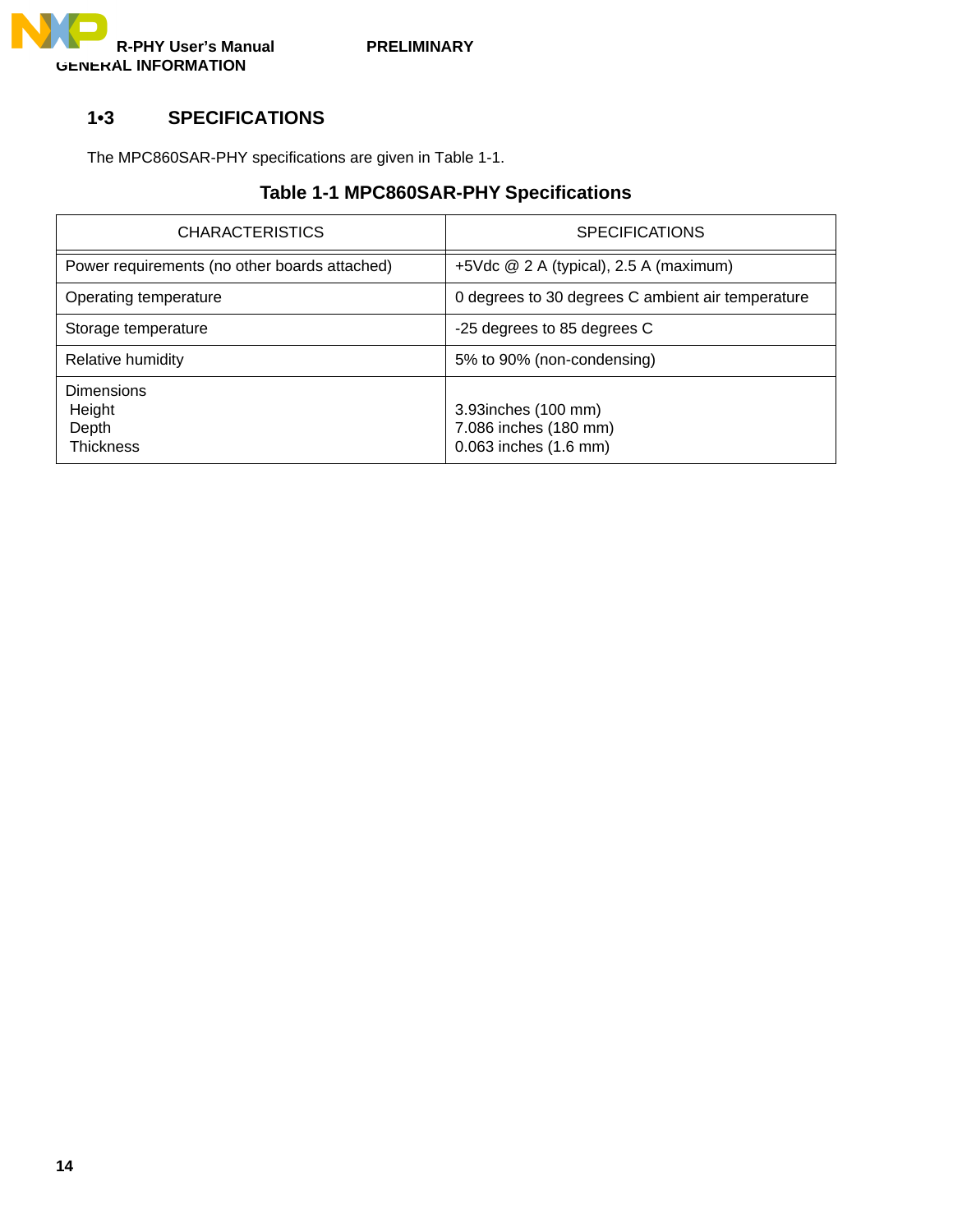

# **1•4 GENERAL DESCRIPTION**

The MPC860SAR-PHY is a development tool for the MPC860SAR device. This board is used for hardware and software development of applications using the MPC860SAR device mounted on the MPC860ADS/ MPC8xxFADS.

The MPC860SAR-PHY is a board that connected to MPC860ADS/MPC8xxFADS and provides ATM155.52M/51.84M, interface to the line via SC optical line driver and to the 860SAR via a UTOPIA bus. The used device is PM5346. ATM25.6M interface to the line via RJ45 connector and to the 860SAR via a UTOPIA bus. The used device is IDT77105. And E1/T1 interface to the line via RJ45 connector, to the 860SAR via a E1/T1 860SAR dedicated pins, the E1/T1 are two devices that only one of them is mounted on the board. The used devices are DS2180 for T1 and DS2181 for E1. The board can perform at the same time E1/T1 and ATM155.52M/51.84 or 25.6M. The control of all the PM5346 and IDT77105 is done by the 860SAR ports, and the control of the DS2180/DS2181 is done by the 860SAR SPI port. The MPC860SAR-PHY has logic analyzer connectors. The logic analyzer connectors enable to monitor the used activity pins of the MPC860SAR.

**NOTE:** Before operating the board the user should define the modes of operation and then make sure all the Dip Switches and jumpers are set accordingly.

# **1•5 RELATED DOCUMENTATION**

The following publications are applicable to the MPC860SAR-PHY and may provide additional helpful information.

- MPC860SAR Spec.
- ATM spec
- E1/T1 Spec.
- PMC PM5346 Device User manual.
- IDT77155 Device User Manual.
- IDT77105 Device User Manual.
- DALLAS: DS2180AQ, DS2181AQ, DS2186, DS2187 Devices User Manual.

#### **1•6 ABBREVIATIONS USED IN THE DOCUMENT**

- ATM Asynchronous Transfer Mode.
- SAR Segmentation And Reassembly.
- TC Transmission Convergence.
- PMD Physical Medium Dependent.
- UTOPIA Universal Test & Operations PHY Interface for ATM.
- AAL ATM Adaptation Layer.
- spec Engineering specification document.

#### **1•7 REQUIRED EQUIPMENT**

The MPC860SAR-PHY can operate in two working environments:

- MPC860ADS or MPC8xxFADS board.
- Fiber optic cables multimode SC type from one side.
- Cable to connect to the RJ45 connector for the E1/T1 or ATM25.6M.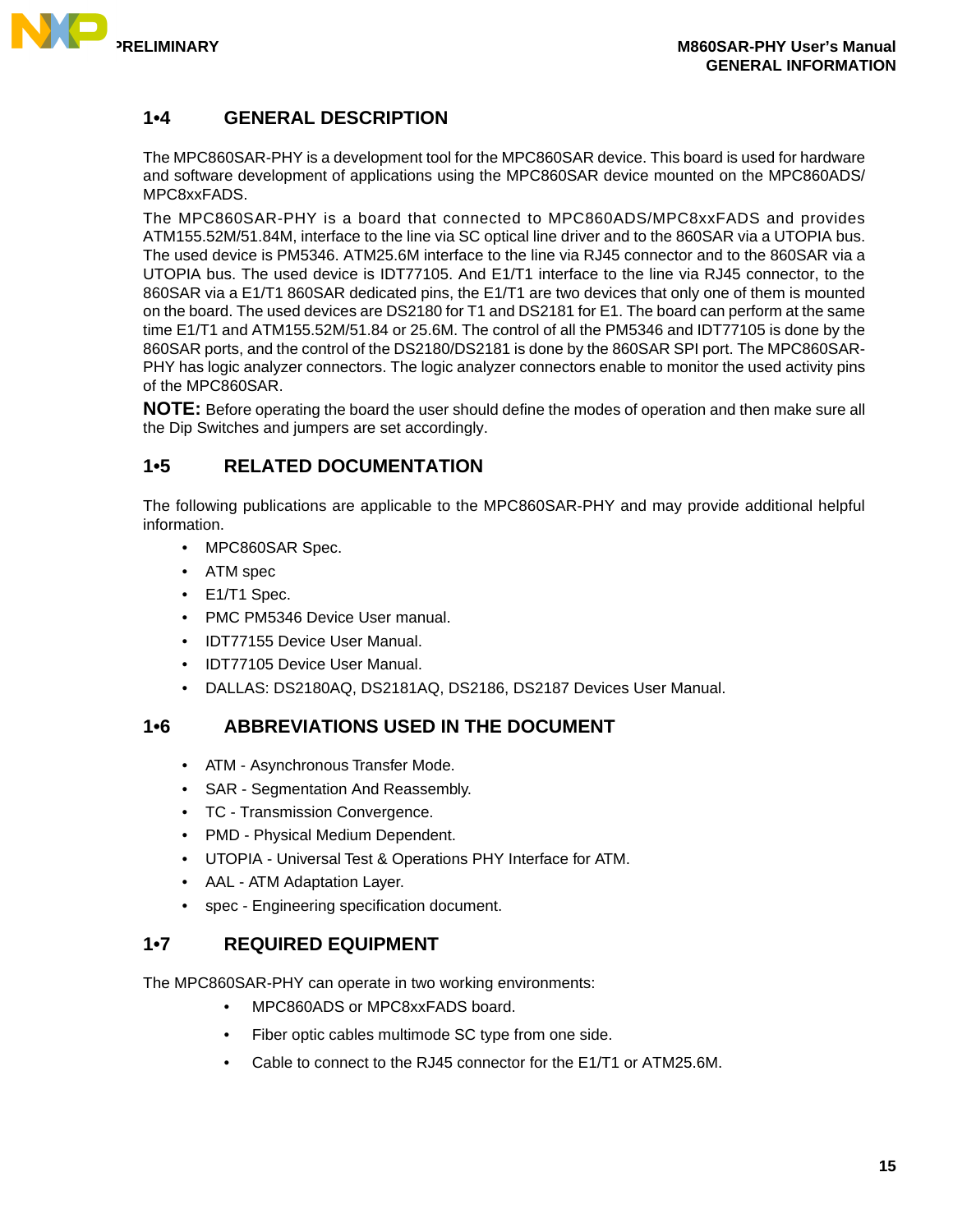



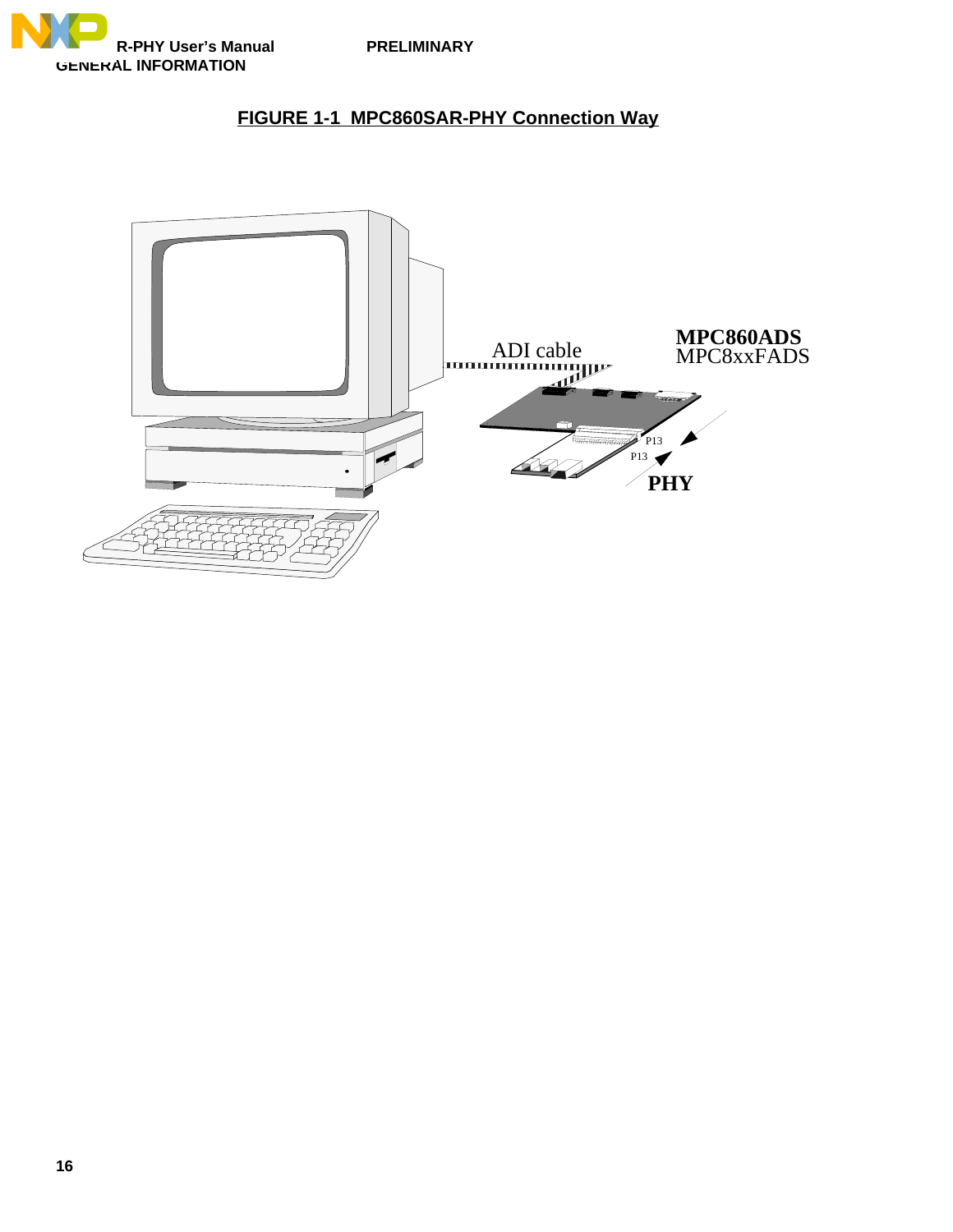

# **CHAPTER 2 - HARDWARE PREPARATION AND INSTALLATION**

#### **2•1 INTRODUCTION**

This chapter provides unpacking instructions, hardware preparation, and installation instructions for the MPC860SAR-PHY.

#### **2•2 UNPACKING INSTRUCTIONS**

#### **NOTE**

If the shipping carton is damaged upon receipt, request carrier's agent be present during unpacking and inspection of equipment.

Unpack equipment from shipping carton. Refer to packing list and verify that all items are present. Save packing material for storing and reshipping of equipment.

#### **CAUTION**

AVOID TOUCHING AREAS OF INTEGRATED CIRCUITRY; STATIC DISCHARGE CAN DAMAGE CIRCUITS.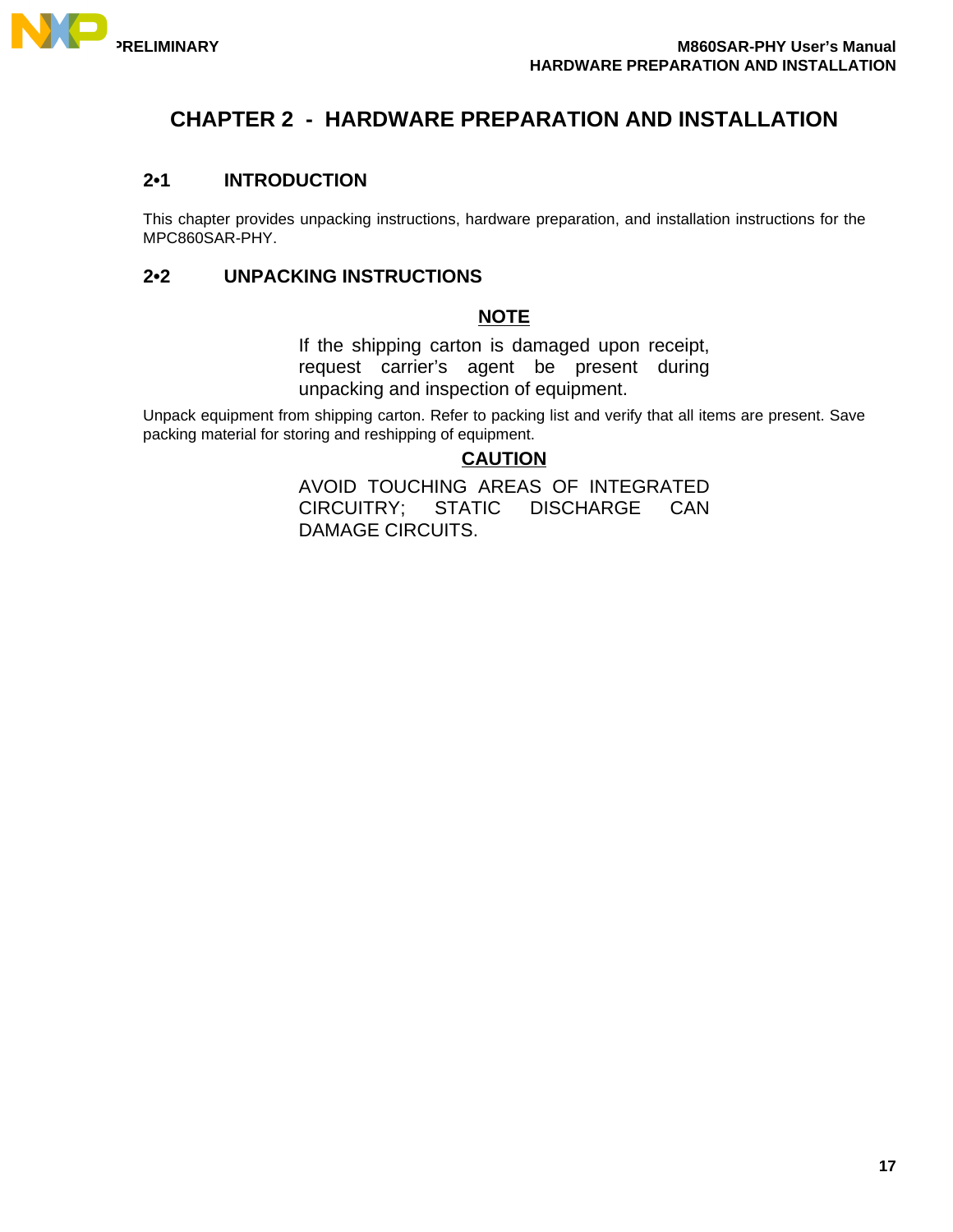

# **2•3 HARDWARE PREPARATION**

To select the desired configuration and ensure proper operation of the MPC860SAR-PHY board, changes of the Dip-Switchs and jumpers settings may be required before connecting the board to the MPC860ADS/ MPC8xxFADS. The location of the LEDs, Dip-Switches, and connectors is illustrated in the figures bellow. The board has been factory tested and is shipped with Dip-Switch settings as described in the following paragraphs. The default state of the Dip switches are shown in the tables below:



# **FIGURE 1-2 Dip-Switch DS1**

#### **Table 2-1 DS1 Board setting.**

| Number | ON/OFF                                  | Default    |
|--------|-----------------------------------------|------------|
| DS1(1) | ATM155.52/ATM51.84                      | <b>OFF</b> |
| DS1(2) | ATM155.52/ATM51.84                      | OFF        |
| DS1(3) | LEN0                                    | ON         |
| DS1(4) | LEN <sub>1</sub>                        | ON         |
| DS1(5) | LEN2                                    | OFF        |
| DS1(6) | Loop Back                               | ON         |
| DS1(7) | <b>Transmit Alarm Indication Signal</b> | ON         |
| DS1(8) | <b>CLKSEL</b>                           | OFF        |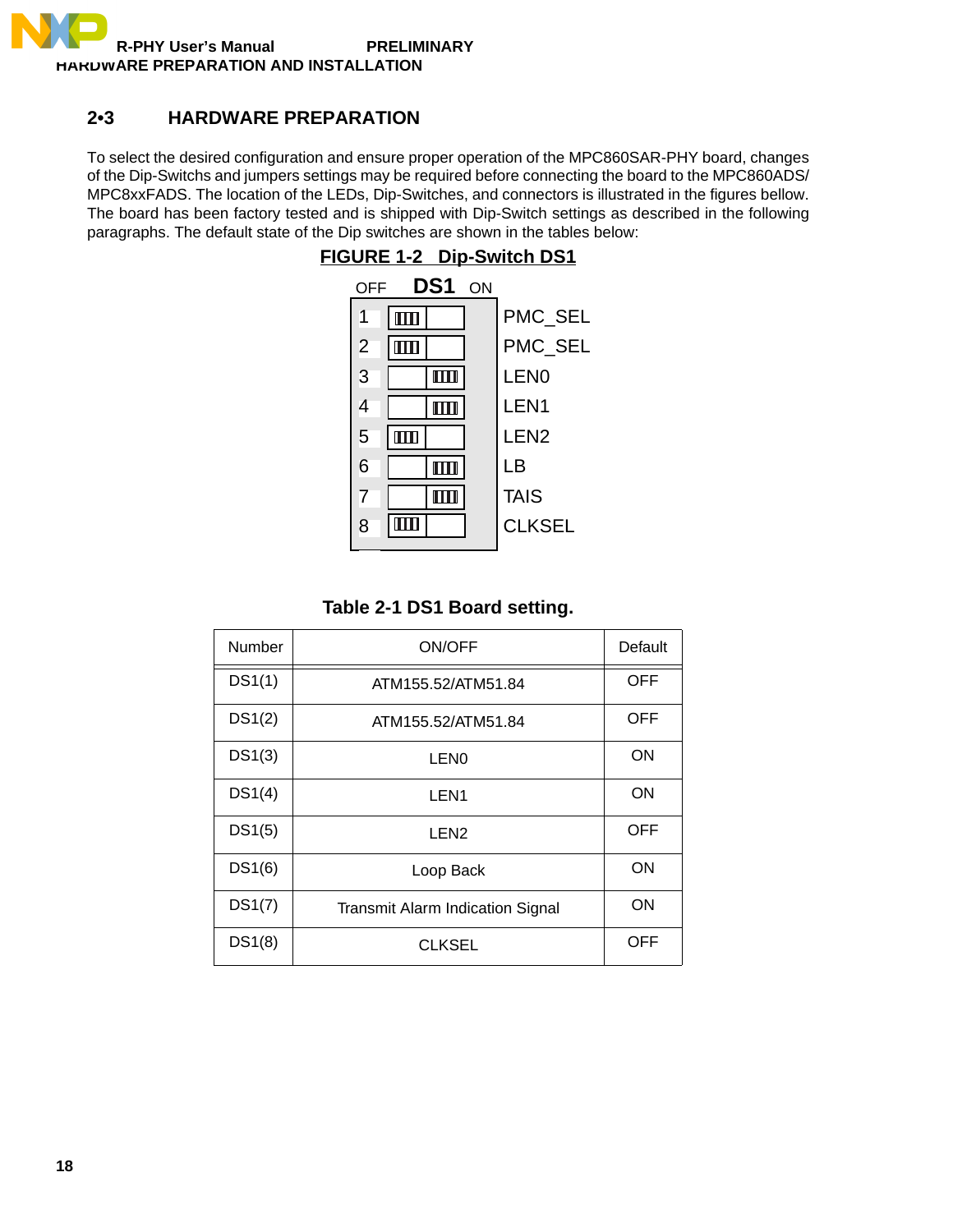

# **2•3•1 PM5346 - IDT77105 J1 - J5**

#### **PM5346/IDT77105 IDT77105 - Enabled JUMPER** When the jumpers: J1 - J5 are installed on pins 2 - 3, IDT77107 is choice.  $\boxtimes$  $\boxtimes$  $\times$ 1  $\overline{2}$ **PM5346/IDT77105 PM5346 - Enabled JUMPER** When the jumpers: J1 - J5 are installed on pins 1 - 2, PM5346 is choice.  $\times$  $\times$  $\times$ 2 3 1

# **2•3•2 L1TCLKB J6**

| <b>L1TCLKB</b>                                                                                                                                                                                | <b>L1TCLKB</b><br><b>JUMPER</b> |
|-----------------------------------------------------------------------------------------------------------------------------------------------------------------------------------------------|---------------------------------|
| When the jumper J6 is installed on pins 2 - 3,<br>U12 implements the TCLK to the E1/T1.<br>NOTE: In this case J8, J9 and U12 must be install.<br>The default is that pins 1 - 2 is connected. |                                 |
| <b>L1TCLKB</b>                                                                                                                                                                                | <b>L1TCLKB</b><br><b>JUMPER</b> |
| When the jumper J6 is installed on pins 1 - 2,<br>TCLK is connected to the RCLK.<br>The user should config the SIMOD register<br>bit CRTB to 1. In this case U12 should be off the board.     |                                 |
| The default is that pins 1 - 2 is connected.                                                                                                                                                  |                                 |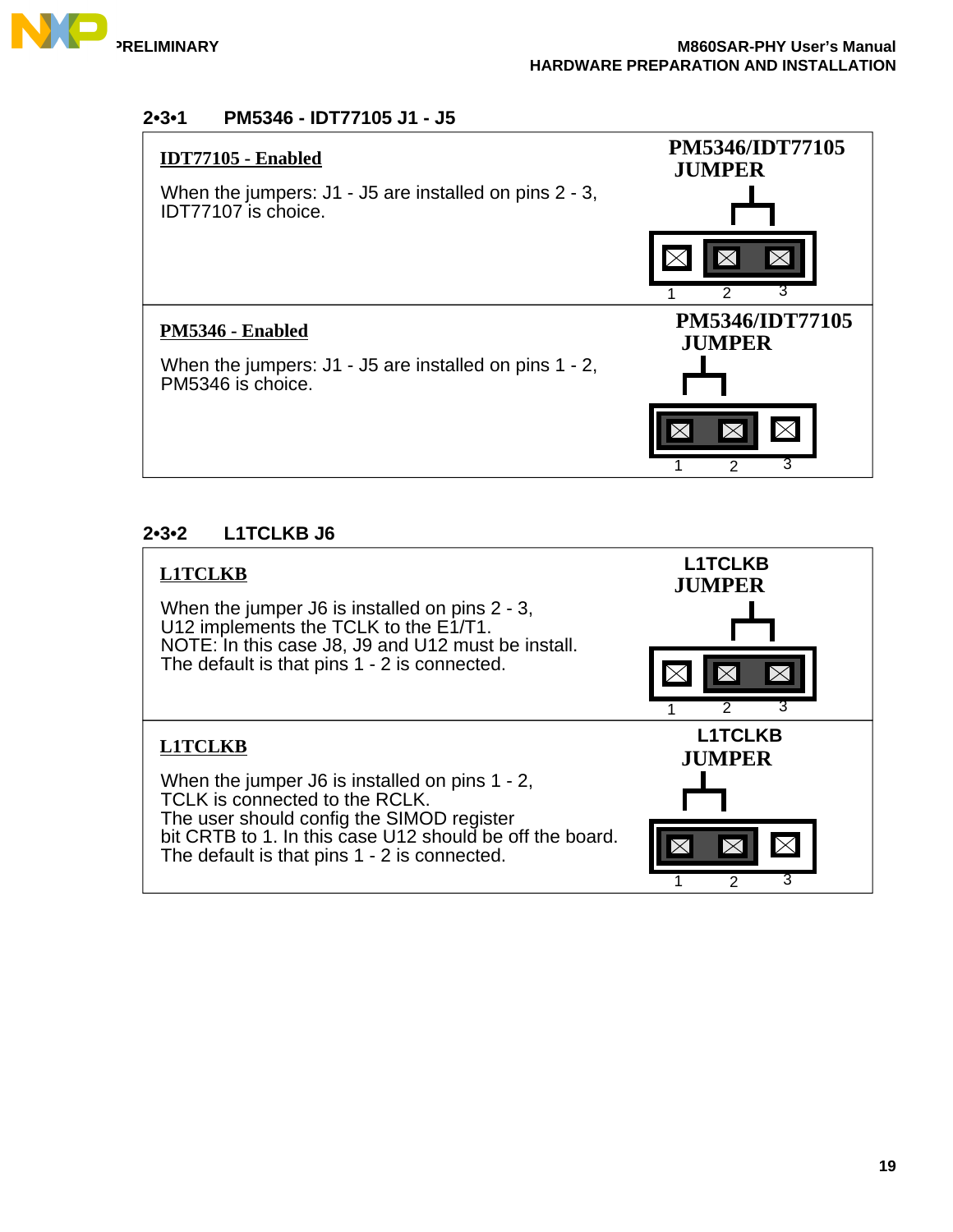# **2•3•3 L1TSYNCB J7**



# **FIGURE 2-1 JUMPERS J1 - J7**



# **2•3•4 TOUT2, TIN2 J8, J9**

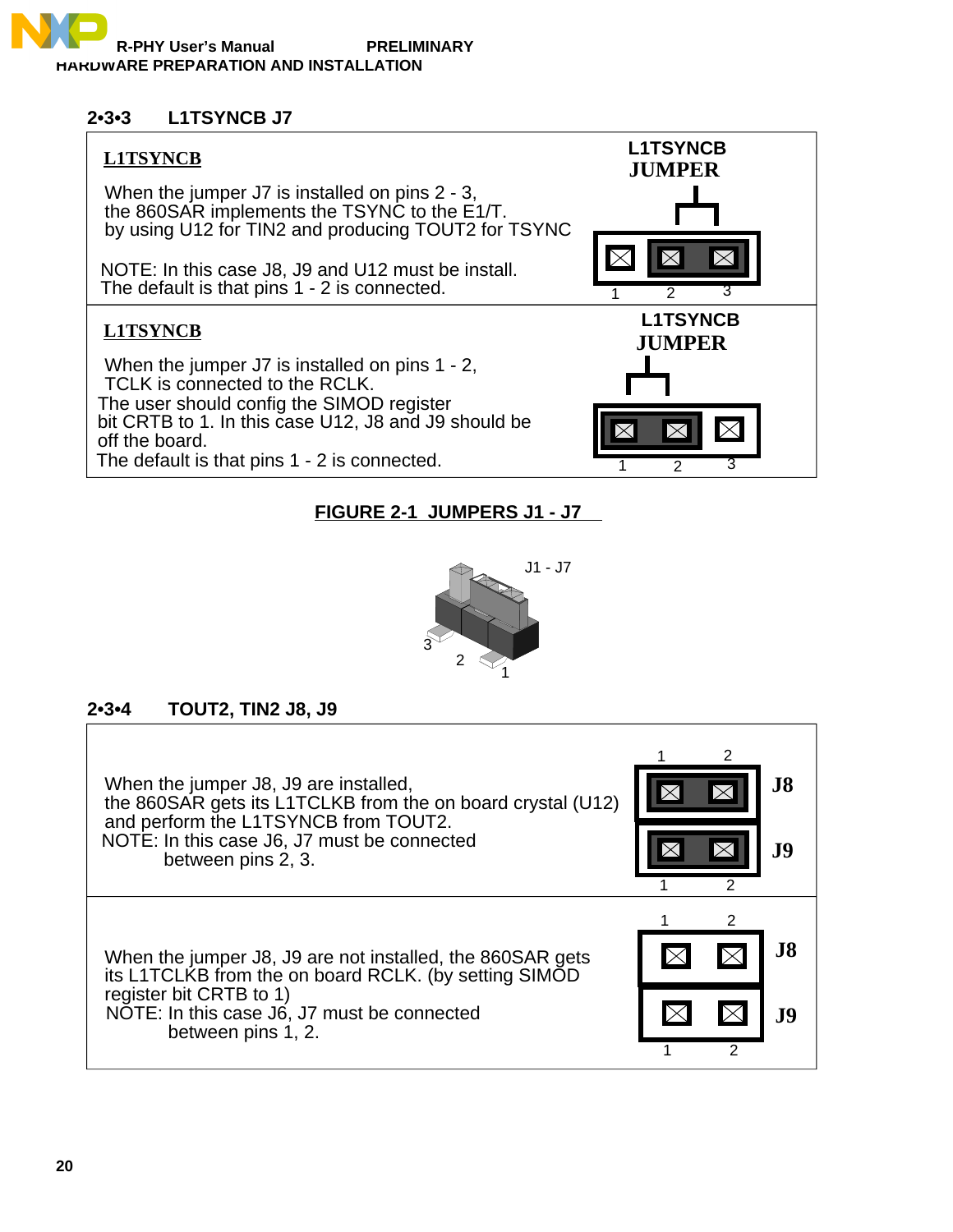

# **FIGURE 2-2 J8, J9 TOUT2, TIN2**



Parameters can be changed for the following conditions:

- ATM155.52Mb/s or 51.84Mb/s (DS1, 1, 2).
- E1/T1 wave shaping including cable length. (DS1, 3-5).
- E1/T1 Transmit Loop Back enable (DS1, 6).
- E1/T1 Transmit Alarm Indication enable. (DS1, 7).
- E1/T1 selection. (DS1, 8).
- ATM25.6Mb/s (IDT77105), J1-J5 pins 2,3 or ATM155.52/51.84Mb/s (PM5346) J1-J5 pins 1,2.
	- The selection of the Chip Select signal for IDT77105 or PM5346 (J1).
	- The selection of the RCAV signal for IDT77105 or PM5346 (J2).
	- The selection of the RRDEN signal for IDT77105 or PM5346 (J3).
	- The selection of the TWREN signal for IDT77105 or PM5346 (J4).
	- The selection of the TCAV signal for IDT77105 or PM5346 (J5).
- E1/T1 TCLK source (J6).
- E1/T1 TSYNC source (J7).
- Use TOUT2 and TIN2 as a general purpose I/O. (J8, J9).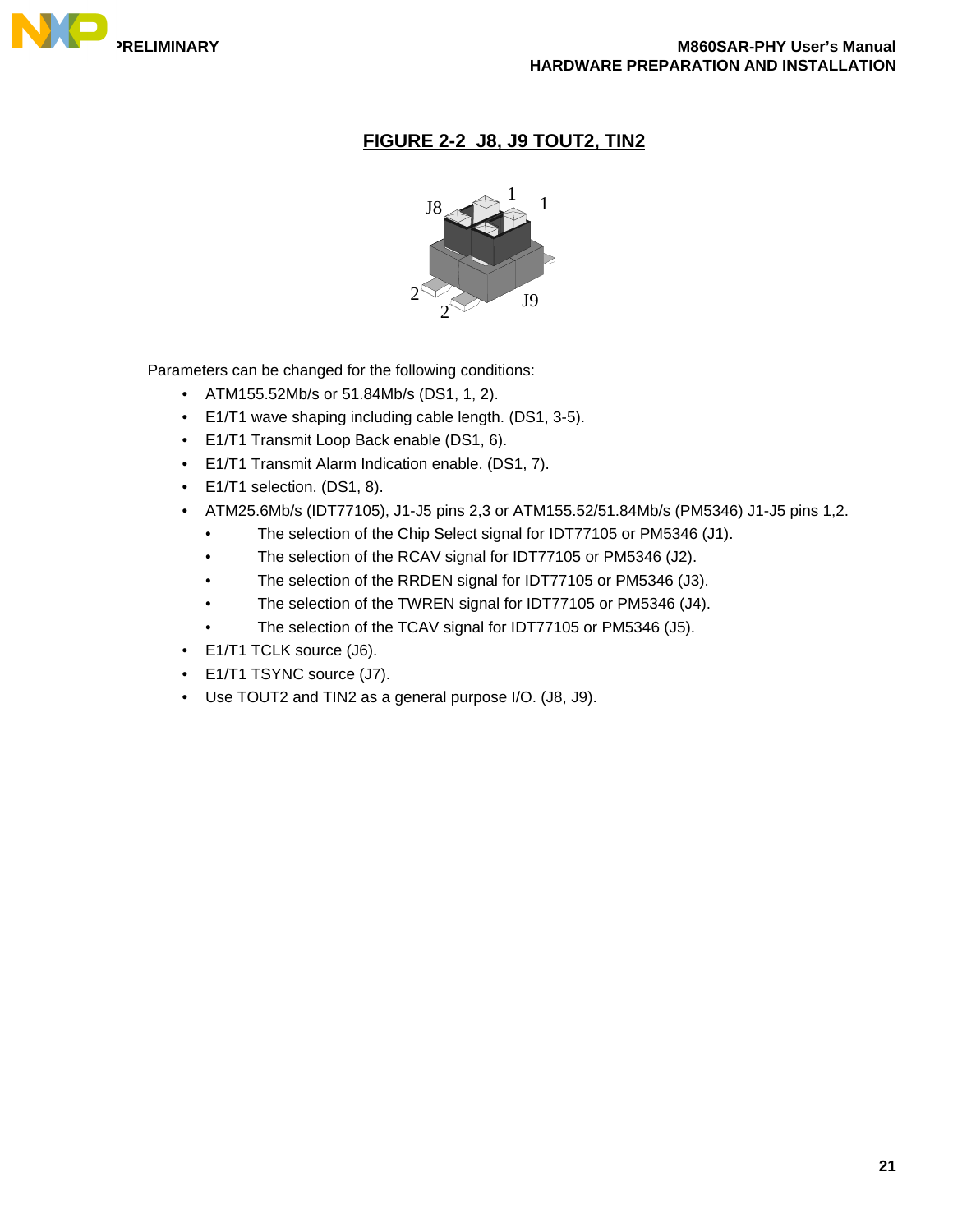**R-PHY User's Manual PRELIMINARY HARDWARE PREPARATION AND INSTALLATION**



**FIGURE 2-3 MPC860SAR-PHY Board** 

 $\rightarrow$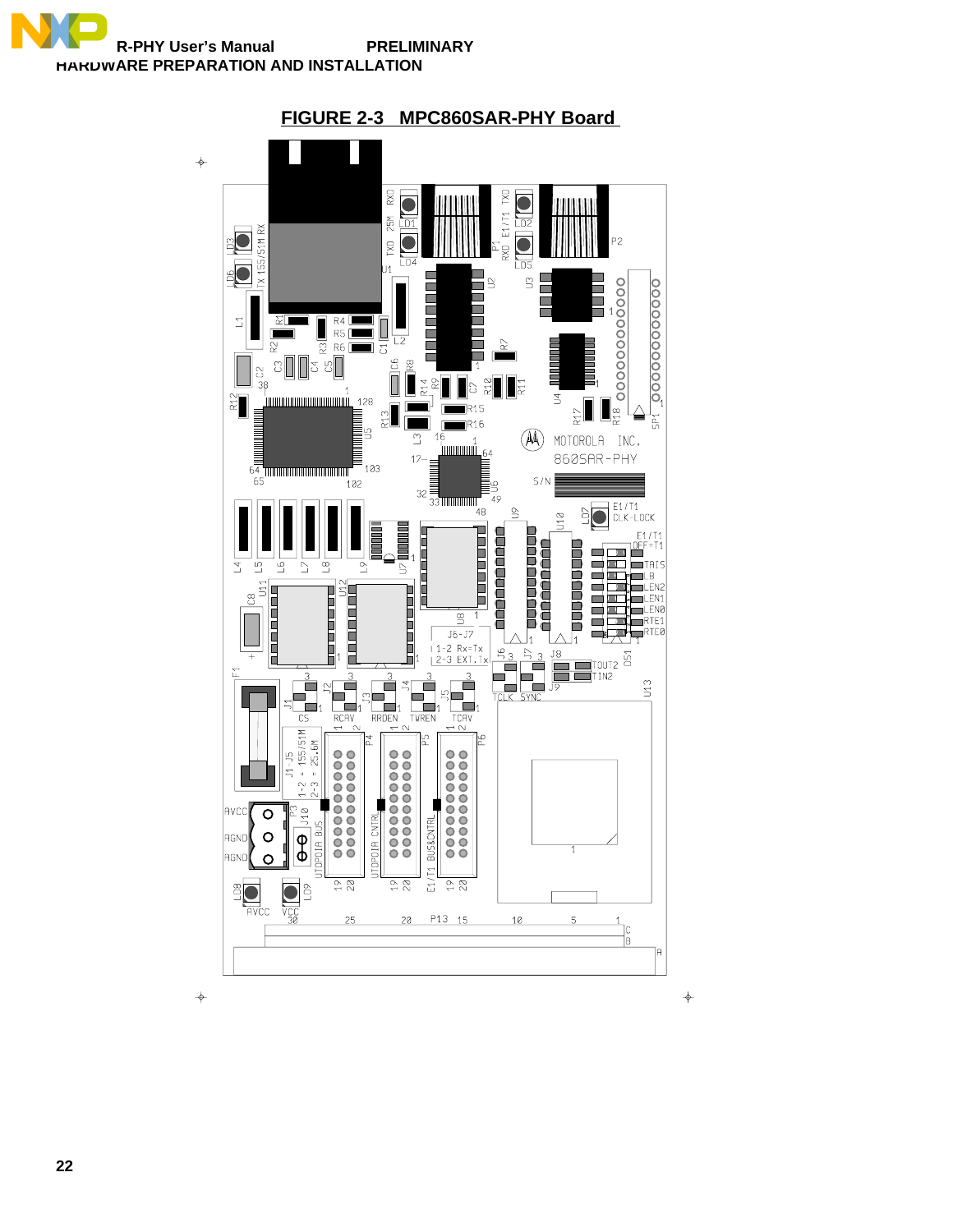

| $2 \cdot 3 \cdot 5$ | <b>DS1 Board Configuration.</b> |
|---------------------|---------------------------------|
|---------------------|---------------------------------|

| <b>Number</b> | ON/OFF                                  | Default    |                               |
|---------------|-----------------------------------------|------------|-------------------------------|
| DS1(1)        | ATM155.52/ATM51.84                      | <b>OFF</b> | 155.52Mb/s                    |
| DS1(2)        | ATM155.52/ATM51.84                      | <b>OFF</b> | Selected                      |
| DS1(3)        | LEN0                                    | ON         |                               |
| DS1(4)        | LEN1                                    | <b>ON</b>  | 0 db buildout,<br>0 - 133feet |
| DS1(5)        | LEN <sub>2</sub>                        | OFF        |                               |
| DS1(6)        | Loop Back                               | ON         | No LoopBack                   |
| DS1(7)        | <b>Transmit Alarm Indication Signal</b> | ON         | No TAIS                       |
| DS1(8)        | CLKSEL                                  | <b>OFF</b> | T1 Selected                   |

# **Table 2-2 DS1 Board configuration**

**DS1(1-2)** configure the ATM frequency. If the PM5346 was chosen, (J1 - J5 connected pins 1 and 2) by setting DS1(1,2) to OFF, the frequency selected is 155.52Mb/s, or if DS1(1) is ON and DS1(2) remain OFF the ATM frequency is 51.84Mb/s.

**DS1(3-5)** The device DS2186 Transmit Line Interface, supports T1 short loop (DSX-1; 0 to 655 feet), T1 long loop (CSU; 0 dB, -7.5 dB and -15 dB) and E1 (CCITT G.703) pulse templet requirements. The shape of T1 wave form is controlled by LEN0:LEN2 when DS1(8) is OFF these control inputs allow the user to select the appropriate output pulse shape to meet DSX-1 CSU templates over a wide variety of cable types and lengths. those cable types include ABAM, PIC and PULP. The E1 mode is enabled when DS1(8) is ON only one output pulse shape is available for E1 mode; LEN0:LEN2 can be in any state except all'0'.

| LEN <sub>2</sub> | LEN <sub>1</sub> | LEN <sub>0</sub> | <b>OPTION SELECTION</b>    | <b>APPLICATION</b>             |
|------------------|------------------|------------------|----------------------------|--------------------------------|
| $\Omega$         | 0                | $\Omega$         | <b>Test Mode</b>           | Do not use                     |
| $\Omega$         | 0                | 1                | -7.5dB buildout            | T <sub>1</sub> C <sub>SU</sub> |
| $\mathbf 0$      | 1                | $\Omega$         | -15dB buildout             | T <sub>1</sub> C <sub>SU</sub> |
| $\Omega$         |                  | 1                | 0dB buildout, 0 - 133 feet | T1 CSU, DSX-1cross connect.    |
| 1                | $\Omega$         | $\Omega$         | 133 - 266 feet             | DSX-1cross connect.            |
| 1                | $\Omega$         | 1                | 266 -399 feet              | DSX-1 cross connect.           |
|                  | 1                | $\Omega$         | 399 - 533 feet             | DSX-1 cross connect.           |
|                  | 1                |                  | 533 - 655 feet             | DSX-1 cross connect.           |

# **Table 2-3 T1 LENGTH SELECTION**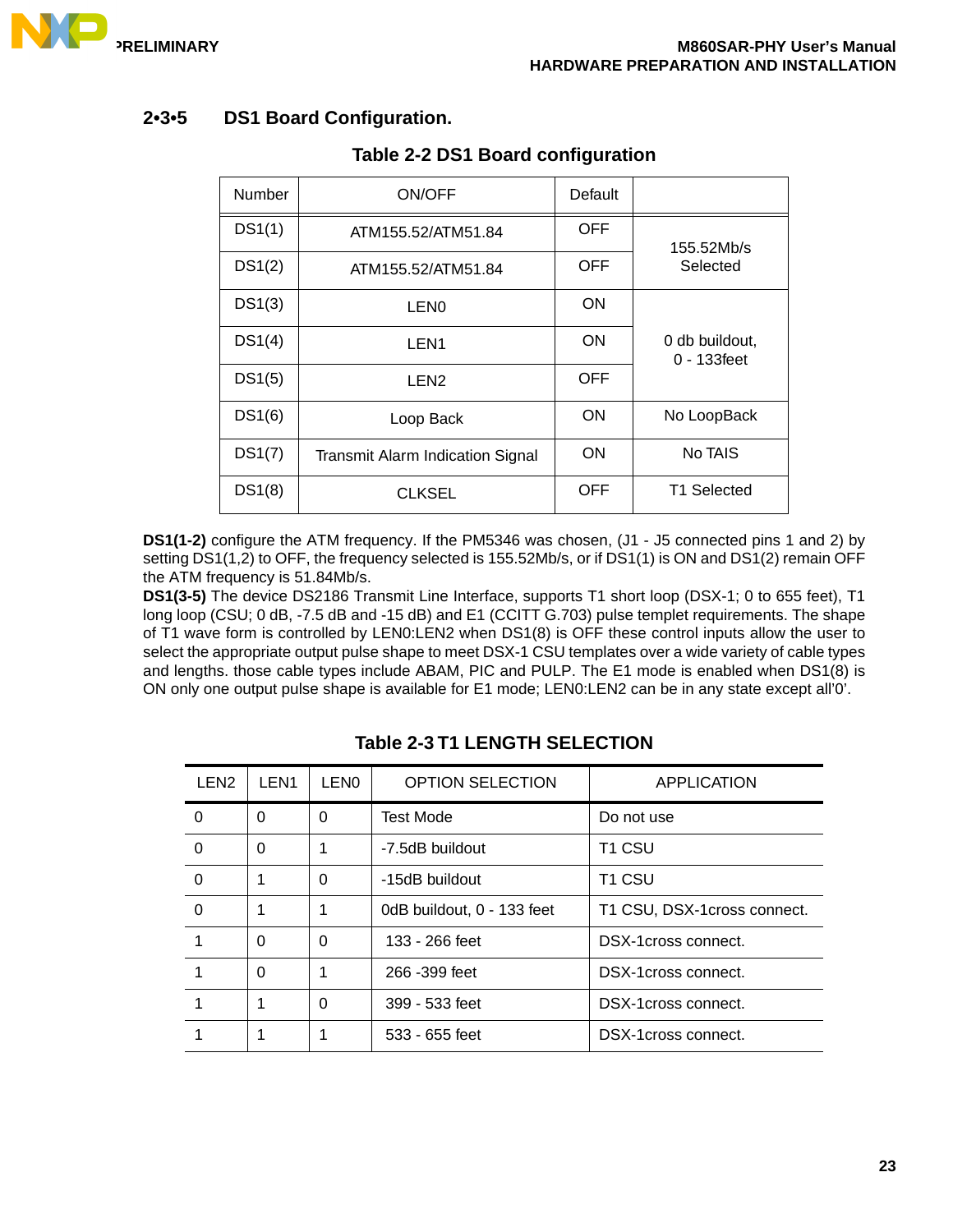

**DS1(6)** Loop Back. The board gives the ability to the user to loop back its target through the board and still to be able to read the input data from the target according to draw bellow. To enable external loop back DS1(6) should be OFF.



#### **FIGURE 2-4 ENABLING EXTERNAL LOOP BACK**

**DS1(7)** The user can send an alarm indication signal to the target by moving DS1(7) to OFF. **DS1(8)** Select the type of operation T1 or E1. The default for DS1(8) is OFF (T1).

#### **2•3•6 PM5346 / IDT77105 Enabling, J1 - J5.**

J1 - J5 Enables the PM5346 or IDT77105 by five jumpers as shone in the draw bellow. The jumpers J1- J5, When pins 1 and 2 are connected the PM5346, ATM155.52/51.84Mb/s will be active, if pins 2 and 3 are connected the IDT77105, 25.6Mb/s will be active. The jumpers J1 to J5 controls the following signals: J1 controls the Chip Select signal which control the CPU interface.

J2 controls the Receive Cell AVailable signal.

J3 controls the Receive ENable signal.

J4 controls the Transmit ENable signal.

J5 controls the Transmit Cell AVailable signal.

#### **FIGURE 2-5 ENABLE PM5346 or IDT77105.**

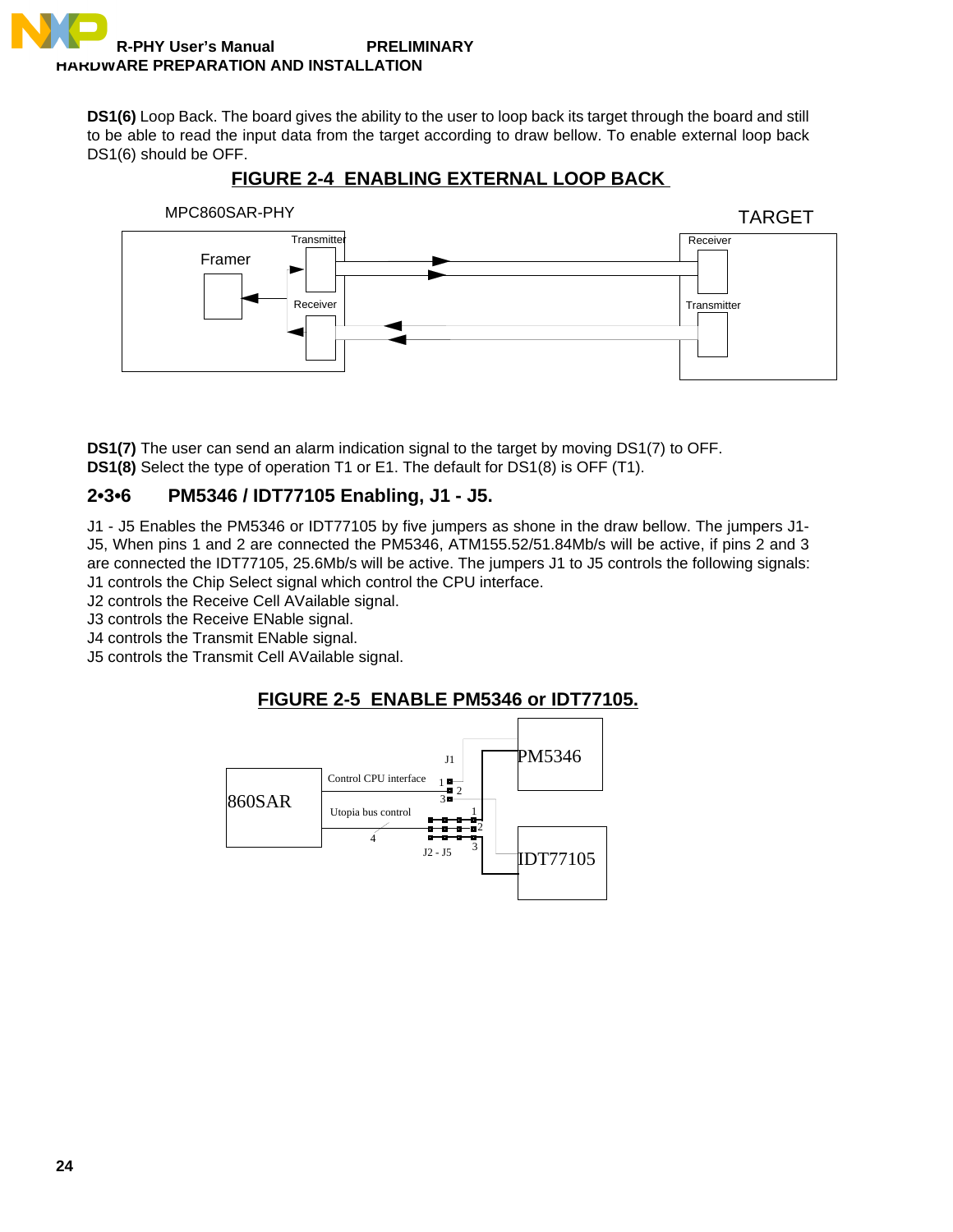

# **2•3•7 L1TCLK and L1TSYNC J6 - J9**

There are two ways to produce the L1TCLK and L1TSYNC signals (These signals are input to the 860SAR) The first way is to use the L1RCLK from the DS2187 and L1RSYNC from DS2180/DS2181 by connecting J6 and J7 pins 1,2 and setting CRTB bit in the SIMOD REGISTER in the 860SAR to'1'.

In this option L1TCLK and L1TSYNC are used internally and the output pins can be used as a general I/O. NOTE: that in this option U12, J8 and J9 must be off the board.

The second way is to populate U12, for E1 2.048Mhz or for T1 1.544Mhz in this way the user should populate J8 and J9. J9 transfer the L1TCLK to TIN2 the 860SAR produce TOUT2 from TIN2. J8 transfer the TOUT2 to L1TSYNC. In this option J6, J7 must be connected on pins 2, 3.

The figure bellow illustrate the optional connection.

#### **FIGURE 2-6 L1TCLK and L1TSYNC Configuration**

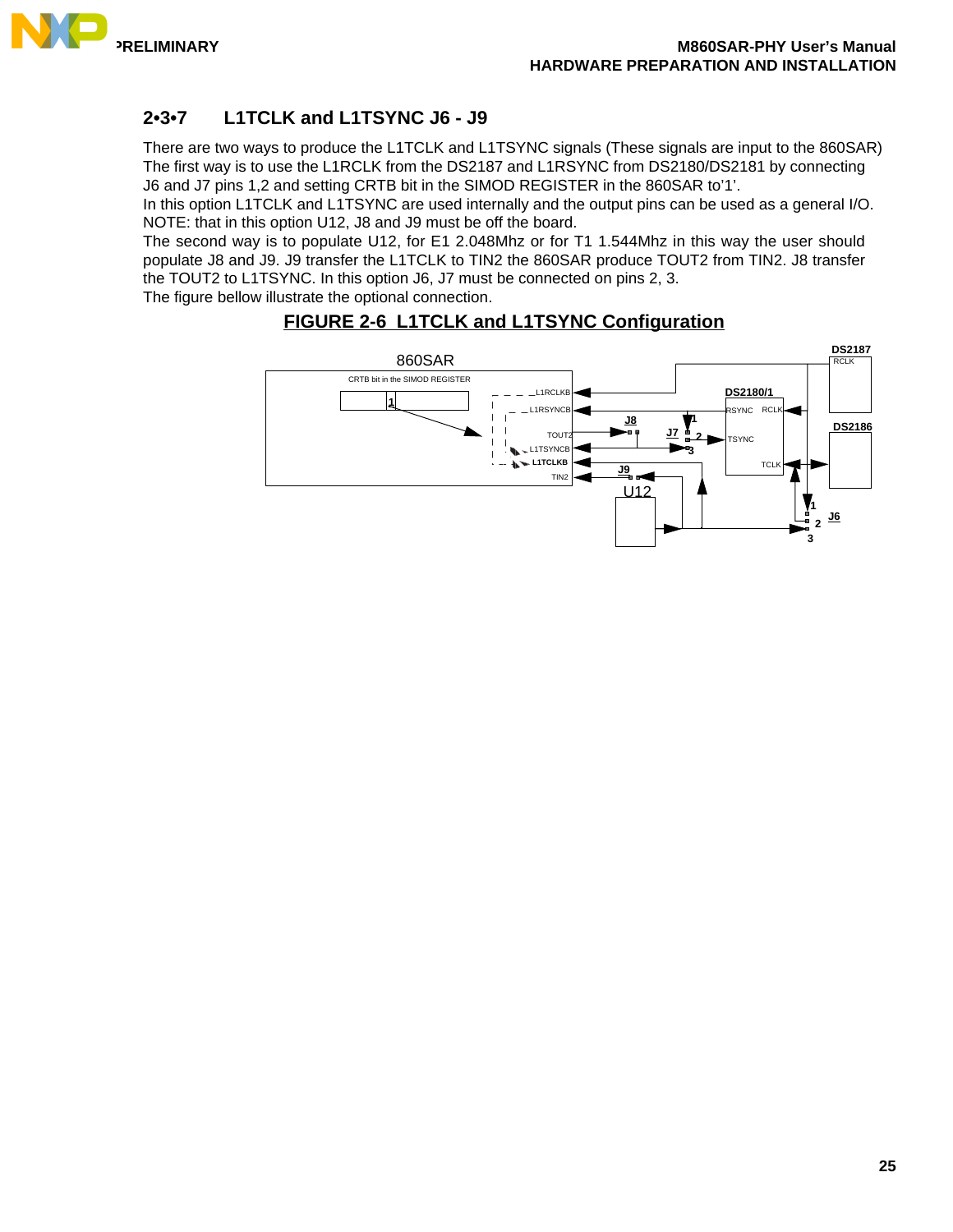

### **2•4 INSTALLATION INSTRUCTIONS**

When the MPC860SAR-PHY has been configured as desired by the user, it can be installed according to the required working environment as follows:

Connect the MPC860SAR-PHY to P13 of the M860ADS or P8 in the M8xxFADS.

NOTE: The 5V DIGITAL POWER IS SUPPLIES BY P13.

#### **2•4•1 +5V Analog Power Supply Connection**

The MPC860SAR-PHY requires an external +5 Vdc analog, power supply for operating the board analog part.

Connect the +5V analog power supply to connector P3 as shown below:

#### **FIGURE 2-7 P3: +5V Power Connector**



P3 is a 3 terminal block power connector with power plug. The plug designed to accept 14 to 22 AWG wires. It is recommended to use 14 to 18 AWG wires. To insure solid ground, two Gnd terminals are supplied. It is recommended to connect both Gnd wires to the common of the power supply, while VCC is connected with a single wire.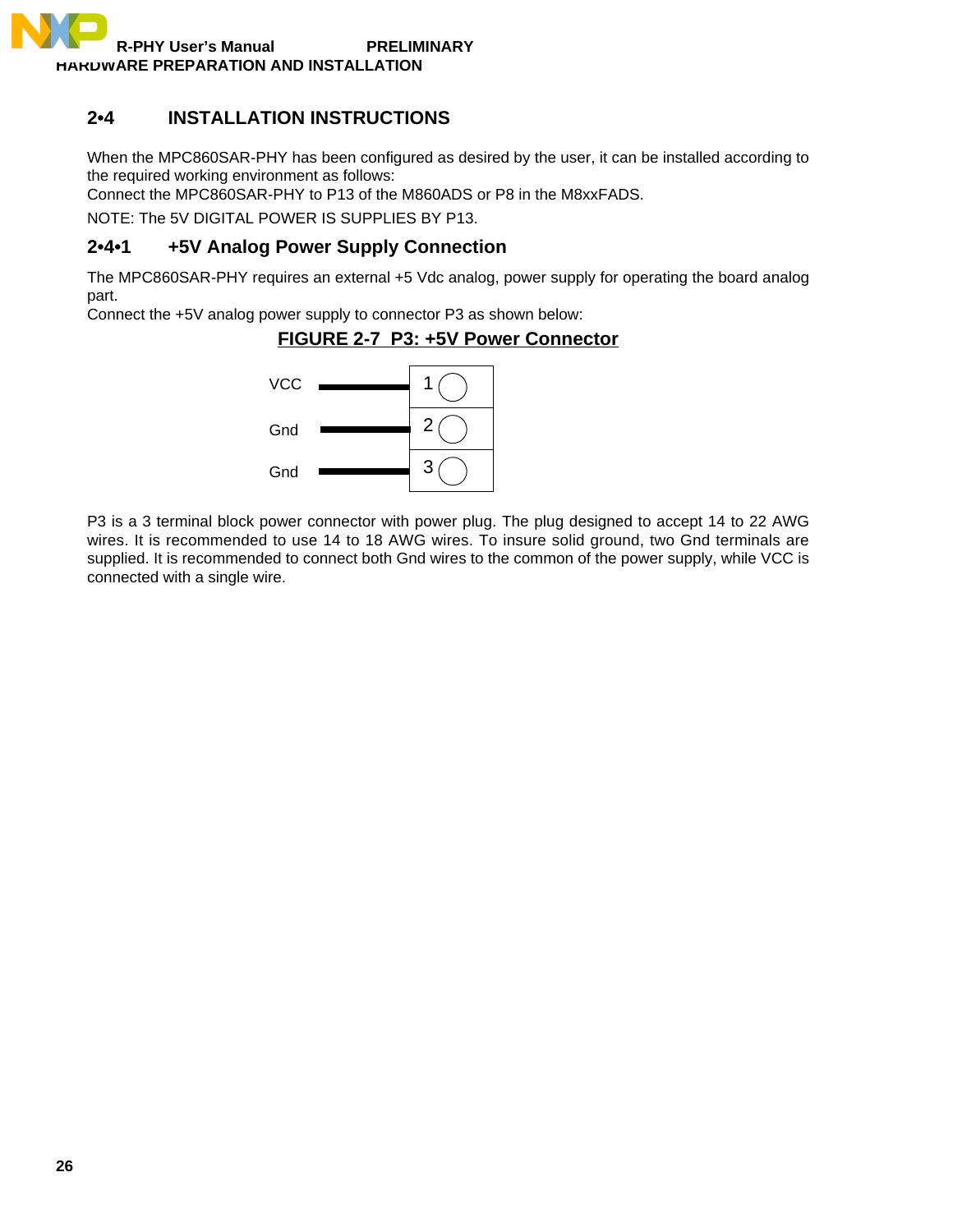

# **CHAPTER 3 - OPERATING INSTRUCTIONS**

# **3•1 INTRODUCTION**

This chapter provides necessary information to use the MPC860SAR-PHY connected to M860ADS or M8xxFADS. This includes controls and indicators details, of the board.

# **3•2 CONTROLS AND INDICATORS**

The MPC860SAR-PHY has the following switches and indicators.

#### **3•2•1 Dip Switch DS1**

DS1 control the following functions.

- MP5346 ATM frequency. pins 1, 2
- T1 line configuration pins 3, 4 and 5.
- External loop back ability pin 6.
- TAIS pin 7.
- E1 or T1 clock select pin 8.

# **3•2•2 J1 - J5**

J1 - J5 enable the PM5346 (155.52Mb/s or 51.84Mb/s) or IDT77105 (25.6Mb/s).

#### **3•2•3 J6 - J9**

Select the source of the L1TCLK and L1TSYNC of the E1/T1 circuit.

#### **3•2•4 ATM25.6Mb/s Receive led. LD1**

LD1 is light whenever the IDT77105 receive data.

#### **3•2•5 ATM25.6Mb/s Transmit led. LD4**

LD4 is light whenever the IDT77105 transmit data.

#### **3•2•6 ATM155.52/51.8Mb/s Receive led. LD3**

LD3 is light whenever the PM5346 receive data.

#### **3•2•7 ATM155.52/51.8Mb/s Transmit led. LD6**

LD6 is light whenever the PM5346 transmit data.

#### **3•2•8 E1/T1 Transmit led. LD2**

LD2 is light whenever the E1/T1 transmit data.

#### **3•2•9 E1/T1 receive led. LD2**

LD5 is light whenever the E1/T1 receive data.

#### **3•2•10 Clock IN Lock LD7**

LD7 is the E1/T1 clock in lock indication.

#### **3•2•11 Analog VCC Power LD8**

LD8 is light whenever the analog VCC is supplies.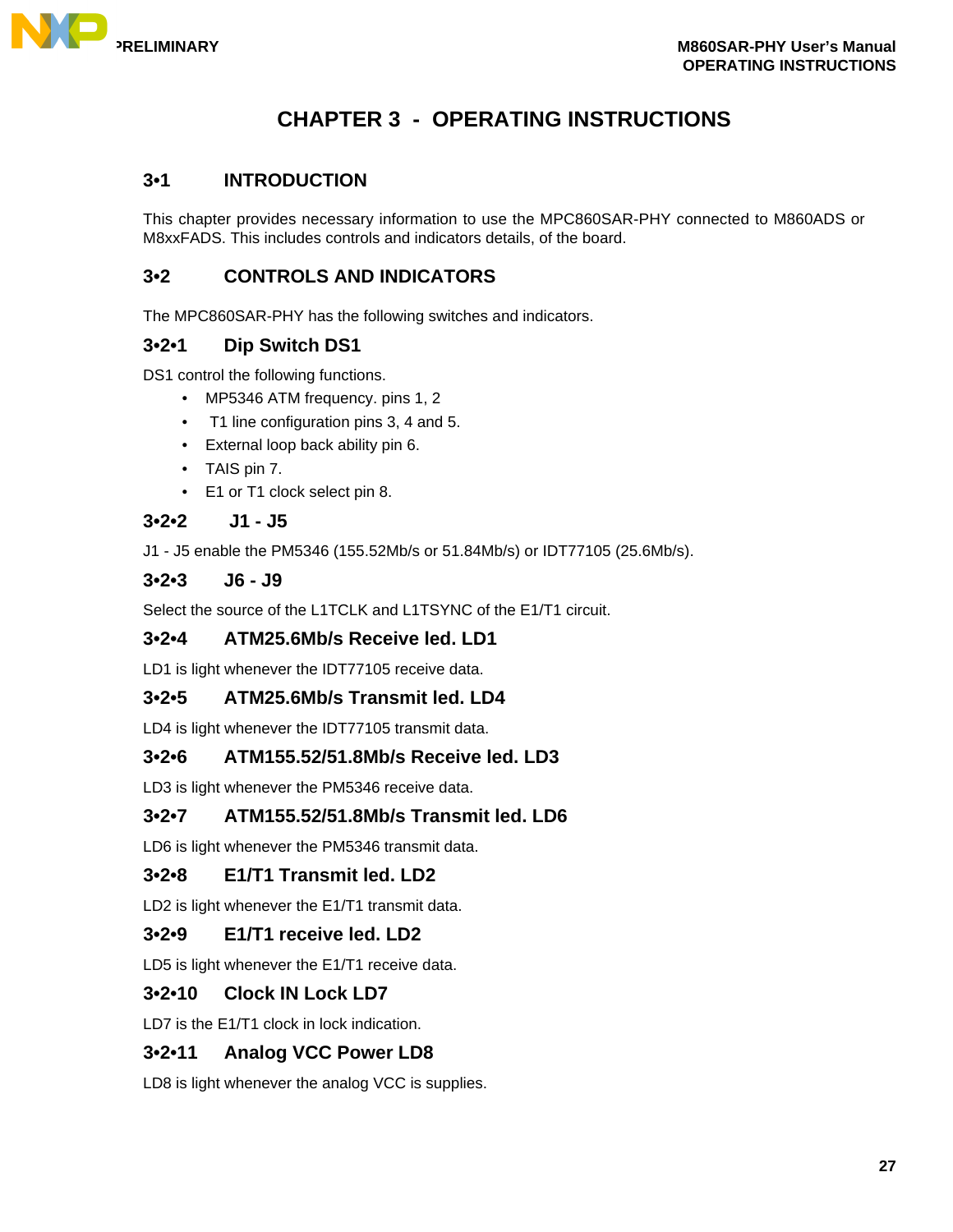

# **3•2•12 Digital VCC Power LD9**

LD9 is light whenever the MPC860SAR-PHY connected to the M860ADS or to M8xxFADS and the ADS has a power supply.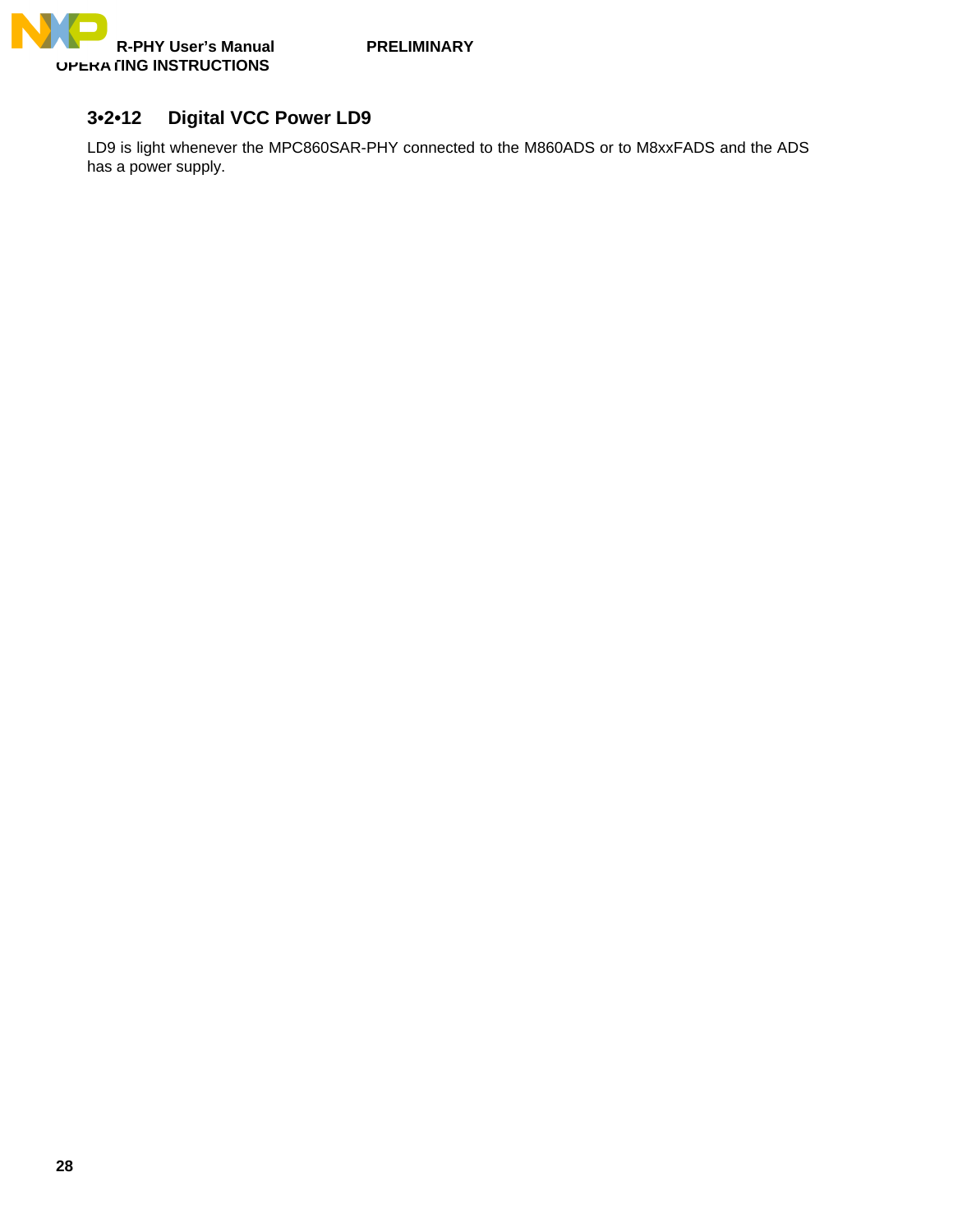

# **CHAPTER 4 - FUNCTIONAL DESCRIPTION**

# **4•1 INTRODUCTION**

This chapter details the hardware design of the MPC860SAR-PHY, and describes each module.

### **4•2 GENERAL DESCRIPTION**

The MPC860SAR-PHY compose of four parts.

- 1. M860ADS or M8xxFADS include the MPC860SAR on board.
- 2. ATM155.52/51.84Mbps used the PMC Sierra PM5346 or the IDT77155 device.
- 3. ATM25.6Mbps used the IDT77105 device.
- 4. E1 2.048Mbps / T1 1.544Mbps use the DALLAS framer DS2180/DS2181 and DS2186 and DS2187.

The following paragraphs will describe each one of the board parts.

#### **FIGURE 4-1 860SAR\_PHY BLOCK DIAGRAM**



The first part is the 860SAR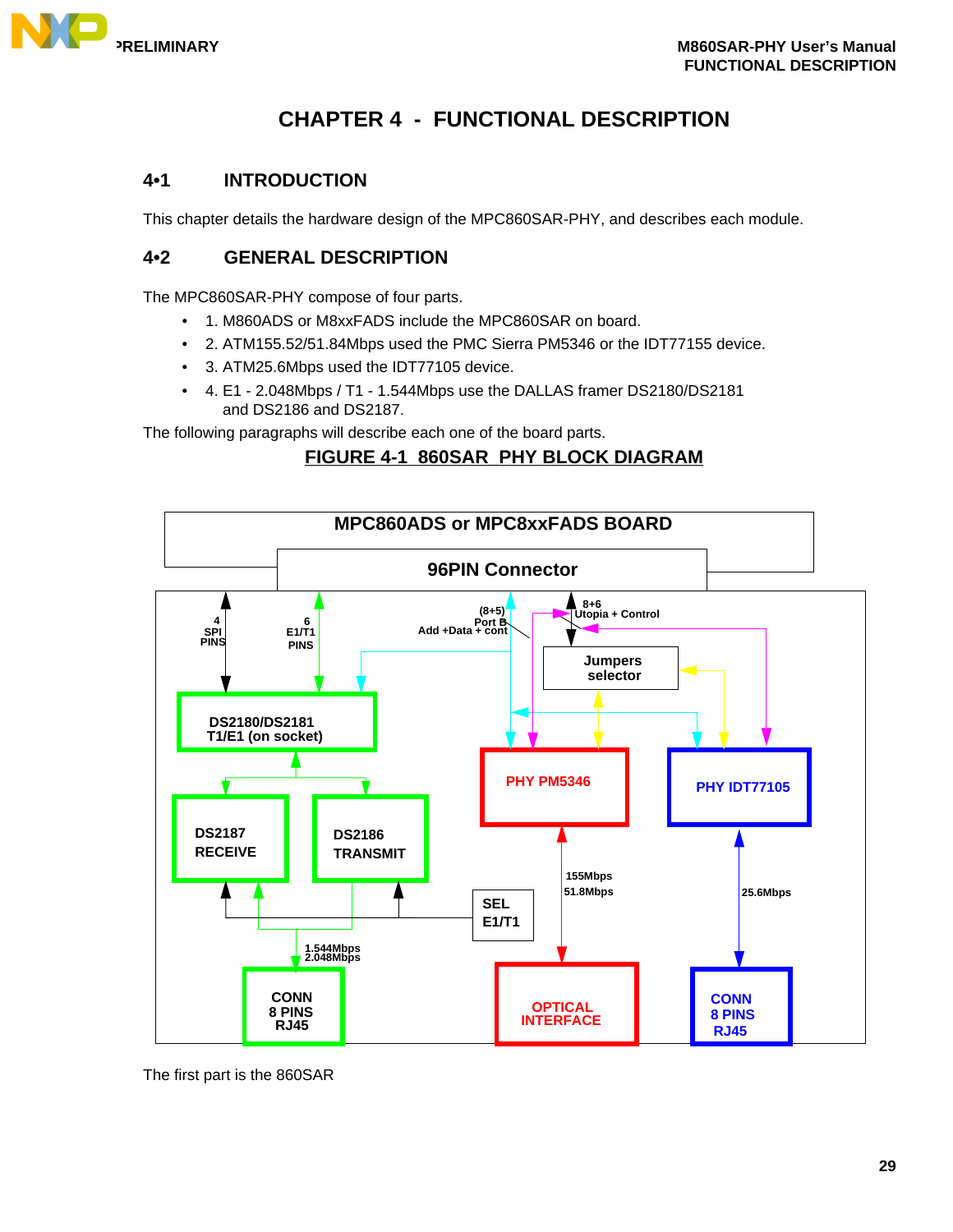

# **4•3 The 860SAR**

The 860SAR has the same pinout as the MPC860 chip.

The MPC860SAR-PHY is a member of the MPC860 PowerQUICC family in addition to all MPC860 capabilities, the 860SAR includes the Universal Test & Operation PHY Interface for ATM (UTOPIA), AAL5 and AAL0 Segmentation and Reassembly (SAR) functionality, ATM Pace Controller (APC) and PHY interface for E1 and T1 that implemented by the serial channels.

The MPC860SAR operates in two ATM modes, the first, parallel via the Universal Test & Operations PHY Interface for ATM (UTOPIA), Implementing the AAL5 and AAL0, Segmentation And Reassembly (SAR) connected to the ATM UTOPIA PHY Device. The second is serial via one of the SCC ports implementing the AAL5, AAL0, SAR and Transmission Convergence TC sublayer to interface to E1/T1 framer.

The Utopia bus and the control bus are common to the PM5346 and to the IDT77105. A set of jumpers divisional between the two parts so that from the 860SAR point of view only one device is connected to its UTOPIA bus and to the control bus.

#### **4•3•1 860SAR GENERAL DESCRIPTION**

The ATM controller perform several ATM sublayers. There are two modes that are supported by the ATM controller. The first is ATM controller with UTOPIA parallel interface (parallel mode) and the second mode is ATM controller with serial interface (serial mode). In both modes the ATM controller performs ATM Adaptation Layer (AAL5 and AAL0), Segmentation and Reassembly (SAR) and the ATM layer protocol function. In the Parallel mode, the ATM layer interfaces the PHY directly through UTOPIA interface. In the serial mode, the ATM controller also implements the Transmission Convergence (TC) sublayer and interfaces the PHY, serially, through its SCCs.

As mentioned above, the PHY interface to the ATM controller is UTOPIA or a bit stream from the TC layer. On the other side of the ATM function the ATM controller performs the AAL SAR on the user data which resides in the system memory on a single or multiple data buffers.

This chapter describes the transmit and receive mechanisms for the two modes and the functionality of the ATM Pace Controller (APC) which is common to the two modes. Detailed information for the two modes can be found in the M860SAR user manual.

#### **4•3•1•1 ATM controller Parallel Mode.**

 In the parallel mode, the SAR handles receive and transmit on a cell by cell basis. The UTOPIA interface implements cell level handshake and therefore the supported bit rate is higher than the bit rate accomplished in the serial mode.

#### **4•3•1•2 Transmitter Overview**

The transmit process begins at the ATM Pace controller (APC). The APC controls the ATM traffic of the transmitter; it consists of a timer which is set by the user that defines the maximum outgoing bit rate. The APC holds the traffic parameter of each channel and shares the total bit rate among the requesting channels. It can provide Constant Bit Rate (CBR) and support for Available Bit Rate (ABR) traffic services. Its task is to define the next channel (or channels) to be transmitted.

If the APC schedules a channel to be transmitted and the PHY asserts the Transmit Cell Available (TxCav) signal, the transmitter will start the transmit process. At first the transmitter will take the first ch# from the Transmit Queue. according to the ch# it will open the channel's entry in the Transmit Connection Table (TCT) and check the status of the specific connection. If there is no open data buffer, it will open a new transmit buffer using the channel's Buffer descriptor (BD) list. Then it will copy 48 octets from the external buffer, internally. It will perform CRC32 for AAL5, copy the cell header from the cell header entry of the TCT and then transmit the whole cell through the UTOPIA interface.

At the last cell of an AAL5 frame, the transmitter will append to the user frame the trailer of the Common Part Conversion Sublayer - Protocol Data Unit (CPCS-PDU). It will add pad as required, it will append the length (which were calculated during the frame transmit) and copy the CPCS-UU and CPI from the BD.

П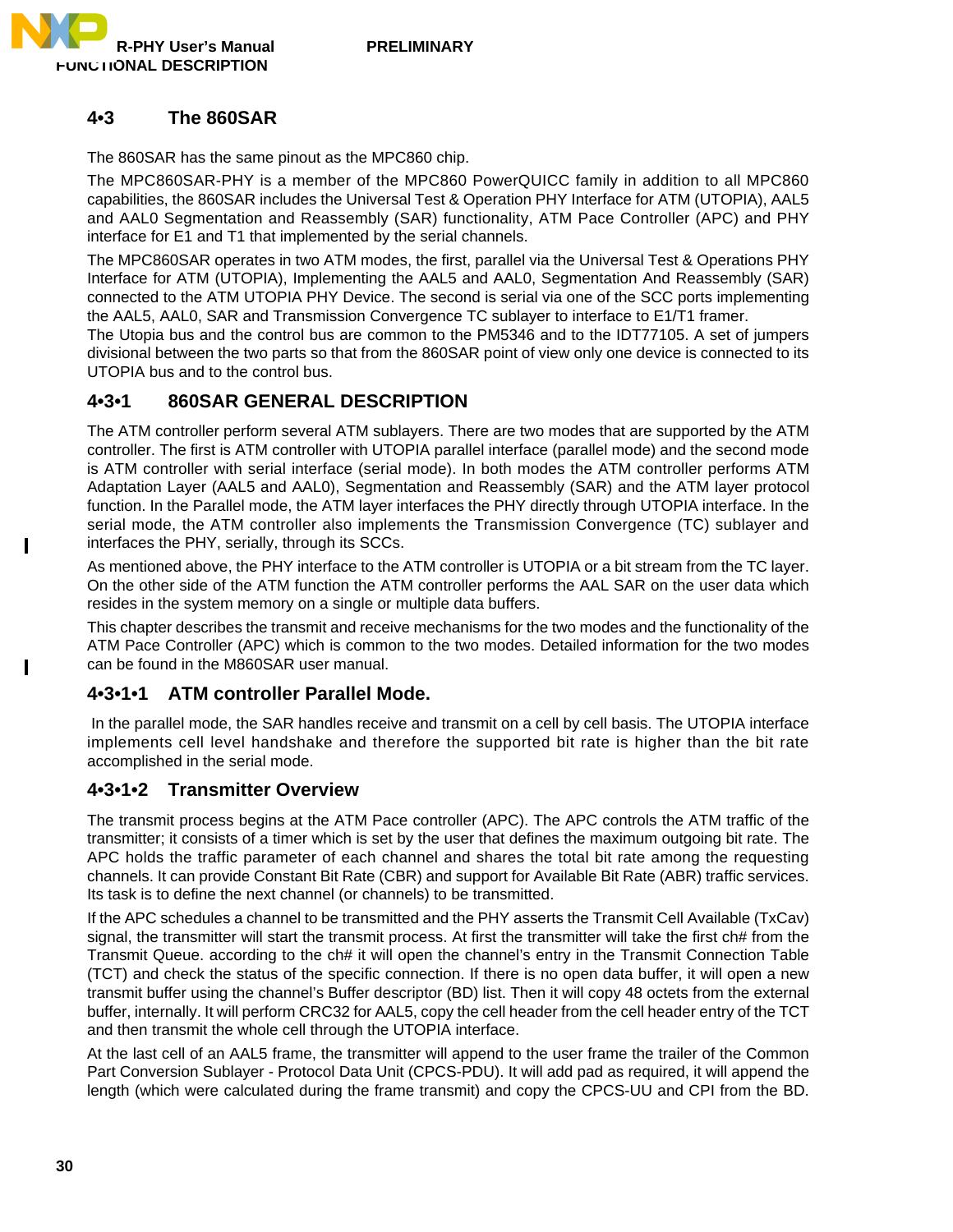

 $\blacksquare$ 

I

Also the transmitter will set the CPI bit at the header of the last cell of the message. An interrupt will be optionally generated to declare the end of Tx frame.

In case of no additional valid buffer for the requesting channel in the BD list, the transmit process will end and the PHY will optionally generate an Idle cell. The PHY will keep transmitting Idle cells every time this channel will generate a transmit request until a new valid buffer will be ready, or Deactivate Channel command will be issued.

In case of AAL0, the ATM controller will simply copy the whole cell (except the HEC) which was prepared by the user, from the Channel's buffer and transmit it through the UTOPIA I/F. The ATM controller will optionally (Option check - TBD) generate CRC10 on the cell payload and place the result at the end of the payload (CRC10 field). This feature is best for supporting OAM CRC10 (see ITU I.610).

# **4•3•1•3 Receiver Overview**

The receive process begins when the PHY assert the receive Cell Available signal (RxCav). This indicates that the PHY has a complete cell in its receive FIFO.

The receive process will begin by receiving the cell header through the UTOPIA I/F. The receiver will translate the header address (VC/VP/PTI) to a channel number by performing a binary search on the Address Look-up Table. A cell header that have no match in the look-up table will be treated as a raw cell (AAL0). Then the channel status will be read from the Receive Connection Table (RCT) and the complete cell will be copied from the UTOPIA I/F, internally. If there is no open buffer a new buffer will be opened, CRC will be calculated, payload (48 octets) will be copied to the buffer and the RCT parameters will be updated. In case of no additional empty buffers for the received channel in the BD list, an Interrupt will be generated and the cell will be discarded.

The end of AAL5 frame will be recognized by the CPI bit. In that case the receiver will separate the trailer of the Common Part Conversion Sublayer - Protocol Data Unit (CPCS-PDU) from the user data. It will cut the pads as required; it will check the length field against the length which was calculated during the frame receive, copy the CPCS-UU and CPI to the BD and close the buffer. An interrupt will be optionally generated to declare the end of Rx frame. CRC or length error will be marked in the BD and an interrupt will be generated for this case.

In case of AAL0, the ATM controller will simply copy the whole cell (except the HEC) from the UTOPIA to the channel's buffer list. It will calculate and check CRC10 on the cell payload. This option is best for OAM cell check (see ITU I.610).

#### **4•3•1•4 ATM controller Serial Mode.**

 The serial mode is independent of the physical interface standard used. The physical interface should be able to provide synchronization signals to the 860sar such that it will deliver and accept byte aligned data to/from the 860sar serial interface. Generally, one of the 860sar TDM ports will be used in the serial mode to allow easy connection to an E1 or T1 line interface device. Other serial interfaces are not precluded and may be selected when programming the 860sar serial interface. This User's Manual describes the TDM interface using the Time Slot Assigner (TSA)

In the serial mode, the transmit and receive flows are similar to the parallel mode. In addition to the functionality of the parallel mode, the serial mode perform the TC layer which adds Cell Delineation, Scrambling, Idle cell generation/screening and interface using the TDM, an E1 or T1 line interface device.

#### **4•3•1•5 Transmitter Overview**

Similarly to the parallel mode, the transmit process begins at the ATM Pace Controller (APC). The APC controls the ATM traffic of the transmitter. The APC holds the traffic parameter of each channel and can provide Constant Bit Rate (CBR) and Available Bit Rate (ABR) traffic services. Its task is to define the next channel (or channels) to be transmitted. The APC writes the channel number (Internal I.D) to the Transmit Queue.

In the serial mode, transmit request is generated by the serial. The transmitter will read the next channel from the Transmit Queue, It will read the channel data from the Transmit Connection Table (TCT) and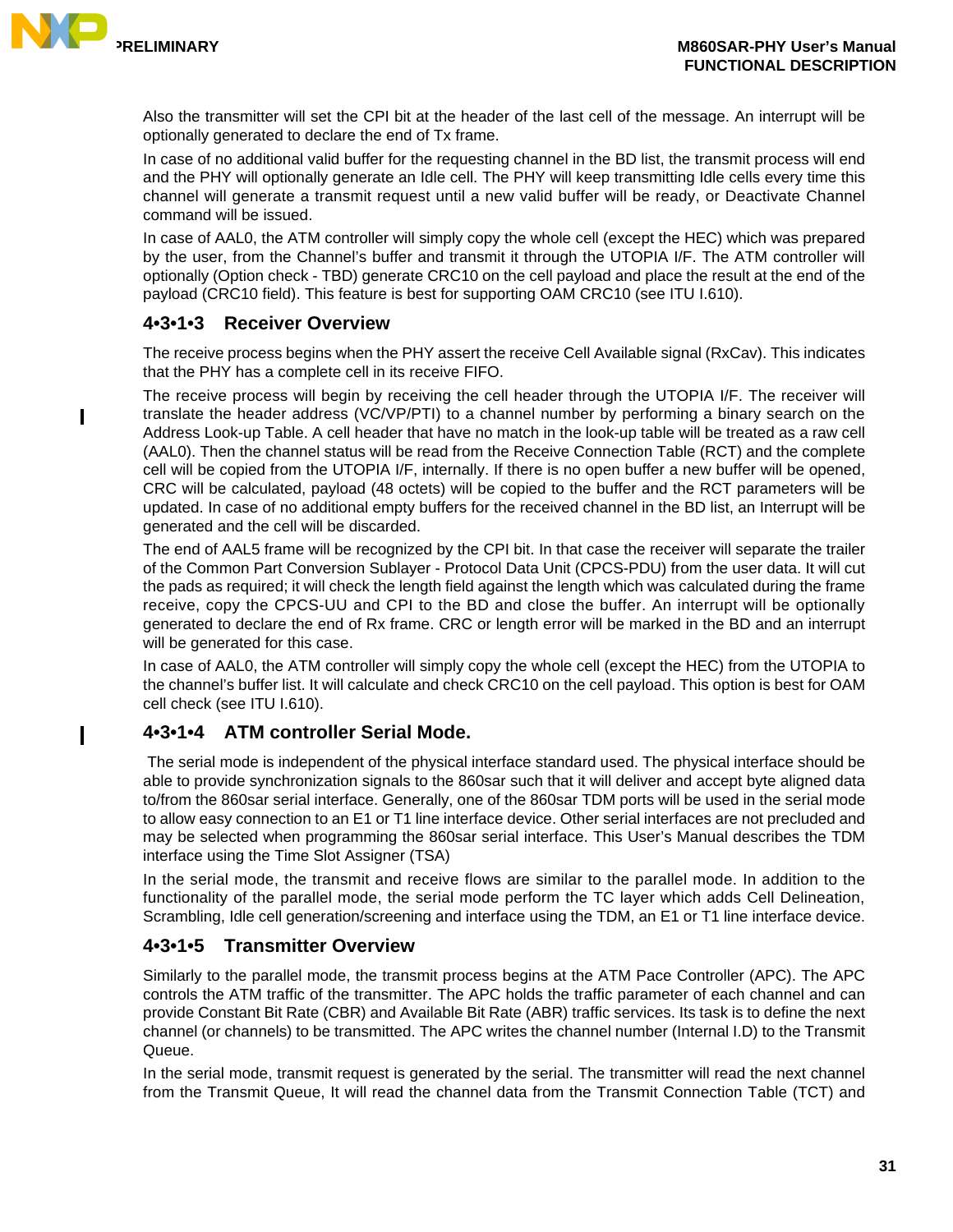

update the TCT. It will copy the cell internally, calculating CRC32, performing scrambling (optionally), adding the cell header and calculating HEC. After cell assembly process, it will transmit the cell to the serial.

At the last cell of an AAL5 frame, the transmitter will append to the user frame the trailer of the Common Part Conversion Sublayer - Protocol Data Unit (CPCS-PDU). It will add pad as required, it will append the length (which were calculated during the frame transmit) and copy the CPCS-UU and CPI from the BD. Also the transmitter will set the CPI bit at the header of the last cell of the message. An interrupt will be optionally generated to declare the end of Tx frame.

This time, In case of empty Transmit Queue or no additional valid buffer (valid BD) for the requesting channel in the BD list, the transmitter will generate an Idle or Unassigned cell (to be defined by the user). The transmitter will keep sending Idle/unassigned cells until there is a valid ch# in the Transmit Queue or a new valid buffer (BD) will be ready, or Deactivate Channel command will be issued.

Similarly to the parallel mode, In case of AAL0, the ATM controller will simply copy the whole cell (except the HEC) which was prepared by the user, from the channel's Cell buffer, internally. It will optionally (Option check - TBD) generate CRC10 on the cell payload and place the result at the end of the payload (CRC10 field). This feature is best for supporting OAM CRC10 (see ITU I.610).

#### **4•3•1•6 Receiver Overview**

The receive process can start only after the receiver acquire synchronization on the incoming cells and can perform cell delineation.

The receive request is generated by the serial. At first, the receiver will copy the first word from the Serial to the DPR. The receiver will translate the header address (VC/CP/PTI) to a channel number using a lookup table. If a header does not match any entry in the look-up table, it will be treated as an AAL0 cell. Then the channel status will be read from the Receive Connection Table (RCT). The Cell will be copied from the serial internally. Then CRC32 will be calculated, scrambling (optionally) will be done and HEC will be checked. Cells with HEC errors will be treated regularly and the error will be reported in the BD. At the end of the cell assembly process, the cell payload will be copied to the external memory by the DMA bursts. RCT will be updated. In case of no additional empty buffer for the received channel in the BD list, an Interrupt will be generated and the cell will be discarded.

The end of an AAL5 frame will be recognized by the CPI bit. In that case the transmitter will concatenate the trailer of the Common Part Conversion Sublayer - Protocol Data Unit (CPCS-PDU) from the user data. It will cut the pads as required, it will check the length field against the length which were calculated during the frame receive, copy the CPCS-UU and CPI to the BD and close the buffer. An interrupt will be optionally generated to declare the end of Rx frame. CRC or length error will be marked in the BD and an interrupt will be generated for this case

The receiver will screen out Idle cells and optionally screen out Unassigned cells.

Similarly to the parallel mode, In case of AAL0, the ATM controller will simply copy the whole cell from the serial to the channel's buffer list. It will calculate and check CRC10 on the cell payload. This option is best for OAM cell check (see ITU I.610).

#### **4•3•1•7 Cell Delineation**

Cell Delineation is part of the receiver flow. The user must provide synchronization signals to the 860sar and octet-align incoming cells to the synchronization signals. The ATM controller provide SDH/PDH oriented cell delineation using the HEC mechanism defined in I.432 on an octet basis. The synchronization signals must be octet aligned with incoming cells. When using E1 and T1 ATM links, the cells are always octet aligned (see ITU G.804) and synchronization signals are provided by the E1 and T1 interface devices.

When reception commences, The ATM controller takes a short while to acquire correct cell delineation. Once The ATM controller has locked to the incoming cell stream, it remains locked unless there are excessive errors. An interrupt is generated whenever the cell lock status changes and a status bit will indicate the current delineation status.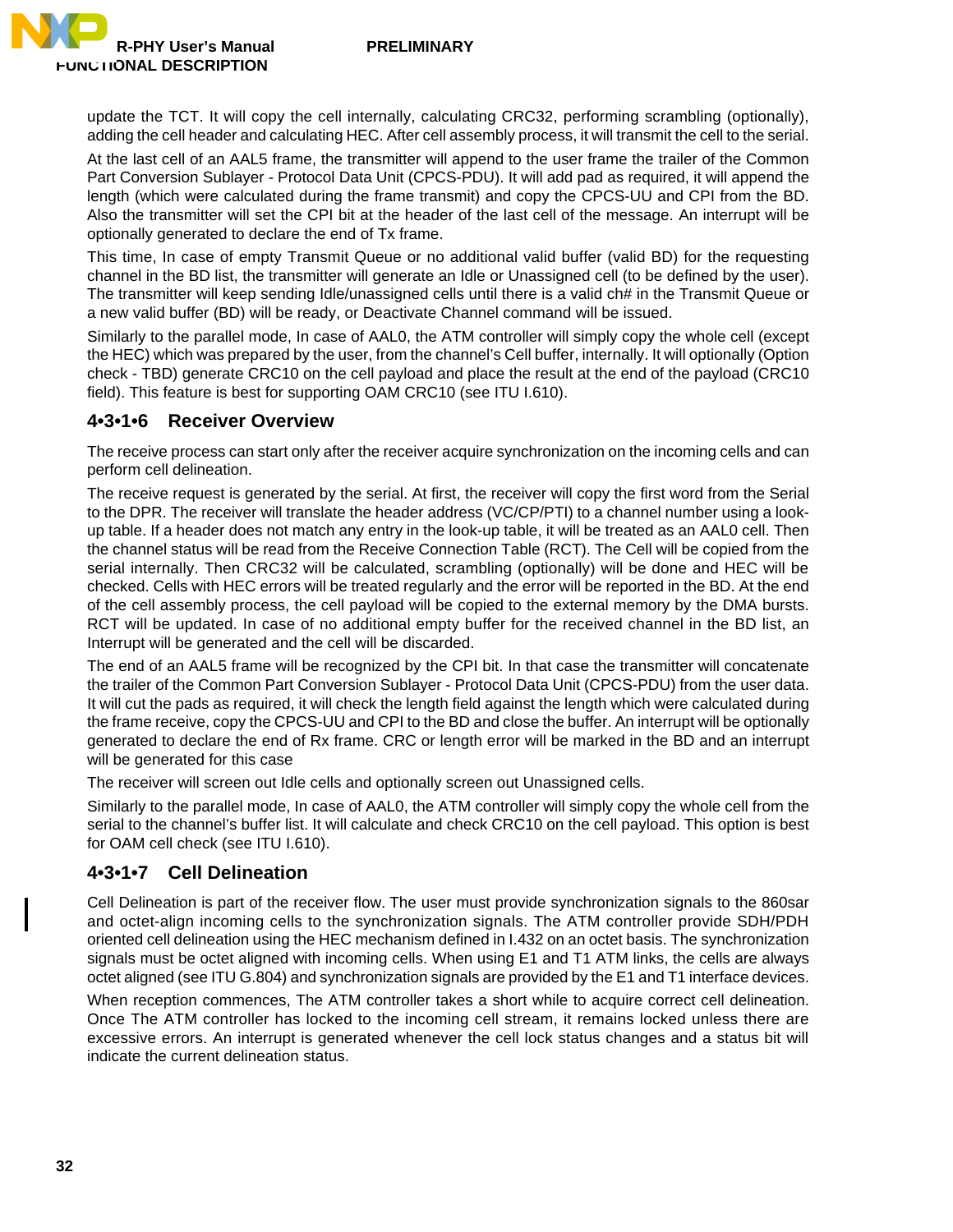

Ī

 $\mathbf I$ 

# **4•3•1•8 Cell Payload Scrambling**

Cell Payload Scrambling is, optionally, done in both transmit flow (scrambling) and receive flow (descrambling) using the  $X^{43}+1$  scrambling algorithm. The first cell to be transmitted after initialization will not be correctly scrambled because there is no valid data in the 43-bit delay line. ATM controller always transmits an empty cell first therefore avoiding data corruption. On reception, the descrambling algorithm self-synchronizes before the HEC delineation process is complete and cell reception begins.

#### **4•3•1•9 Extended mode.**

In this mode the ATM controller can extend the number of supported connection from 32 channels (Rx and Tx) up to 64K transmit and receive channels. In this case, the TCT and RCT expansion will be placed in the user memory (external) and a CAM or address compression method will be used instead of the receive look-up table. In this case "internal" channels (channels with internal TCT and RCT) will be supported regularly and "external" channels (channels with TCT and RCT placed in the user memory) will be used with additional DMA access to read and update the external TCT and RCT. The bit rate supported by the Extended mode will be reduced and is depend on the number of external channels and the bit rate ratio between external and internal channels.

# **4•3•1•10 ATM Pace Control (APC)**

The ATM Pace Control determines the next channel (or N channels) to be transmitted and writes this channel, in the Transmit Queue every cell times. The APC is an internal mechanism which is fully controlled by the CP. The CP holds a cyclic table (APC Table) in which it calculate the timings of all the active channels.

The APC predefined inputs are programmed by the user: APC Table length, N - the number of cell to be selected in N cell times and APC request timer. The APC uses APC pace parameter in the TCT, which can be changed "on the fly" to define the required bit rate. This attribute and the ability to change the rate "on the fly" is used to control ABR traffic.

For CBR, the APC\_period is fixed. it is set by the user prior to the activation command. For ABR, The APC period is dynamic and it defines the ABR Available Cell Rate (ACR). It is the user responsibility to evaluate Resource Management (RM) cells and update the APC\_period entry in the TCT.

The APC, optionally, may handle two APC tables. The first table will be serviced with high priority and the second will be serviced with a lower priority where channels from the second table will be scheduled on a bit rate availability basis. This capability is used for channels with higher Cell Delay Variation (CDV) tolerance and UBR traffic

#### **4•3•1•11 Expanded cells**

Typical ATM cells are 53 byte long: header (4 bytes), Hec (1 byte) and payload (48 bytes). The 860sar also support up to 64 byte cells (expanded cell) which use extra header fields for internal information in switch applications. In this case the expanded header will be 0 to 3 words long. In this case an expanded cell will contain expanded header (0 or 4 or 8 or 12 bytes), Cell header (4 bytes) and payload (48 bytes).

During transmit, the expanded header of each cell will be taken from the expanded field in the BD and transmitted ahead of the cell header and payload. At the receive side, the expanded header of the last cell of the current connection, will be copied to the expanded field in the Rx BD.

#### **4•4 UTOPIA BUS**

The 860sar implements the ATM layer UTOPIA master according to UTOPIA level 2 specification (The ATM Forums UTOPIA level 2 Version 0.95) for a single ATM single PHY configuration. The 860sar implements UTOPIA on an 8-bit wide bidirectional data bus, using a cell-level handshake, operating up to 25 MHz. The UTOPIA controller controls all interface signals. Assertion of Tx Cell Available (TxCav) or Rx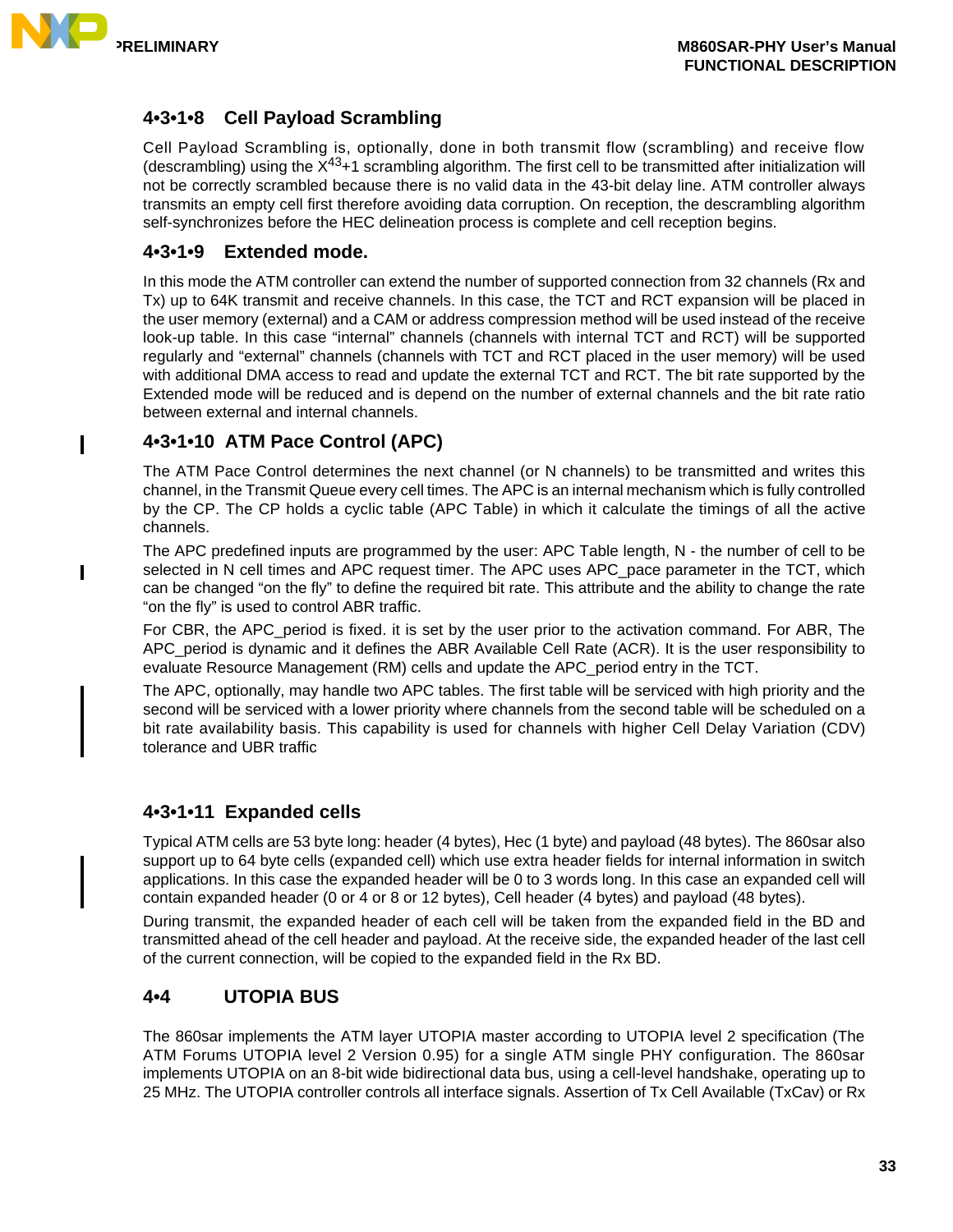

Cell Available (RxCav) will issue a request to the CP to handle a Receive or Transmit operation. During the cell transfer, the UTOPIA controller will control the enable signals (TxEnb or RxEnb) and the Transmit Start Of Cell signal (TxSOC). It will sample the RxSOC during the cell transfer.

Most of the UTOPIA pins will be muxed on 860sar port D pins as shown in the figure bellow. IDMA request on Ext0 pin is replaced with RxCav and TxCav is using port B[15] pin.



# **FIGURE 4-1 860sar UTOPIA**

The 860sar is implementing cell level interface. The cell level handshake is identical to the octet level handshake except for one difference, namely that once the TxCav or RxCav is asserted, the PHY must be capable of accepting or transferring a whole cell. The 860sar uses this property to transmit or receive a whole cell directly to/from the system memory on a receive or transmit operation.

#### **4•4•0•1 Receive Cell transfer operation.**

Assertion of RxCav will generate a request of receive cell transfer. The 860sar UTOPIA implements the cell level handshake, therefore as soon as the RxCav is asserted, the PHY side should be able to transfer a whole cell upon RxEnb. The 860sar UTOPIA controller divide the cell transfers to small sections of 4 bytes transfers (or less). and use the  $\overline{RxEmb}$  to control that. For example, sequence of a 53 byte cell transfer is divided to the following UTOPIA transfer sections:

- Header transfer (4 octets)
- UDF (HEC) transfer (1 octet)
- 12 cell body transfers (12 x 4 octets)

For each of the above sections section, the 860sar will assert the RxEnb. On the next cycle it will start sampling the UTOPIA bus (UTPB) and the RxSOC signal. For the UDF section, there will be only one octet transfer. All other sections will be 4 octet long.

The start of cell transfer of 860sar is shown in Figure . The circles represent the sampling point of the 860sar. Note that the RxCav is not sampled during the cell transfer.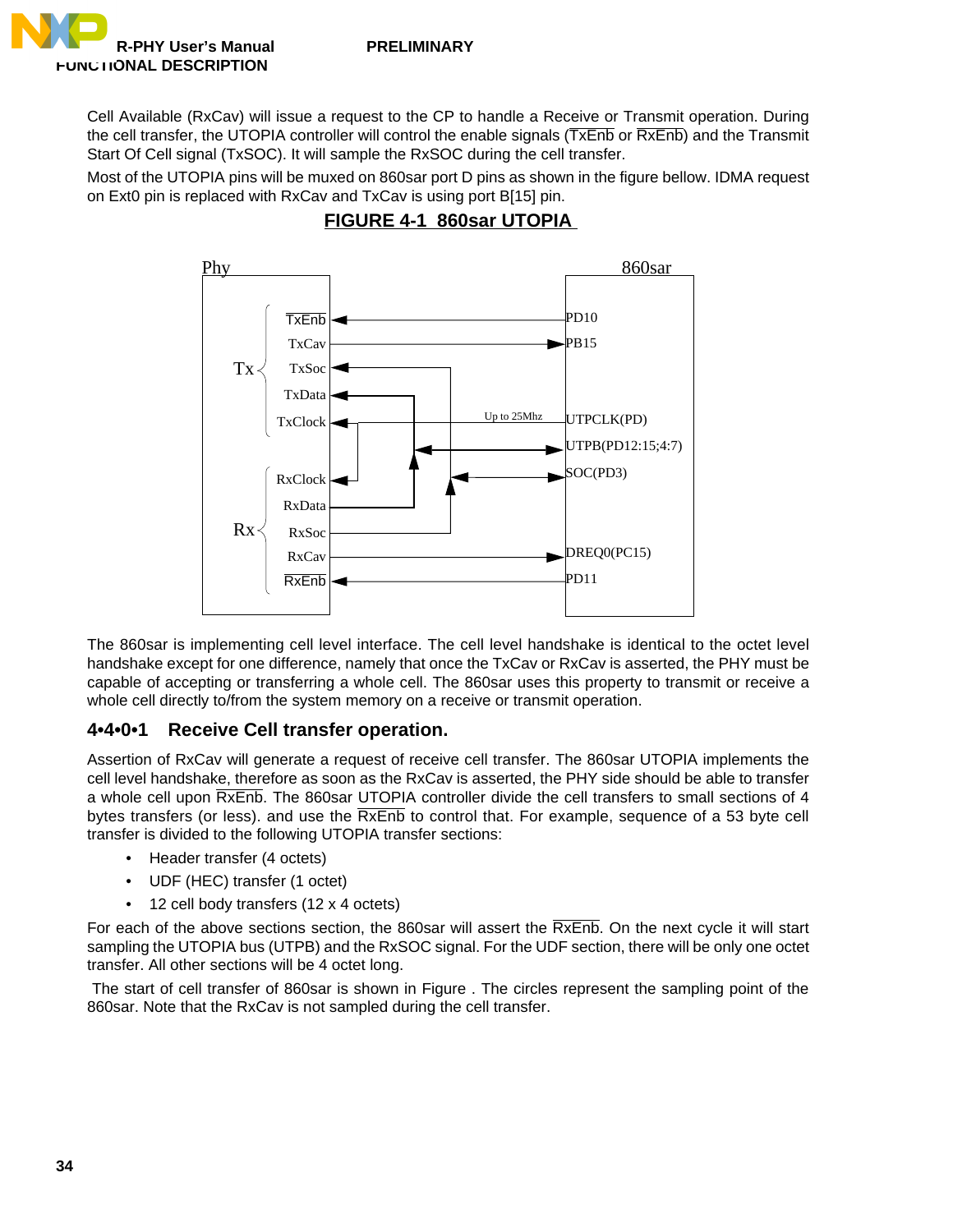



# **FIGURE 4-2 Receive UTOPIA start of cell**

The end of cell transfer of 860sar is shown in Figure . The circles represent the sampling point of the 860sar. In this example the PHY side was not ready with additional cell, therefore it deasserted RxCav and then after few clocks it asserted RxCav again to notify of an additional cell. In case that the PHY side is ready to send an additional cell at the end of the current cell, it could assert RxCav at any time during cell transfer and hold it asserted until the first transfer of the additional cell.



#### **FIGURE 4-3 Receive UTOPIA end of cell**

#### **4•4•0•2 Transmit Cell transfer operation.**

Assertion of TxCav will generate a request of transmit cell transfer. RxCav request is have a higher priority than the TxCav, therefore, this request will be granted by the CP as soon as it completed all the cell receive requests. The 860sar UTOPIA implements the cell level handshake, therefore the PHY side should be able to receive a whole cell upon TxEnb. The 860sar UTOPIA controller divide the cell transfers to small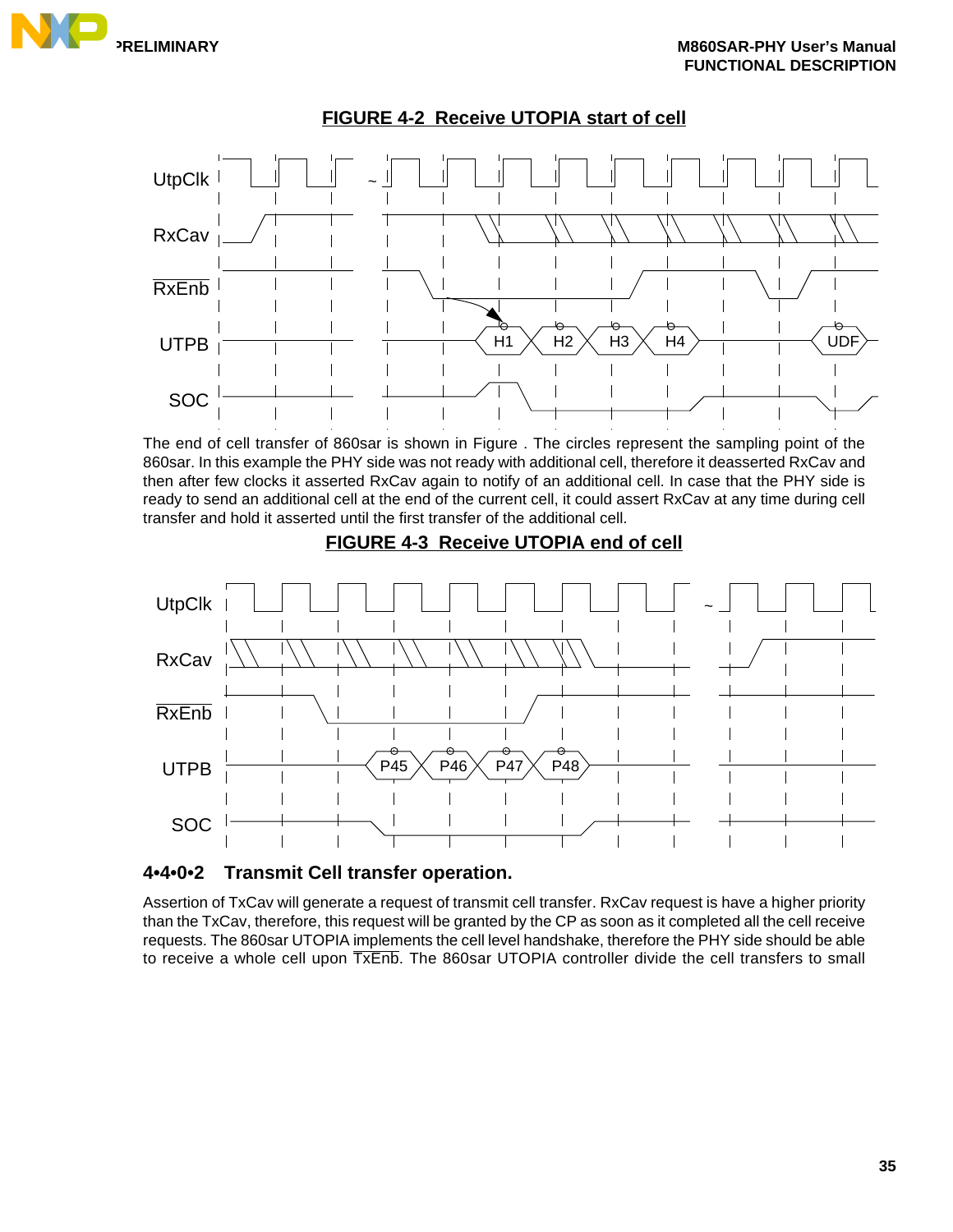

sections of 4 bytes transfers (or less). and use the  $\overline{TxEnb}$  to control that. For example, sequence of a 53 byte cell transfer is divided to the following UTOPIA transfer sections:

- Header transfer (4 octets)
- UDF (HEC) transfer (1 octet)
- cell body transfers (total of 48 octets)

For each of the above sections section, the 860sar will assert the  $\overline{\text{Tx}}$  and at the same time it will drive the UTOPIA bus (UTPB), TxSOC and TxPrty signals with valid data. For the UDF section, there will be only one octet transfer. All other sections will be 4 octet long.

#### **4•4•0•3 UTOPIA Bus and SOC Drive**

The UTOPIA bus (UTPB) and SOC signal will be driven by the 860sar only on Tx transfer and when TxEnb is asserted. Otherwise, the 860sar will keep UTPB and SOC tristated.

The start of cell transfer of 860sar is shown in Figure . Note that the TxCav is not sampled during the cell transfer.



#### **FIGURE 4-4 Transmit UTOPIA start of cell**

The end of cell transfer of 860sar is shown in Figure . In this example the PHY side was ready with additional cell, therefore it asserted TxCav immediately at the end of the cell transfer. The TxCav should be kept asserted until TxEnb will be asserted by the 860sar to indicate a transfer start of a new cell.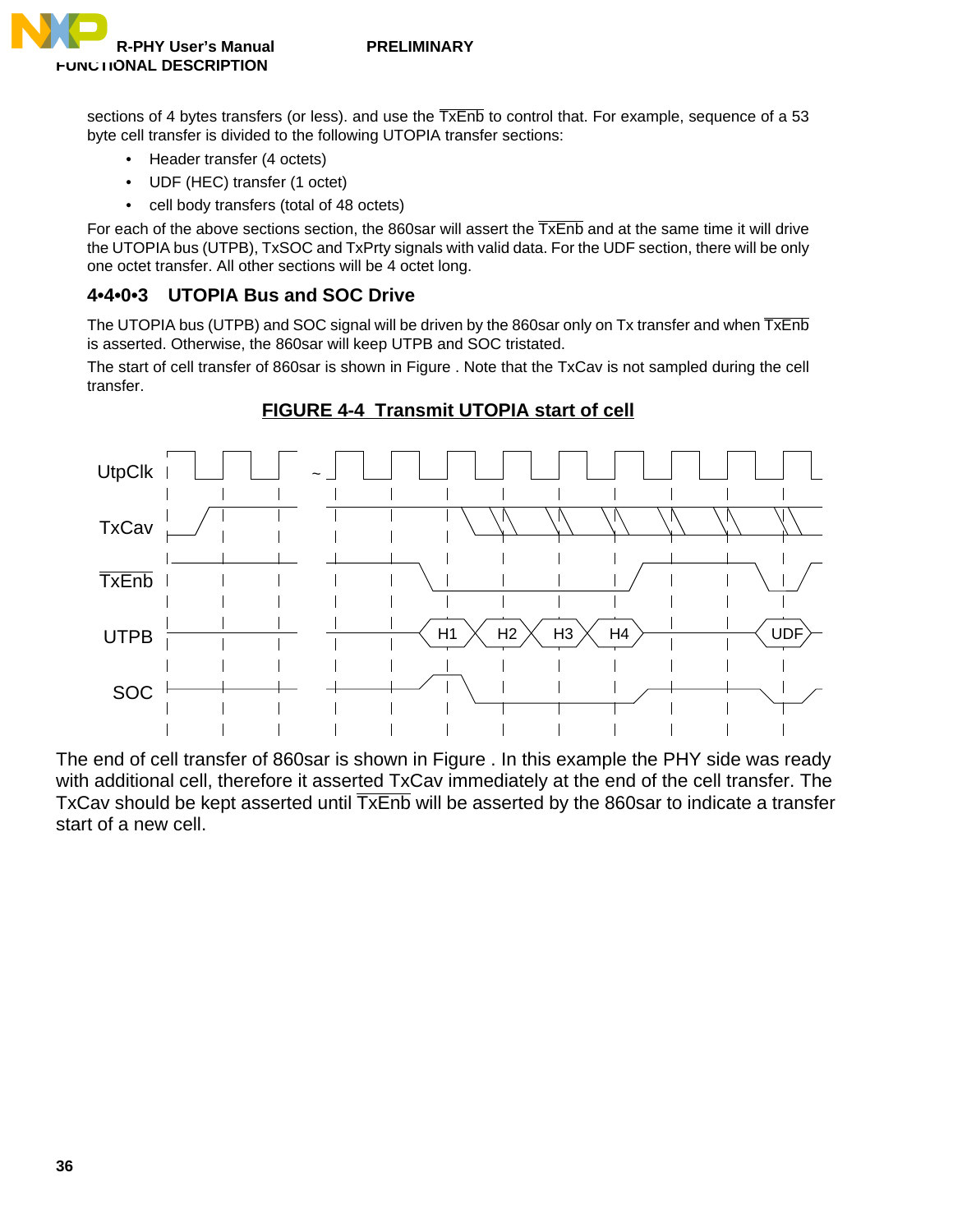



# **FIGURE 4-5 Transmit UTOPIA end of cell**

# **4•5 860sar Signals**

The 860sar system bus signals is identical to the MPC860 signals which described in MPC860 User Manual, chapter 2. In additional to MPC860 signals, additional 860sar signals were added to perform the UTOPIA interface, these signals are valid only under parallel mode, see 2.1.1.1 Port D Pin Assignment Register (PDPAR). This chapter summarize the 860sar additional pins.

| <b>PIN NAME</b>                                                                       | <b>PIN NUMBER</b> | <b>DESCRIPTION</b>                                                                                                                                                                                                                                                                                                                     |
|---------------------------------------------------------------------------------------|-------------------|----------------------------------------------------------------------------------------------------------------------------------------------------------------------------------------------------------------------------------------------------------------------------------------------------------------------------------------|
| PB[15]<br>BRGO <sub>3</sub><br><b>TXCAV</b>                                           | <b>R17</b>        | General-Purpose I/O Port B Bit 15-This is bit 15 of the general-purpose I/O port B.<br>BRGO3-This is BRG3 output clock.<br>TXCAV-Tx Cell Available input signal.                                                                                                                                                                       |
| PC[15]<br>DREQ1<br>RTS <sub>1</sub><br>L <sub>1</sub> ST <sub>1</sub><br><b>RXCAV</b> | D <sub>16</sub>   | General-Purpose I/O Port C Bit 15-This is bit 15 of the general-purpose I/O port C.<br>DREQ1-This is the IDMA channel 1 request input signal.<br>RTS1—This is the Request to Send modem line for SCC1.<br>L1ST1—This one of four output strobes that can be generated by the Serial Interface.<br>RXCAV-Rx Cell Available input signal |
| PD[15]<br><b>L1TSYNCA</b><br>UTPB[0]                                                  | U17               | General-Purpose I/O Port D Bit 15-This is bit 15 of the general-purpose I/O port D.<br>L1TSYNCA-Input transmit data sync signal to the TDM channel A.<br>UTPB[0]-UTOPIA bus bit 0 input/output signal.                                                                                                                                 |
| PD[14]<br>L1RSYNCA<br>UTPB[1]                                                         | V19               | General-Purpose I/O Port D Bit 14-This is bit 14 of the general-purpose I/O port D.<br>L1RSYNCA-Input receive data sync signal to the TDM channel A.<br>UTPB[1]-UTOPIA bus bit 1 input/output signal.                                                                                                                                  |
| PD[13]<br><b>L1TSYNCB</b><br><b>UTPB[2]</b>                                           | V18               | General-Purpose I/O Port D Bit 13-This is bit 13 of the general-purpose I/O port D.<br>L1TSYNCB-lnput transmit data sync signal to the TDM channel B.<br>UTPB[2]-UTOPIA bus bit 2 input/output signal.                                                                                                                                 |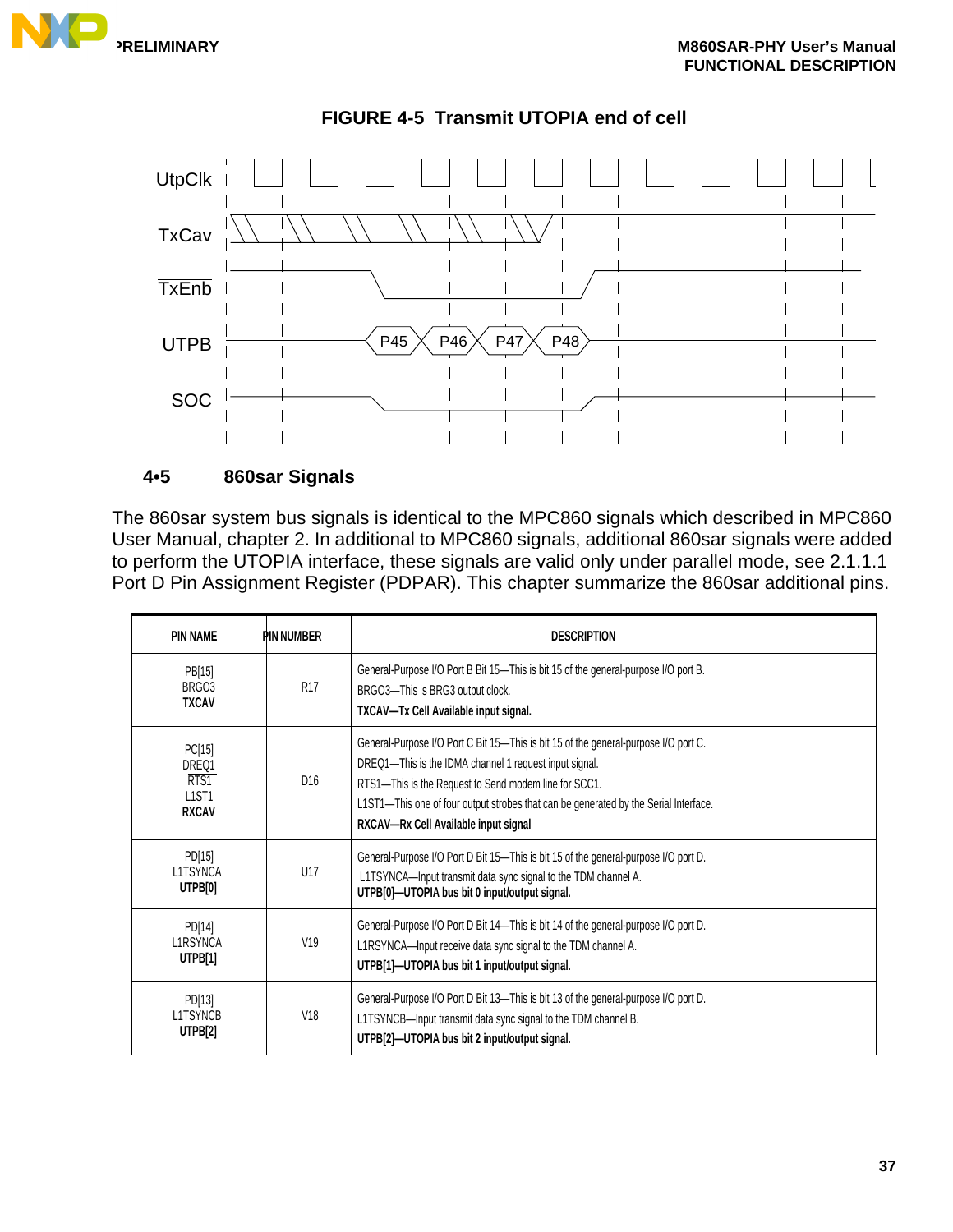

| PD[12]<br>L1RSYNCB<br>UTPB[3]         | R <sub>16</sub> | General-Purpose I/O Port D Bit 12-This is bit 12 of the general-purpose I/O port D.<br>L1RSYNCB-Input receive data sync signal to the TDM channel B.<br>UTPB[3]-UTOPIA bus bit 3 input/output signal.                                                                                                     |
|---------------------------------------|-----------------|-----------------------------------------------------------------------------------------------------------------------------------------------------------------------------------------------------------------------------------------------------------------------------------------------------------|
| PD[11]<br>RXD3<br><b>RXENB</b>        | T <sub>16</sub> | General-Purpose I/O Port D Bit 11-This is bit 11 of the general-purpose I/O port D.<br>RXD3-Receive data for serial channel 3.<br>RXENB - Rx Enable output signal.                                                                                                                                        |
| PD[10]<br>TXD3<br><b>TXENB</b>        | W18             | General-Purpose I/O Port D Bit 10-This is bit 10 of the general-purpose I/O port D.<br>TXD3-Transmit data for serial channel 3.<br>TXENB - Tx Enable output signal.                                                                                                                                       |
| PD[9]<br>RXD4<br>utpclk               | V17             | General-Purpose I/O Port D Bit 9-This is bit 9 of the general-purpose I/O port D.<br>RXD4-Receive data for serial channel 4.<br>UTPCLK-UTOPIA Clock output signal.                                                                                                                                        |
| PD[7]<br>RTS3<br>UTPB[4]              | T <sub>15</sub> | General-Purpose I/O Port D Bit 7-This is bit 7 of the general-purpose I/O port D.<br>RTS3-Active low request to send output indicates that SCC3 is ready to transmit data.<br>UTPB[4]-UTOPIA bus bit 4 input/output signal.                                                                               |
| PD[6]<br>$RT\overline{S4}$<br>UTPB[5] | V16             | General-Purpose I/O Port D Bit 6-This is bit 6 of the general-purpose I/O port D.<br>RTS4-Active low request to send output indicates that SCC4 is ready to transmit data.<br>UTPB[5]-UTOPIA bus bit 5 input/output signal.                                                                               |
| PD[5]<br>REJECT2<br>UTPB[6]           | U15             | General-Purpose I/O Port D Bit 5-This is bit 5 of the general-purpose I/O port D.<br>REJECT2-This input to SCC2 allows a CAM to reject the current Ethernet frame after it determines<br>the frame address did not match.<br>UTPB[6]-UTOPIA bus bit 6 input/output signal.                                |
| PD[4]<br>REJECT3<br>UTPB[7]           | U <sub>16</sub> | General-Purpose I/O Port D Bit 4-This is bit 4 of the general-purpose I/O port D.<br>REJECT3-This input to SCC3 allows a CAM to reject the current Ethernet frame after it determines<br>the frame address did not match.<br>UTPB[7]-UTOPIA bus bit 7 input/output signal. (most significant bit of UTPB) |
| PD[3]<br>REJECT4<br><b>SOC</b>        | W16             | General-purpose I/O Port D Bit 3-This is bit 3 of the general-purpose I/O port D.<br>REJECT4-This input to SCC4 allows a CAM to reject the current Ethernet frame after it determines<br>the frame address did not match.<br>SOC-Start Of Cell input/output signal.                                       |

Boldface signals are the signals which were added in the 860sar. They are valid only in UTOPIA parallel mode.

# **4•6 PARALEL CONTROL BUS**

The control bus is the bus that reads and writes the internal registers of the PM5346 and IDT77105 include the signals D0 - D7, A0 - A7, Read, Write, CS, IRQ, Reset and ALE. This board use all the control bus signals from the 860SAR I/O ports. The following table show the relation between the wanted signal to the 860SAR I/O pin. NOTE that the A0 - A7 and D0 - D7 signals are muxed and the ALE signal is used to latch the address.

The board will supplied with a set of commands which let the user to access the internal registers of the PM5346 and the IDT77105. These commands perform the read write cycle of the devices. The user should remember not to use these pins to it's uses.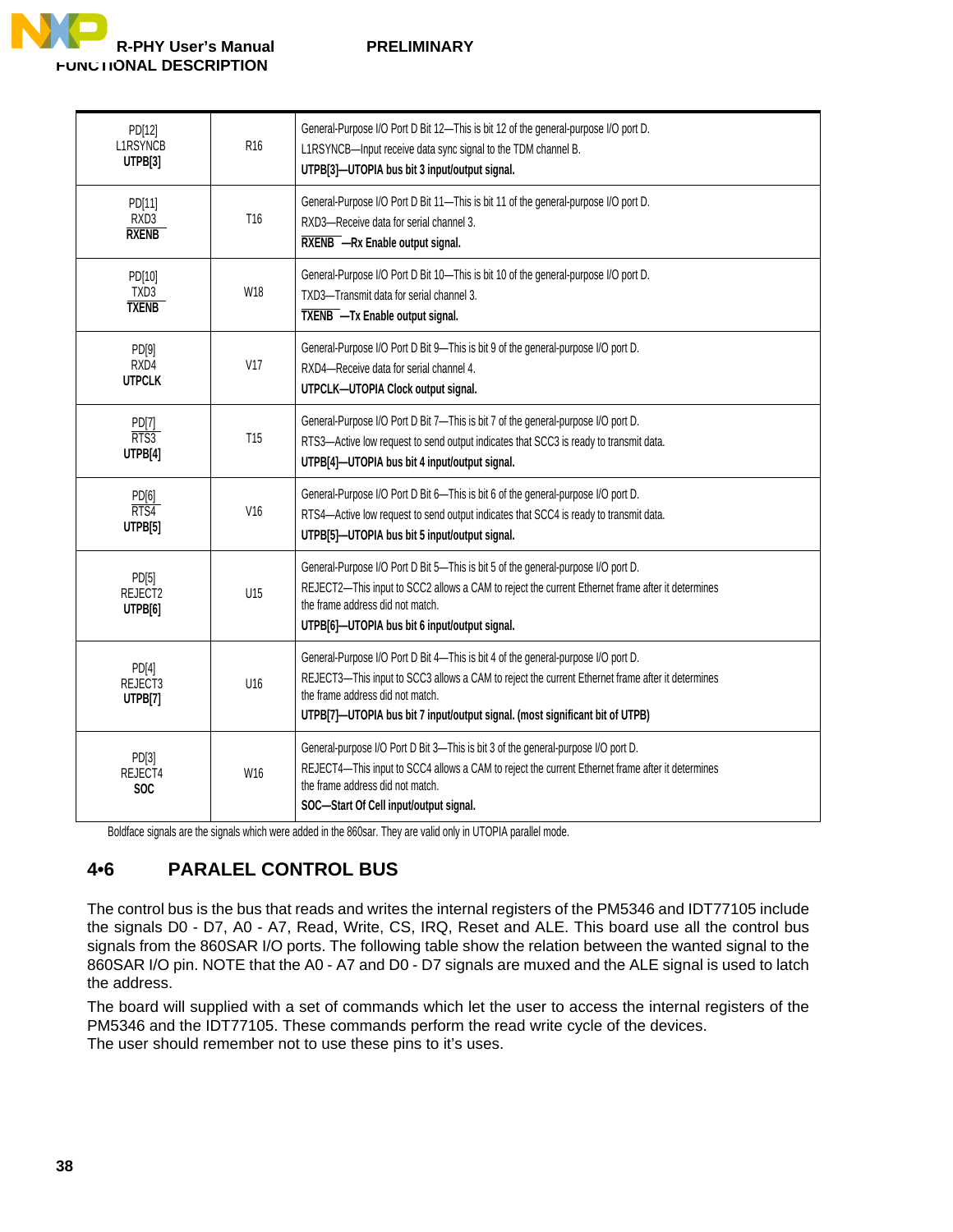

| PM5346/IDT77105 control bus signal | MPC860SAR        |
|------------------------------------|------------------|
| ADD/DATA0                          | PC <sub>8</sub>  |
| ADD/DATA1                          | PC <sub>9</sub>  |
| ADD/DATA2                          | PA <sub>1</sub>  |
| ADD/DATA3                          | PA3              |
| ADD/DATA4                          | <b>PB16</b>      |
| ADD/DATA5                          | <b>PB17</b>      |
| ADD/DATA6                          | PA <sub>8</sub>  |
| ADD/DATA7                          | PA <sub>9</sub>  |
| READ~                              | <b>PB18</b>      |
| WRITE                              | <b>PC12</b>      |
| ALE                                | <b>PB14</b>      |
| RESET~                             | PB26             |
| CS~                                | <b>PB27</b>      |
| IRQ~                               | IRQ <sub>2</sub> |

### **Table 4-1 86SAR I/O pins Related to Control Bus**

#### **4•7 PM5346 S/UNI - 155 - LITE**

The PM5346 is a Saturn User Network Interface 155.52 & 51.84 Mb/s.

The PM5346 is a monolitic integrated circuit that implements the SONET/SDH processing and ATM mapping functions of 155Mbps or 51Mbps ATM User Network Interface. it is fully compliant with both SONET and SDH requirements and ATM Forum UNI specification.

The S/UNI-LITE receives SONET/SDH frames via a bit serial interface, recovers clock and data, and processes section, line, and path overhead. It performs framing (A1, A2), descrambling, detects alarm conditions and monitors section, line and path bit interleaved parity (B1,B2,B3), accumulating error counts at each level for performance monitoring purposes. Line and path far end block error indications (Z2, G1)are also accumulated. The S/UNI-LITE interprets the received payload pointers (H1,H2)and extracts the synchronous payload envelop which carrier the received ATM cell payload.

The S/UNI LITE frames to the ATM payload using cell delineation. HCS error correction is provided. idle/ unassigned cells may be dropped according to a programmable filter. Cells are also dropped upon detection of an uncorrecteble header check sequence error. The ATM cell payload are descrambling. Generic Flow control (GFC) bits from error free cells are extracted and presented on the serial link for external processing.

Legitimate ATM cells are written to a four cell FIFO buffer. These cells are read from the FIFO using a synchronous 8 bit wide datapath interface with cell-based handshake. Counts of received ATM cell headers that are errored and uncorrecteble, those that are errored and correctable and all passed cells are accumulated independently for performance monitoring purposes.

The S/UNI-LITE transmits SONET/SDH frames via a bit serial interface and formats section, line and path overhead appropriately. It performs framing pattern insertion (A1, A2), scrambling, alarm signal insertion, and create section, line, and path bit interleaved parity (B1, B2, B3) as required to allow performance monitoring at the far end. Line and far end block error indications (Z2, G1) are also inserted.

The S/UNI-LITE generates the payload pointer (H1, H2) and inserts the synchronous payload envelope which carriers the ATM cell payload. It supports the insertion of a variety of errors into the transmit stream, such as framing pattern errors, bit interleaved parity errors, and illegal pointers, which are useful for system diagnostic.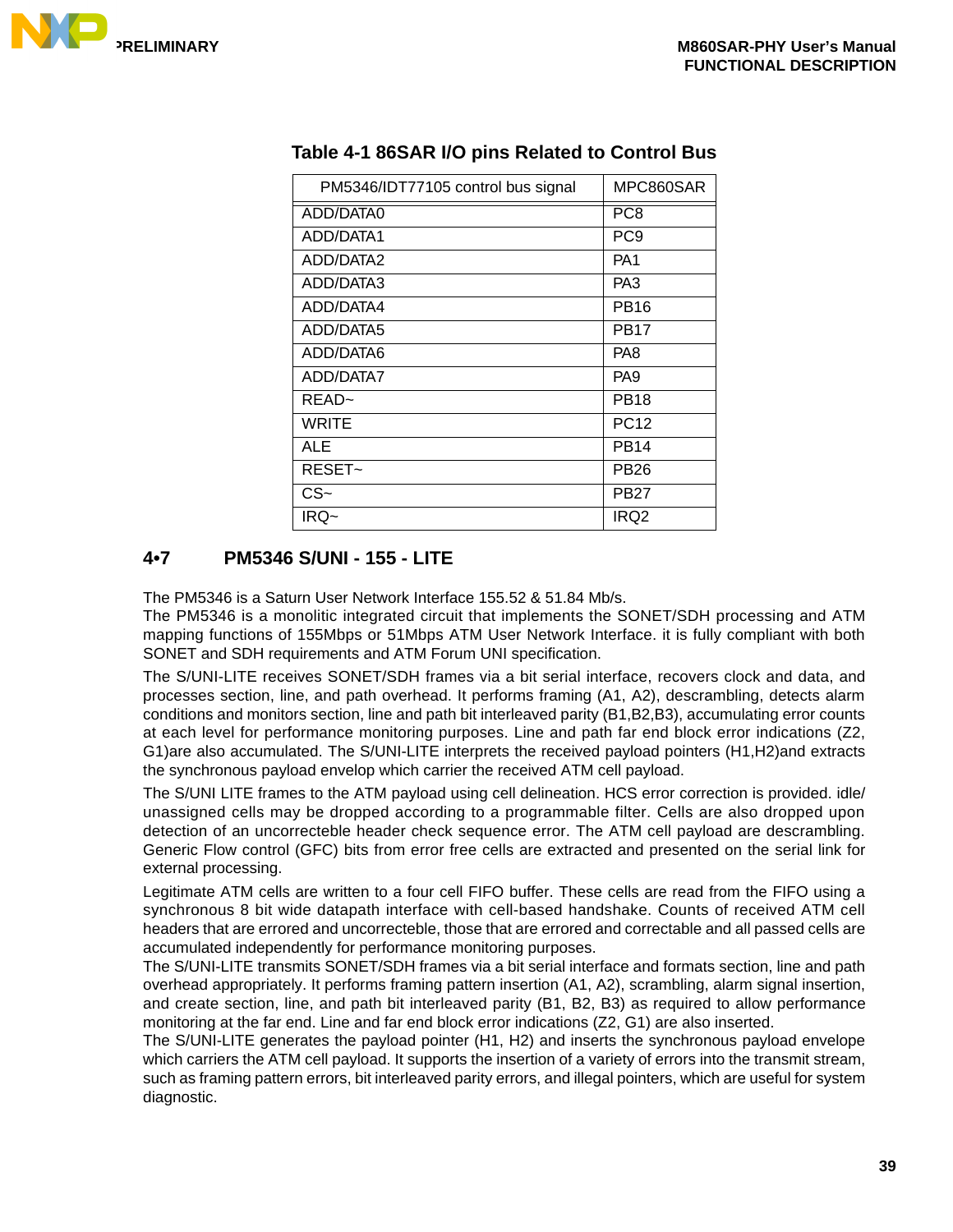

ATM cells are written to an internal programmable - length 4 -cell FIFO using a synchronous 8 bit data path interface. Idle/unassigned cells are automatically inserted when the internal FIFO contains less then one cell or the XOFF input is asserted. Generic Flow Control (GFC) bits may be inserted downstream of the FIFO via a serial link so that all FIFO latency may be bypassed.

The S/UNI-LITE generates of the header check sequence and scrambles the payload of the ATM cells. Payload scrambling can be disable.

#### **4•8 ATM25.6 IDT77105**

The IDT 77105 is like the PM5346 but it is an ATM 25.6Mbps. It has the same UTOPIA bus and the same control bus.

The IDT77105 perform the following features

PHY Transmission Converence (TC) and Physical Media Dependent (PMD) Sublayer functions for 25.6Mbps ATM Networks.

The IDT77105 implements the physical layer standard for 25.6Mbps ATM network communications. The physical layer decided into two sections PMD and TC. The PMD include the functions for transmit, receive and clock recovery that allow connection to transmission media conforming to TIA/EIA 568. The TC defines the line coding, scrambling, data framing and synchronization.

UTOPIA (Universal Test & Operations PHY Interface for ATM) Interface.

is used as the data path interface between the IDT77105 and the 860SAR.

Two - cell Transmit and Receive FIFOs.

Two Loop Back modes.

Line loop back mode Enables the user to connect its instrument to board (IDT77105), send data and get it back.

PHY loop back Mode Enables the user to send data from the 860SAR via the utopia bus and get it back.

The Receive data bus and Transmit data bus can be connected together.

LED interface for status signaling support the Unshielded Transmission Convergence (UTP) Category 3 (CAT 3) Physical Media.

Interface to standard magnetics.

#### **4•9 E1 2.048Mbps or T1 1.544Mbps**

The 860SAR also implements the ATM protocol in serial mode, via one of the SCCs. This serial interface is E1 or T1 (DS1). The 860SAR perform the AAL5, AAL0, SAR and TC sublayer. In order to perform the E1/T1 we use DS2180AQ for T1 or DS2181AQ for E1 they both use the same socket, which mean if the user wants to use T1 he will put DS2180AQ in the socket or if he wants to use E1 he will put the DS2181AQ in the socket (U13). The DS2180/DS2181 is controlled by the 860SAR via the SPI port, via this port the 860SAR read and write to the framer internal registers. The ATM data is transferred by the 860SAR TDMb port pins according to the next table.

| E1/T1 Signal    | 860SAR PIN PORT |
|-----------------|-----------------|
| <b>L1TCLKB</b>  | PA <sub>0</sub> |
| <b>L1RCLKB</b>  | PA <sub>2</sub> |
| L1RXDB          | <b>PA10</b>     |
| L1TXDB          | <b>PA11</b>     |
| <b>L1RSYNCB</b> | PC <sub>6</sub> |
| <b>L1TSYNCB</b> | PC <sub>7</sub> |

**Table 4-2 MPC860SAR-PHY E1/T1 Signals**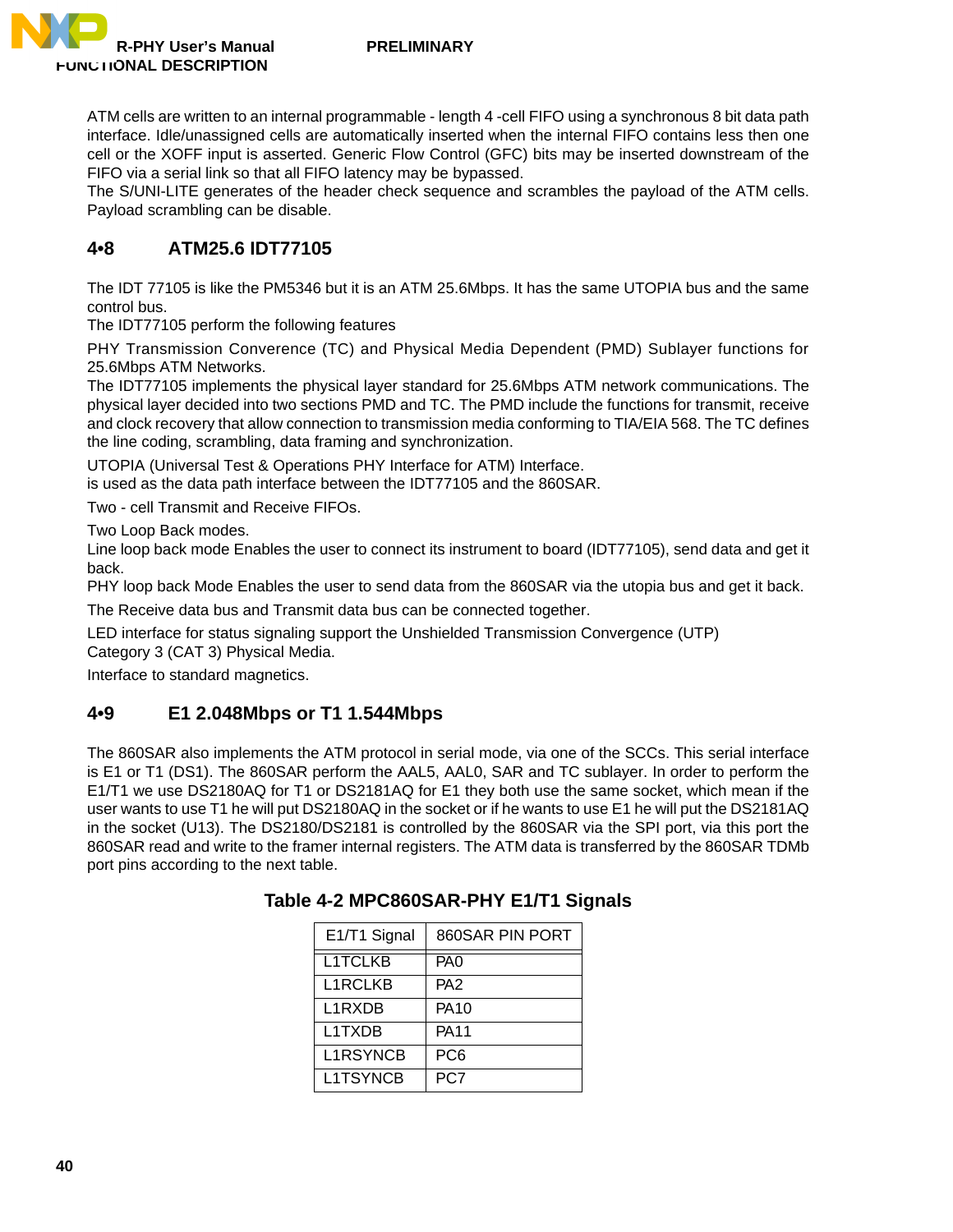

Another two devices are used for the line interface one for receive DS2187 and the second is for the transmit DS2186. The selection from E1 or T1 has been done by dip switch (DS1(8)).

# **4•9•1 DS2180 T1 / DS2181 FRAMER.**

The DS2180 is used to perform T1 transceiver. DS2181 is used to perform E1 framer. The ATM data from the 860SAR is transferred over the T1 line. The DS2180/DS2181 scramble and descrambling the in and out data, it is also provide the RSYNC signal from the incoming data. It is also provide an interrupt to indicate of a line problems. Through the SPI the 860SAR can read the internal registers. NOTE: that for a T1 the DS2180 should be in U13 or DS2181 for E1.

### **4•9•2 DS2187 RECEIVER and DS2186 TRANSMITER Line Interface**

The DS2186 and DS2187 are line interface they can work with E1 and T1. The E1/T1 selection is done by DS1(8).

#### **4•9•2•1 DS2186 Transmit Line Interface.**

The device is compatible with all types of twisted pair cable and also a variety of line length. It is possible to perform a line loop back for the in coming data. In the line loop back it gets its data from LNEG and LPOS. The DS2186 designed to operate in NRZ if the user wants to perform the B8ZS he should program the DS2180/DS2181 for such a thing.

#### **4•9•2•2 DS2187 Receive Line Interface.**

The device extracts clock and data from twisted pair. The DS2187 has two mods of operations. 1. is when there is no line connection in this mode the DS2187 supplies the RCLK from its internal clock oscillator.

2. When there is a line connection the device recover the T1/E1 clock from the in coming data and out put it on the RCLK pin. Actually this is the main clock in the T1/E1 operation in the most of the user uses.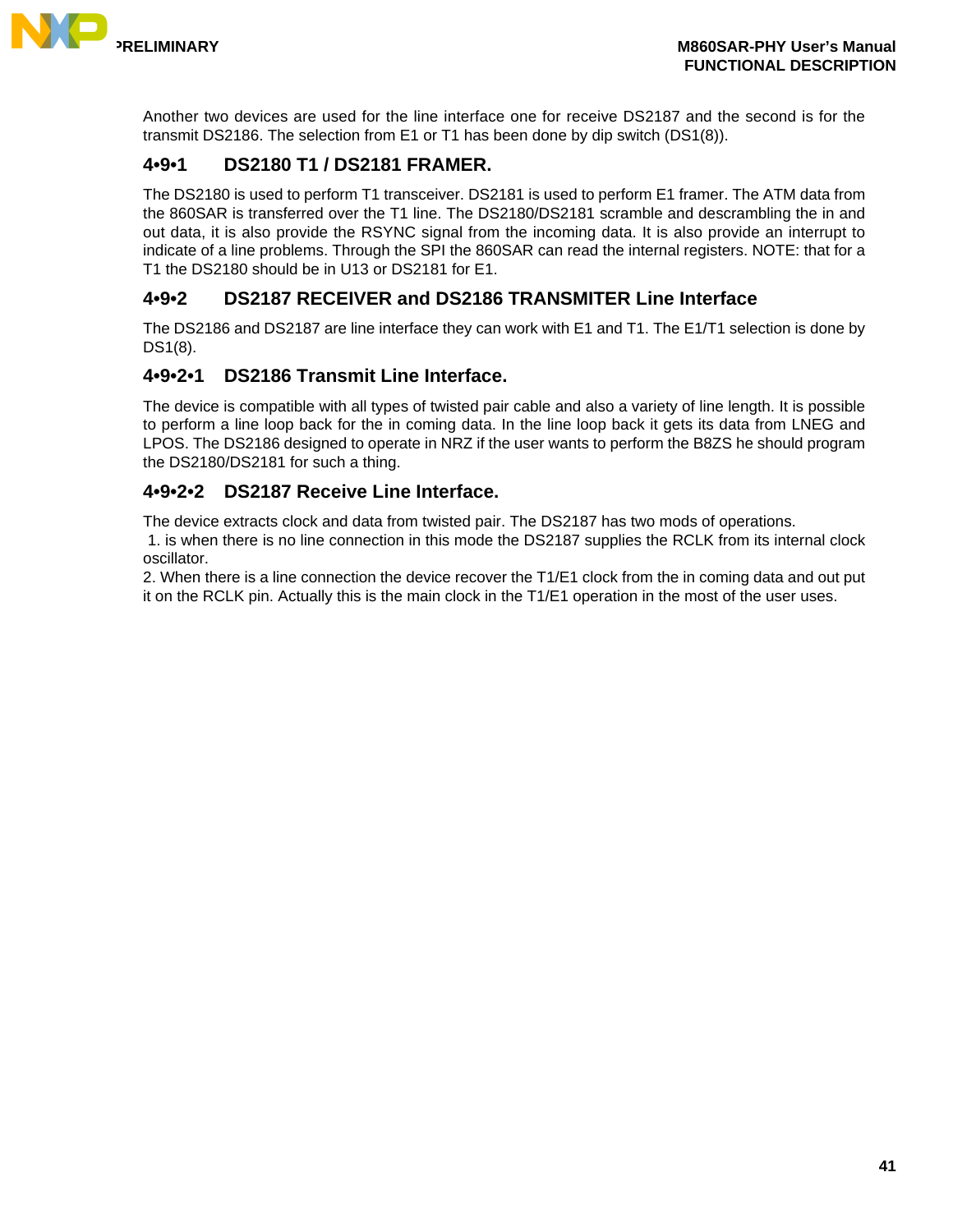



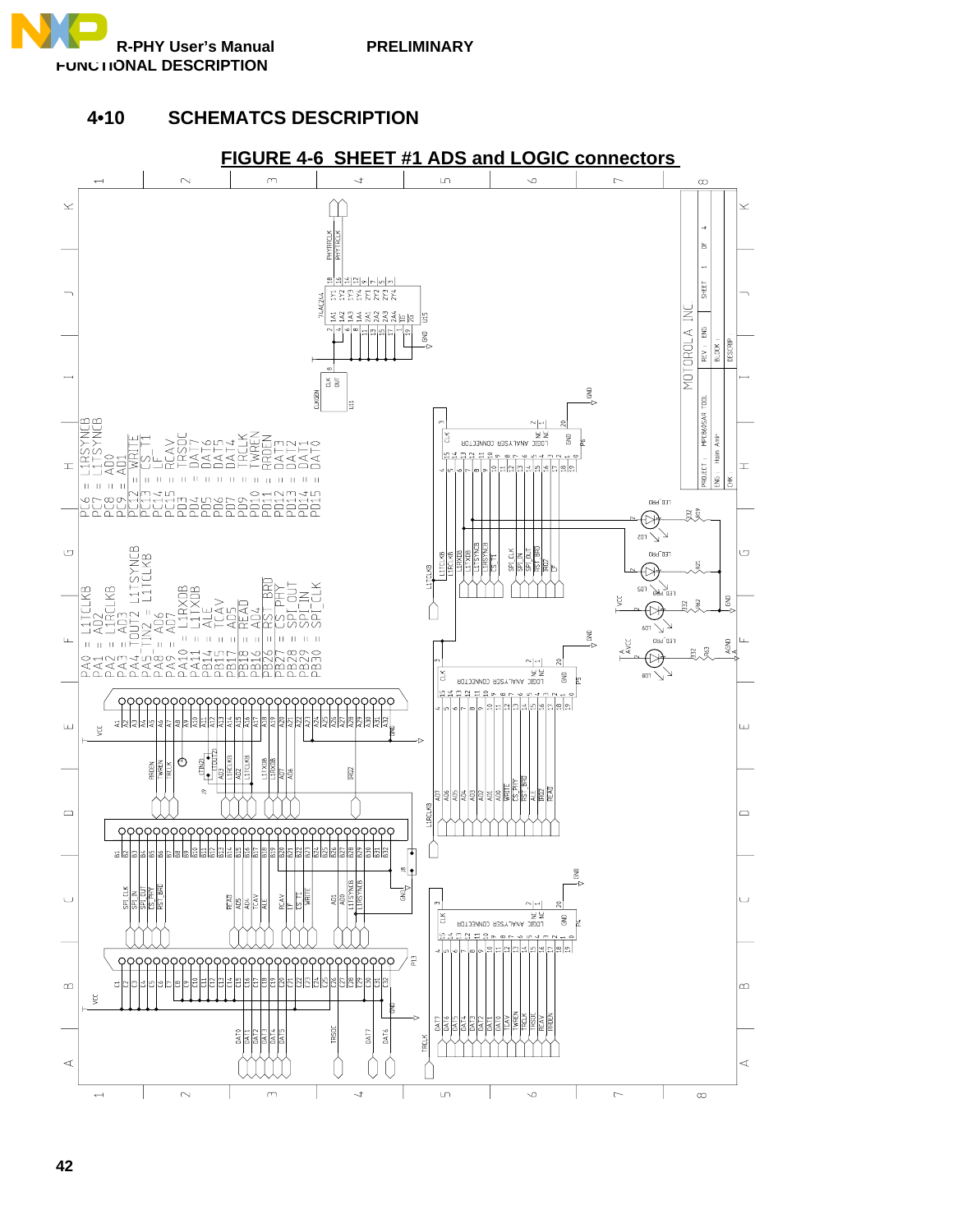

### **4•10•1 SHEET #1 ADS and LOGIC connectors.**

Sheet #1 consist of the M860ADS (or 8xxFADS) ports connector, Logic analyzer connectors. The ADS connector consist all the pins that needed to operate the board.

Note that all the pins are ports pins and the user can not use these pins for his HW application.

**TIN2, TOUT2, L1TCLKB and L1TSYNCB** The only pins he can use for general I/O are the TIN2, TOUT2, L1TCLKB and L1TSYNCB under the following conditions.

 If the DS2187 RCLK signal and DS2180/81 RSYNC are used by jumpers, J6 and J7, connecting pins 1, 2 for L1TCLKB and L1TSYNCB. In this case TOUT2 and TIN2 can be used for user general I/O.

L1TCLKB and L1TSYNCB can also be used for general I/O if the user set the 860SAR SIMOD REGISTER bit CRTB, by setting this bit the user force internally the incoming L1RCLKB to L1TCLKB and L1RSYNC to L1TSYNCB. In this case the pins PA4, PA5, PA11 and PC7 are free to the user's use.

TIN2 and TOUT2 together with U12 has been made for getting external clock to the L1TCLKB. The board will be supply with two clock oscillators one is a 1.544Mhz for T1 and the second is a 2.048Mhz for E1. By connecting J9 pins 1,2 the 860SAR gets a clock to TIN2 pin and generating TOUT2, by connecting J8 pins 1, 2 TOUT2 is forced to L1TSYNCB and to the T1/E1 circuit.

**SIGNAL LIST**. The list of all the 860SAR ports and there relation to the board signals is in this sheet.

**LOGIC ANALYZER** All the require signals are connected to a logic analyzer connectors, the signals are splitted to groups. The groups are: UTOPIA bus consist of the data bus and all the utopia control pins, These pins are in P4.

Control bus consist of the needed pins to read and write from and to the PM5346 and IDT77105, these pins are in P5.

E1/T1 pins. This connector consist all the E1/T1 pins include the control SPI port pins.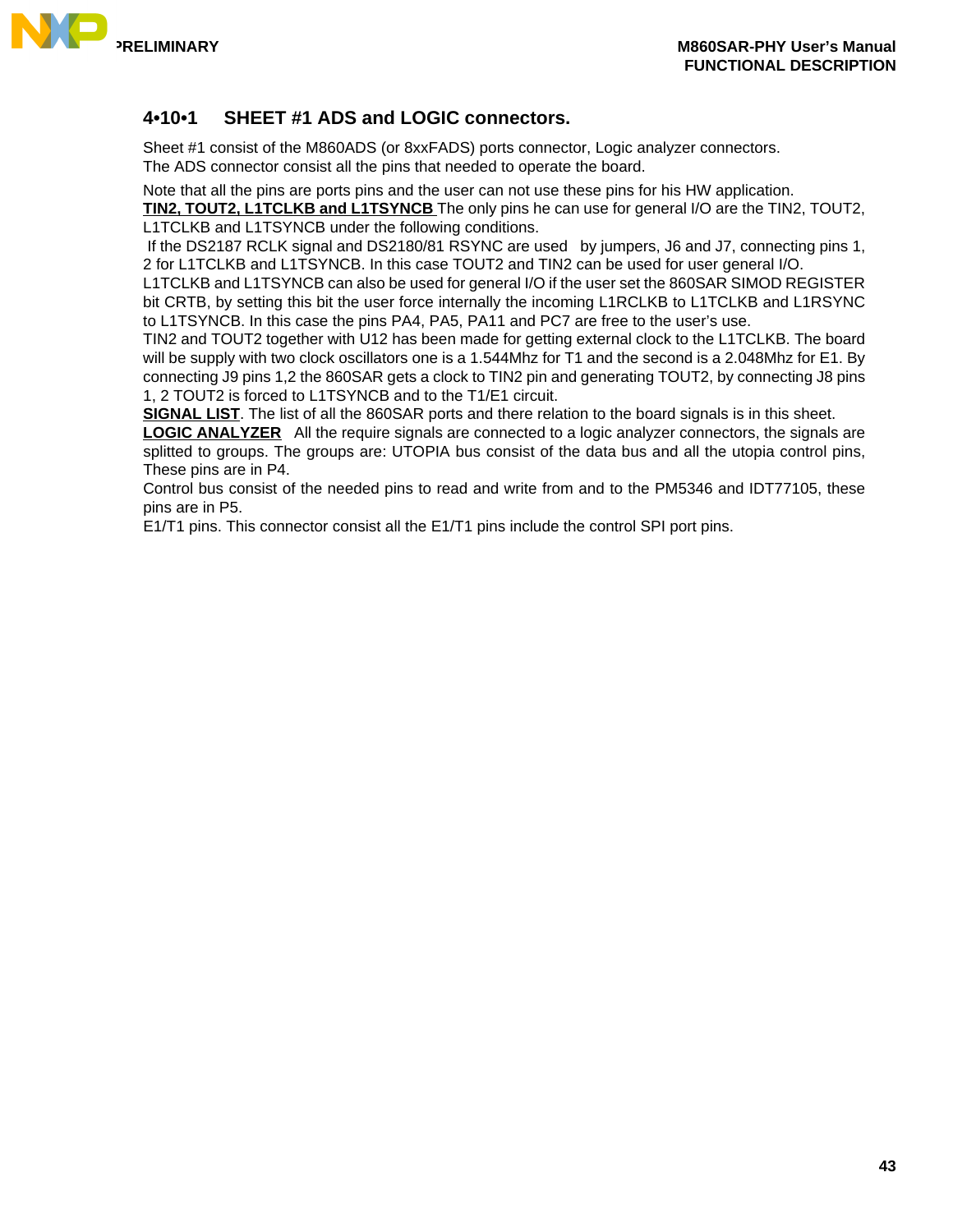

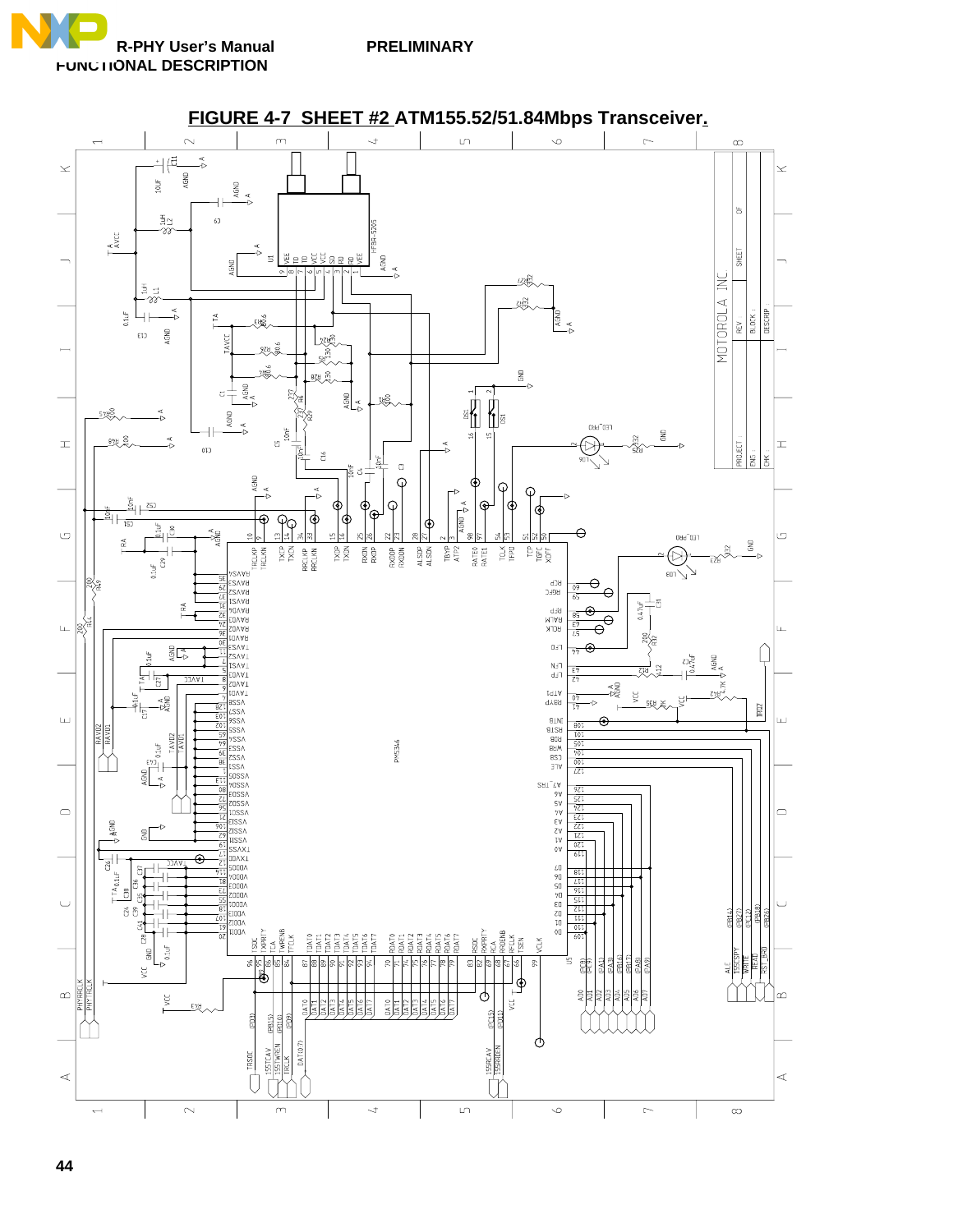

# **4•10•2 SHEET #2 ATM155.52/51.84Mbps.**

Sheet #2 has the PM5346, S/UNI-LITE and the line optical transceiver, HFBR-5205. DS1(1,2) are select the frequency operation of the ATM line, if this dip switches are off the PM5346 is configured to operate in 155.52Mbps if DS1(2) is ON it will configure the PM5346 to 51.8Mbps. NOTE: The in coming optical line (Line Out) from the user target should be connected to RX in the optical line transceiver and the Line in to the user target should be connected to the TX of the line optical transceiver.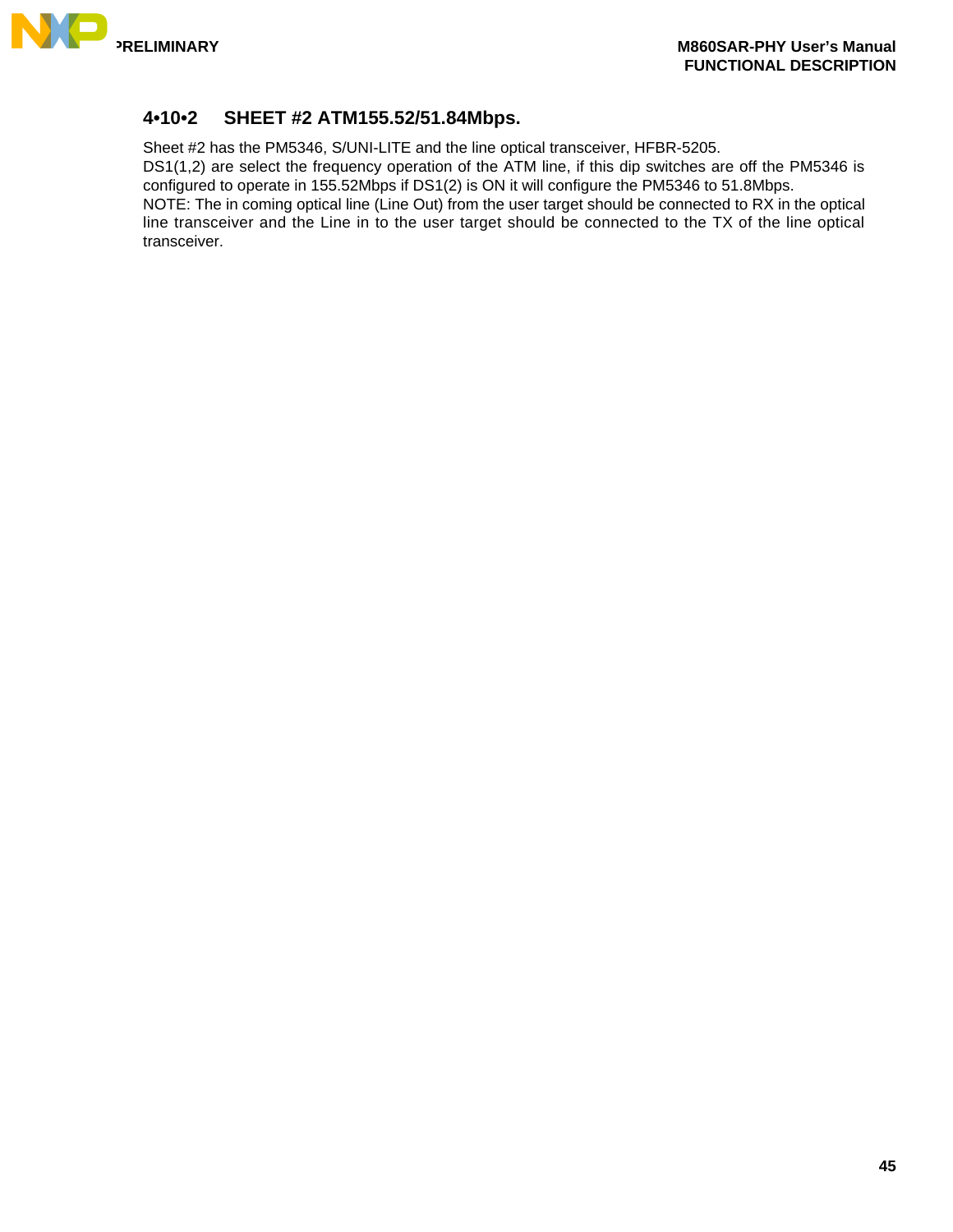

**FIGURE 4-8 E1/T1** $\overline{a}$  $\overline{m}$  $\mathbf{H}$  $\infty$  $\overline{\phantom{0}}$  $\sim$  $\infty$  $\mathbf{S}$  $\geq$ ๔  $RJ_45.8$  $\mathbb I$ GRAY<br>BROWN<br>YELLOW<br>RED<br>BLACK<br>BLACK SHET **B**  $\overline{\phantom{0}}$ **E** MOTOROLA 3 E65857  $\begin{tabular}{|c|c|} \hline & \multicolumn{3}{|c|}{\text{REV}} \\\hline \multicolumn{3}{|c|}{\text{REV}} \\\hline \multicolumn{3}{|c|}{\text{BLOK}} \\\hline \end{tabular}$ ᅨ  $\frac{15}{2}$  $\mathfrak{p}$ Ξ 획  $\frac{1}{2}$  $\pm$ SIGNAL AGND 륅  $\delta$  $\overline{H}$ χu  $\frac{200}{200}$  $\sum_{n=1}^{\infty}$ Íюск  $rac{8}{26}$   $rac{8}{6}$  $rac{1}{2}$  $\frac{1}{\sqrt{2}}$ γĽ  $\leq$   $\geq$  $\frac{1}{\sqrt{2}}$  $\cup$ awo ں| टर्क k  $\begin{array}{c}\n\begin{array}{c}\n\searrow n \quad \searrow n \\
\searrow n \quad \searrow n \\
\end{array}\n\end{array}$ 하하  $\begin{array}{c}\n\hline\n\text{LCAR} \\
\text{NCER} \\
\text{CCER} \\
\text{NCER}\n\end{array}$ **SERVERS**<br>SERVERS XSIG310<br>XSIG440 ķΕ **LE** ਜ਼ਿ  $\overline{\pi}$ i X<br>XX  $\frac{1}{2}$  GND<br>DS2186 JS2187  $\frac{1}{50}$  $\frac{1}{2}$  GND  $\bar{u}$ 서하하다<br>사랑 프랑스<br><mark>사</mark>하라다 **BERE EEE**<br>EEE gee ៍ខ្ល  $\overline{\phantom{a}}$ łę  $\mathbf{S}$ yμ ا<br>المادة ξı  $\mathcal{L}^{\mathbf{A}}_{\text{avcc}}$ **A PILISX** yu ॣ<br>⋌<br>⋌ |u  $\mathbf{L}$  $\overline{\mathbb{F}}$ **PPPP** നന്ന  $4.7K$ yα ื่⊭∣≒ 리리려려 기능법 NEWSPITT<br>
TO THE TRIP TO THE TRIP TO THE TRIP TO THE TRIP TO THE TRIP TO THE TRIP TO THE TRIP TO THE TRIP TO THE TRIP T<br>
TO THE TRIP TO THE TRIP TO THE TRIP TO THE TRIP TO THE TRIP TO THE TRIP TO THE TRIP TO THE TRIP TO TH 医肾 总要用  $(PAO)$ **DS2181AQ**  $\Box$  $\Box$ g RSER<br>RLCLK/RAF<br>RLCLK/RSTS<br>RSIGSEL/RCSYN<br>RESYNK<br>RESYNK<br>RESYNK  $\overline{5}$ TLINK/TIND<br>TSER<br>TABED/TSD **TLCLK/TAF** rabed/rSD<br>Rlink/rDM*j* THSYNC<br>TFSYNC /RA ទីមន្ត្រី  $\cup$  $\frac{1}{\sqrt{2}}$  $\begin{picture}(120,110) \put(15,110){\line(1,0){155}} \put(15,110){\line(1,0){155}} \put(15,110){\line(1,0){155}} \put(15,110){\line(1,0){155}} \put(15,110){\line(1,0){155}} \put(15,110){\line(1,0){155}} \put(15,110){\line(1,0){155}} \put(15,110){\line(1,0){155}} \put(15,110){\line(1,0){155}} \put(15,110){\line(1,0){1$  $\begin{picture}(120,115) \put(15,11){\line(1,0){155}} \put(15,11){\line(1,0){155}} \put(15,11){\line(1,0){155}} \put(15,11){\line(1,0){155}} \put(15,11){\line(1,0){155}} \put(15,11){\line(1,0){155}} \put(15,11){\line(1,0){155}} \put(15,11){\line(1,0){155}} \put(15,11){\line(1,0){155}} \put(15,11){\line(1,0){155}} \put(15,1$ ب  $\frac{1}{2}$  $322222$ E **XL'7**  $\phi$  $\circledcirc$  $\Phi$  $\mathbf{e}$ 望<br>- ご ᠯ¥  $\left\langle \begin{matrix} 1 \ 1 \ 1 \end{matrix} \right\rangle$  $\begin{array}{c|c}\n\hline\n\mu & \longrightarrow \\
\hline\n\hline\n\end{array}$  $\frac{1}{6}$ yα  $\infty$  $\vert$ m ゚゚゚゚゚゚  $(\mathsf{PA2})$ (PA11)  $\tilde{H}$  $F<sub>2</sub>$  $L17X0B$  $\sqrt{\frac{\text{hct}}{\text{RST-BRI}}}$ LIRXDB **IRSYNCB ILSYNCE**  $\bigcap$ Ù  $\prec$  $\prec$ Ė

 $\prec$ 

 $\sim$ 

 $\Box$ 

 $\infty$ 

 $\overline{\phantom{0}}$ 

 $\infty$ 

 $\overline{\phantom{0}}$ 

 $\sim$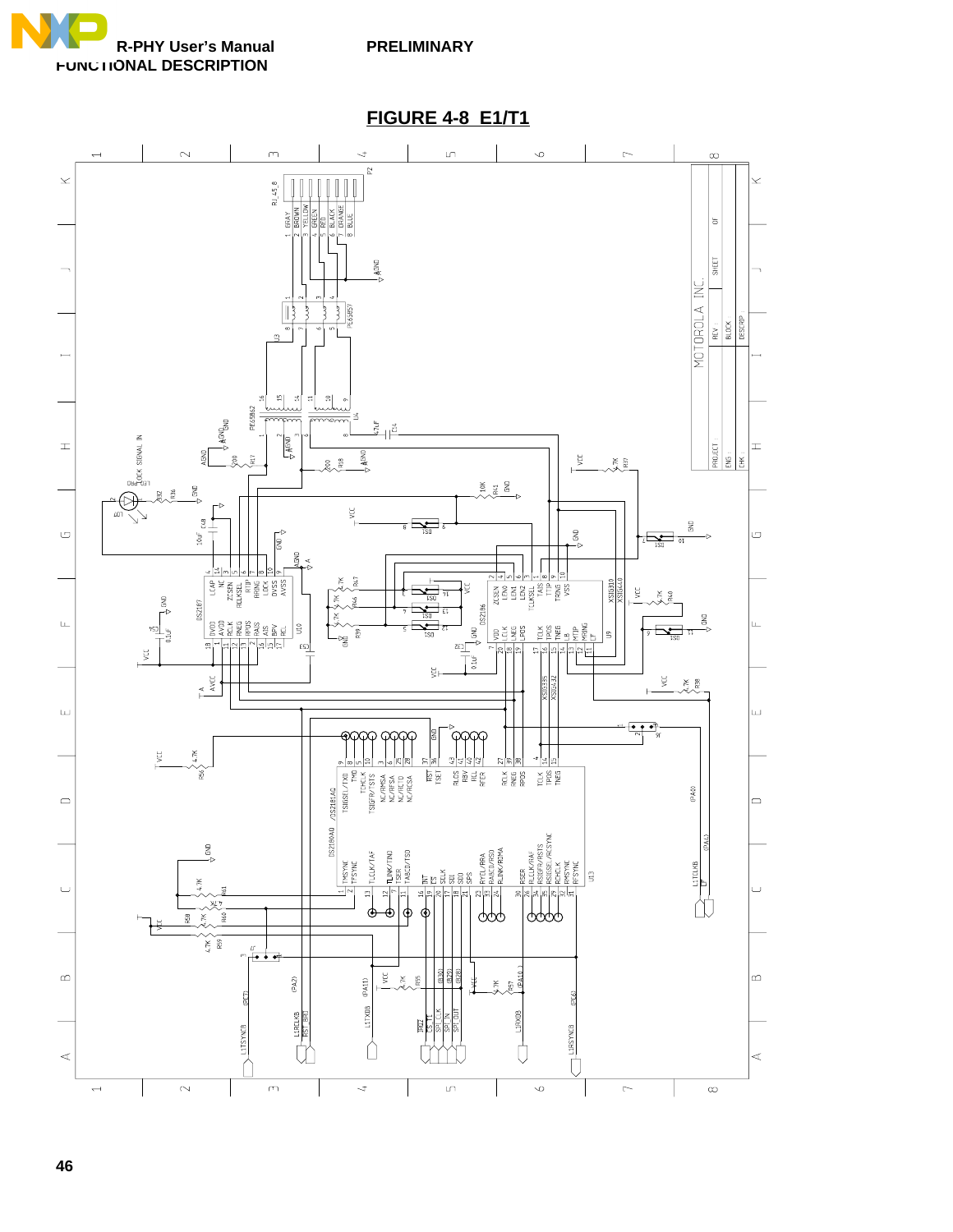

#### **4•11 Sheet #3**

Sheet #3 consist the E1/T1 circuit includes the framer, DS2181/DS2180 and the line interface drivers for transmit DS2186 and for receive DS2187.

The DS2187 recover the RCLK from the in coming data, the RCLK is routed to the board. The RCLK signal can be use for the TCLK by connecting J6 pins 1, 2. The clock recovery depend on DS1(8) this dip switch cause to the DS2187 to output the right clock for E1 (ON) or for T1 (OFF). The DS2187 has a lock signal pin, this pin connected to LED7 it indicates when a line with data is connected to the board.

The DS2186 is the line transmitter. It can be config to a line loop back, (DS1(6)) by setting this dip switch to off the LNEG and LPOS are transmitted to the TTIP and TRING signals.

The DS2186 support a different line length. DS1(1,2,3) confides the line length. The default is ON. ON. OFF the options length are shone in the previous chapters.

DS2180/DS2181 (U13) Actually the user should use one of them. If T1 was chosen the device should be DS2180 if E1 was chosen the device should be DS2181. The DS2180/DS2181 produce the RSYNC signal it is possible to use this signal to the TSYNC by connecting J7 pins 1, 2 and config the 860sar to use the TSYNC from the RSYNC.

The DS2180/DS2181 is controlled by the SPI port. Through this port the user can read and write the internal register and config the device.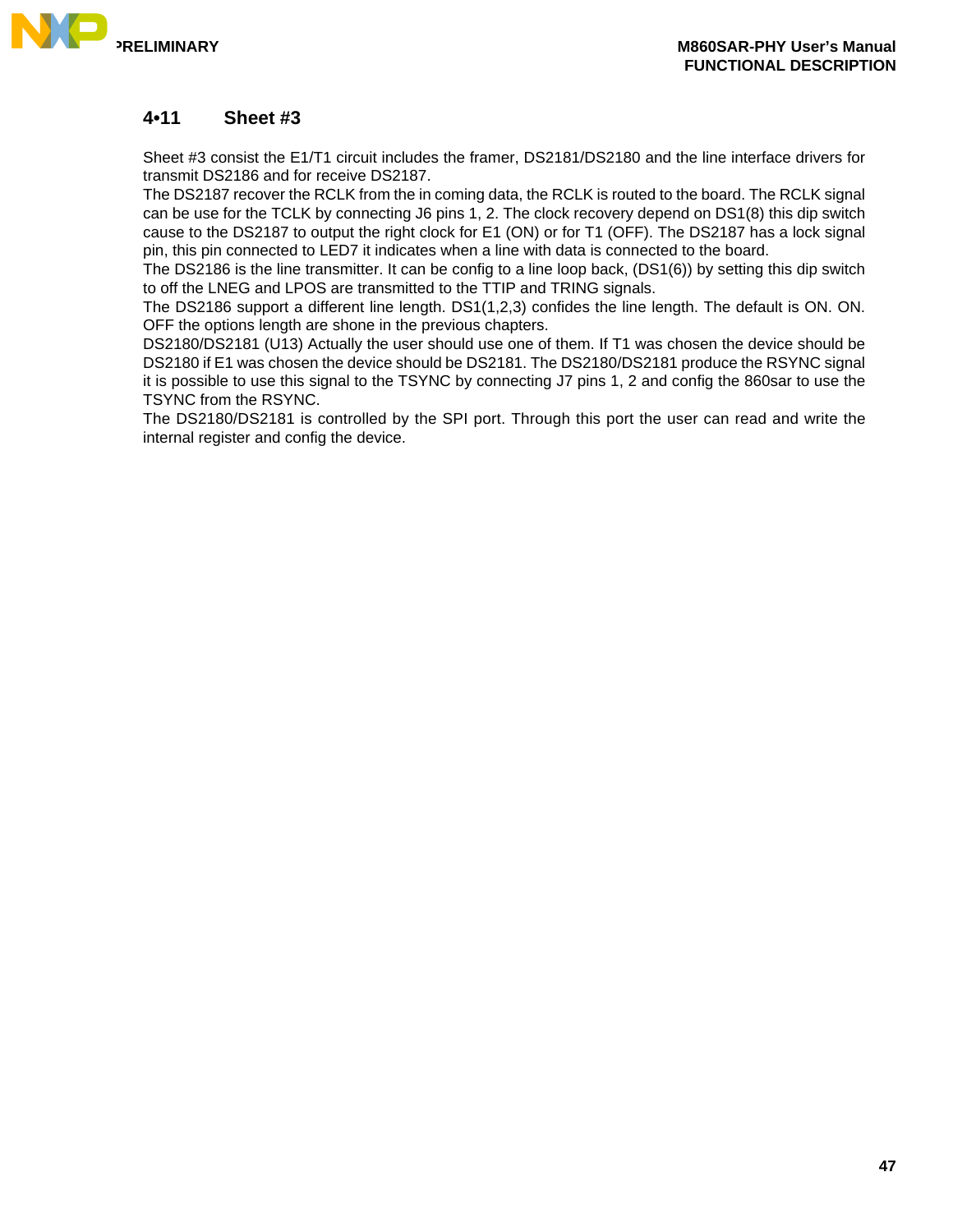



**48**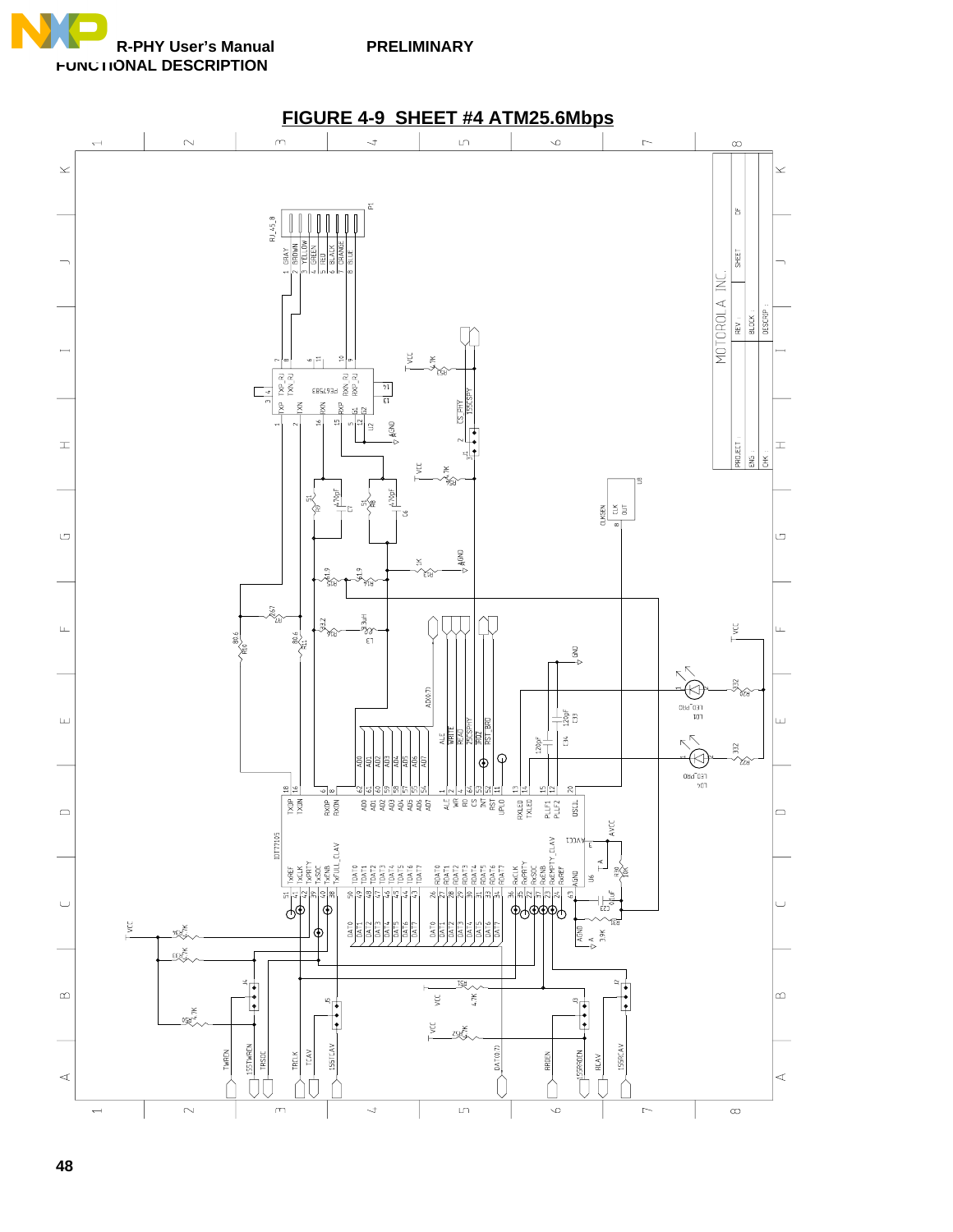

#### **4•12 Sheet #4**

 Sheet #4 consist the ATM25.6Mbps it implemented by the IDT77107 device and PE67583 Magnetics for the line interface. Five jumpers are in this draw they made to select the ATM155M or ATM25M if all the five jumpers are connected in pins 1,2 the ATM155M is selected otherwise the ATM25M is selected. NOTE: the input control pins of the IDT77105 and PM5346 are puled up to prevent data bus collision.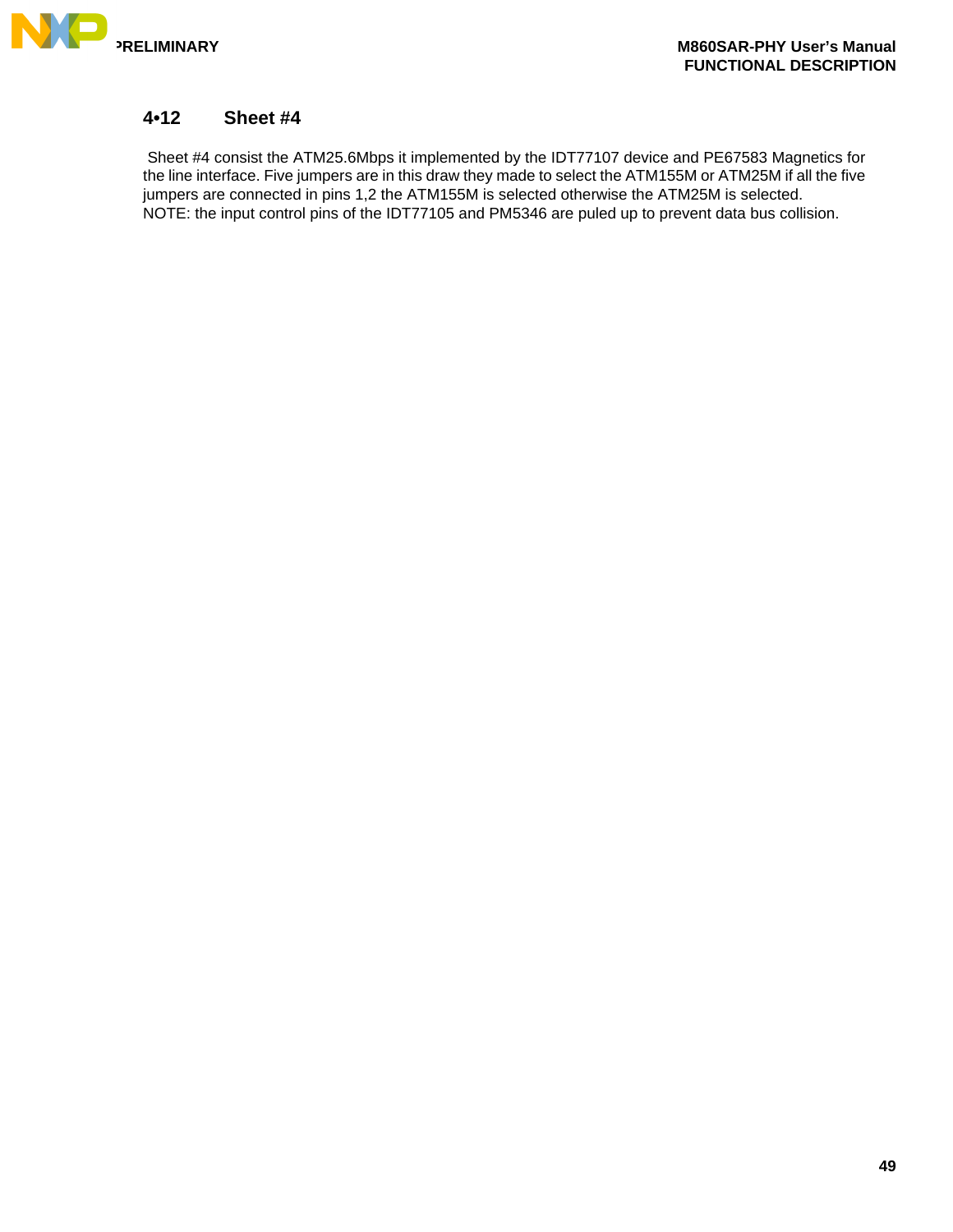

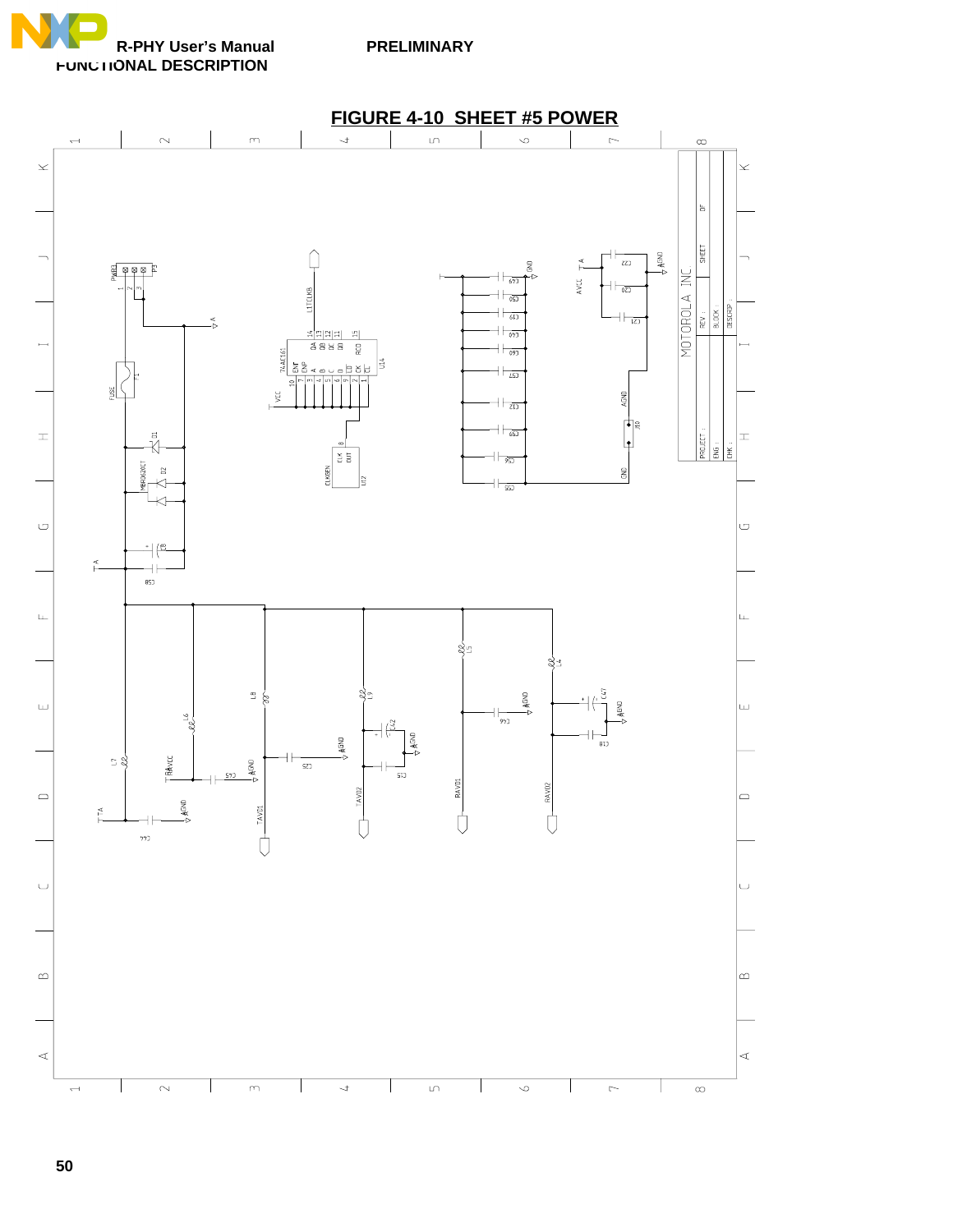

#### **4•13 SHEET #5**

SHeet #5 consist of the POWER circuit. The power circuit compose of DIGITAL power and ANALOG power. The PM5346 requires 6 separate analog power: RAVD1, RAVD2, TAVD1, TAVD2, transmit analog (TA) and receive analog (RA). The separate has been done by a ferrit beeds as shown in the draw above. The Analog VCC (A) is for the rest of the analog power of the board.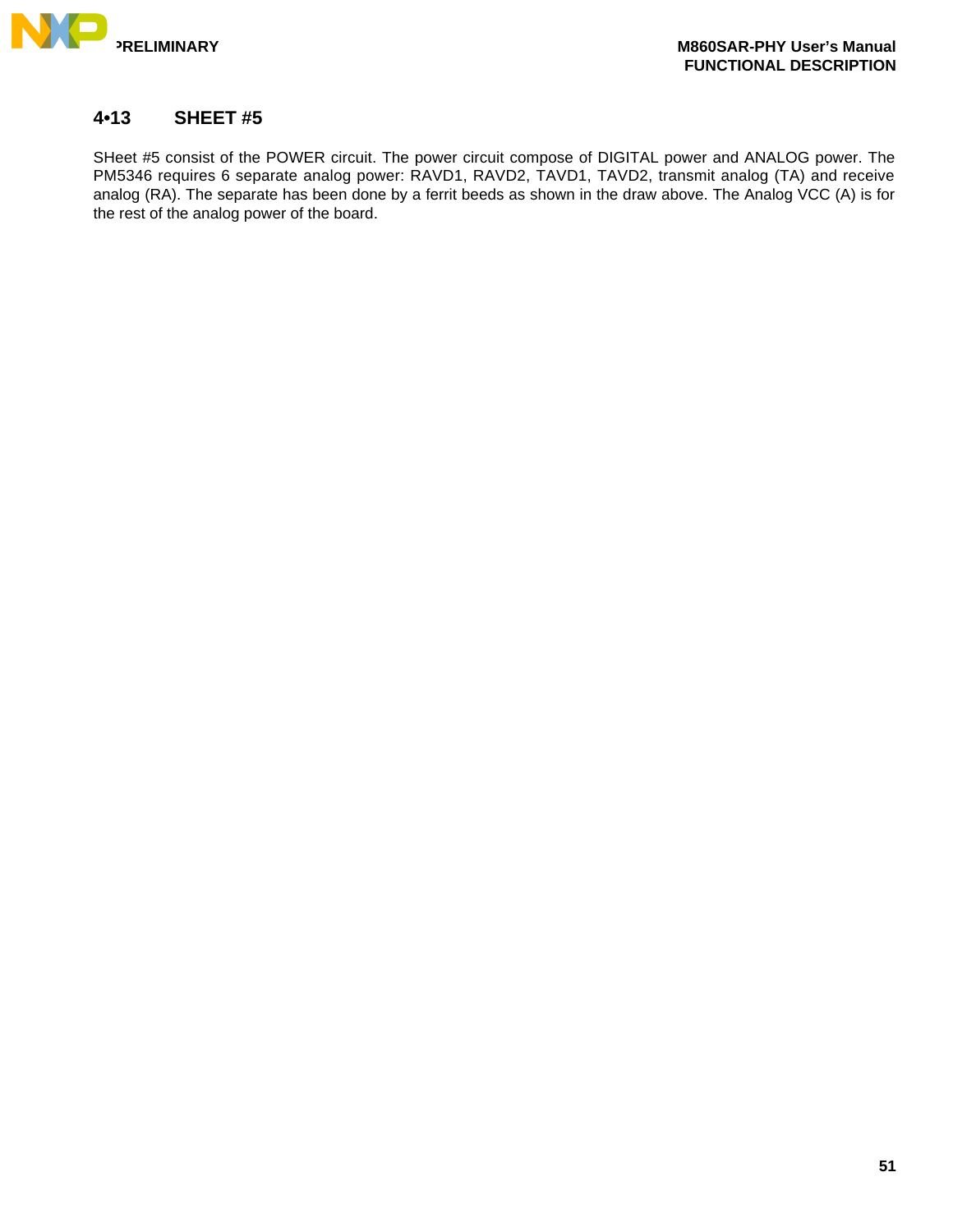

**52**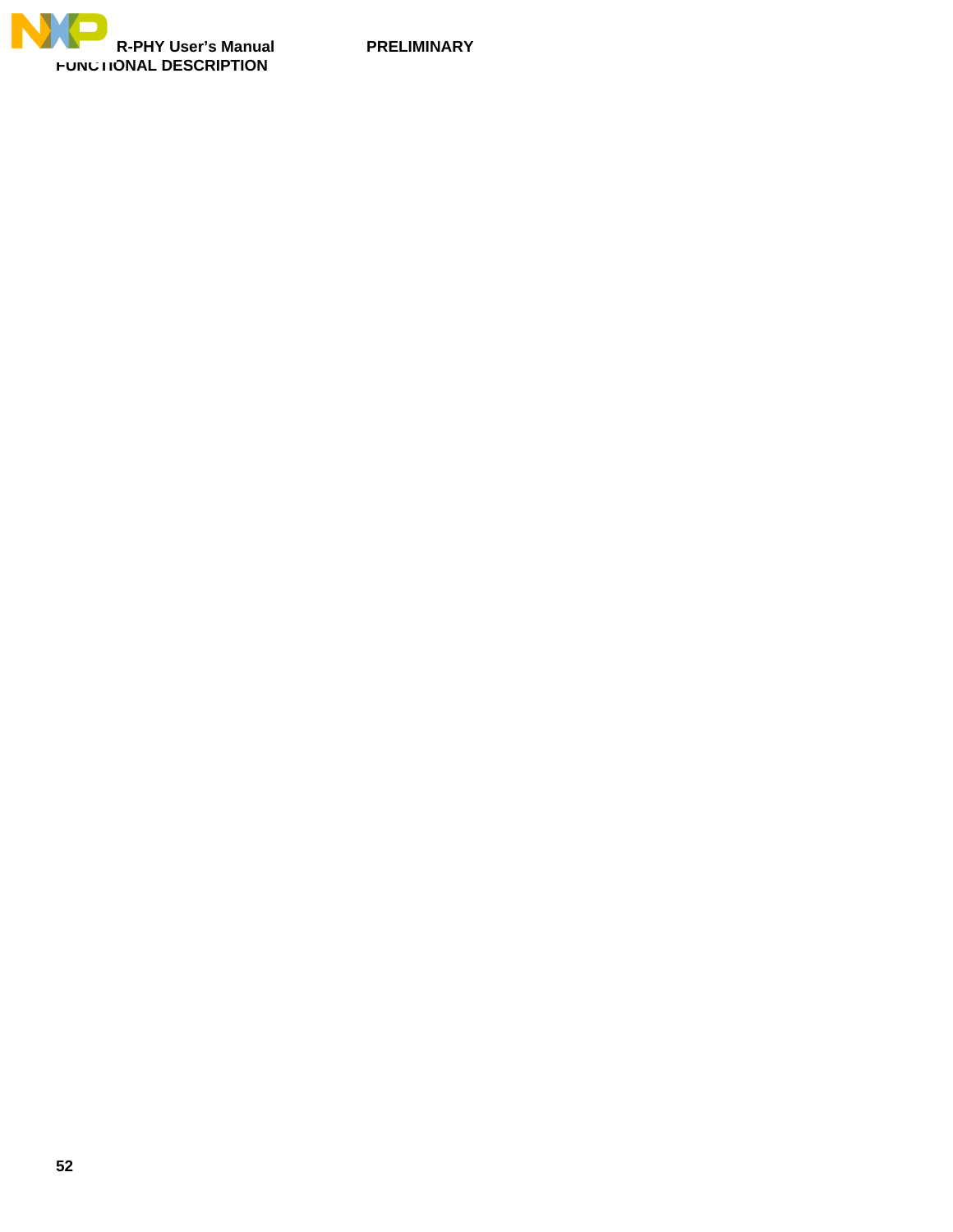

# **CHAPTER 5 - SUPPORT INFORMATION**

# **5•1 INTRODUCTION**

This chapter provides the interconnection signals and the parts list of the MPC860SAR-PHY board.

# **5•2 INTERCONNECT SIGNALS**

The MPC860SAR-PHY board interconnects with external devices through the following connectors:

- U1 is the optical line transceiver (HFBR 5205) for the ATM155.52/51.84Mbps.
- P1 is a 8 pin, RJ-45 connector for the ATM25.6Mbps connect as a user interface.
- P2 is a 8 pin, RJ-45 connector for the E1/T1 2.048/1.544Mbps.
- P3 is 3 pin connector for 5v analog power supply input: GND (x2) and +5V
- PD4 PD6 are 3x20 pin, male connectors, compatible with HP logic analyzer connectors, that provides all the signals of the Utopia, SPI and E1/T1 signals monitoring.

#### **Table 5-1 MPC860SAR-PHY Parts List**

| Reference                                                                                                                                                                                                                                                                                     | Value/NAME       | <b>MSILPRTNUM</b> | Total           |
|-----------------------------------------------------------------------------------------------------------------------------------------------------------------------------------------------------------------------------------------------------------------------------------------------|------------------|-------------------|-----------------|
| C1 C9 C10 C12 C13 C15 C17 C18 C19<br>C <sub>20</sub> C <sub>21</sub> C <sub>22</sub> C <sub>23</sub> C <sub>24</sub> C <sub>25</sub> C <sub>26</sub> C <sub>27</sub> C <sub>28</sub><br>C29 C30 C32 C35 C36 C37 C38 C39 C40<br>C41 C43 C44 C45 C46 C49 C50 C53 C54<br>C55 C56 C57 C58 C59 C60 | 0.1uF            | 021-00064         | $\overline{42}$ |
| C <sub>2</sub> C <sub>31</sub>                                                                                                                                                                                                                                                                | 0.47uF           | 021-00113         | $\overline{2}$  |
| C3 C4 C5 C16 C51 C52                                                                                                                                                                                                                                                                          | 10nF             | 021-00070         | 6               |
| C6 C7                                                                                                                                                                                                                                                                                         | 470pF            | 021-00066         | $\overline{2}$  |
| C8 C14                                                                                                                                                                                                                                                                                        | 47UF             | 023-00037         | $\overline{2}$  |
| C11 C42 C47 C48                                                                                                                                                                                                                                                                               | 10UF             | 023-00027         | $\overline{4}$  |
| C33 C34                                                                                                                                                                                                                                                                                       | 120pF            | 021-00069         | $\overline{2}$  |
| D <sub>1</sub>                                                                                                                                                                                                                                                                                | 1SMC5.0AT3       | 048-1SMC12AT3     | 1               |
| D <sub>2</sub>                                                                                                                                                                                                                                                                                | MBRD620CT        | 048-MBRD640CT     | 1               |
| DS <sub>1</sub>                                                                                                                                                                                                                                                                               |                  | 040-00027         | $\mathbf{1}$    |
| F1                                                                                                                                                                                                                                                                                            | 2.5A             | 065-00???         | $\mathbf{1}$    |
| F1                                                                                                                                                                                                                                                                                            | <b>HOSE</b>      | 015-00014         | $\mathbf{1}$    |
| J1 J2 J3 J4 J5 J6 J7                                                                                                                                                                                                                                                                          | JH3              | 028-00151         | $\overline{7}$  |
| <b>J8 J9</b>                                                                                                                                                                                                                                                                                  | JMP2P            | 028-00155         | 2/1             |
| L1 L2 L4 L5 L6 L7 L8 L9                                                                                                                                                                                                                                                                       | 1uH              | 024-00013         | 8               |
| L <sub>3</sub>                                                                                                                                                                                                                                                                                | 3.3uH            | 024-00026         | $\mathbf{1}$    |
| LD1 LD2 LD3 LD4 LD5 LD6 LD7 LD8 LD9                                                                                                                                                                                                                                                           | LED 1mA          | 048-01005         | 9               |
| P1 P2                                                                                                                                                                                                                                                                                         | RJ_45_8          | 009-00236         | $\overline{2}$  |
| P <sub>3</sub>                                                                                                                                                                                                                                                                                | PWR <sub>3</sub> | 028-00094         | 1               |
| P <sub>3</sub>                                                                                                                                                                                                                                                                                | PWR <sub>3</sub> | 009-00208         | 1               |
| P4 P5 P6                                                                                                                                                                                                                                                                                      | LOGIC20CON       | 028-00182         | 3               |

#### **Table 5-1 PART LIST**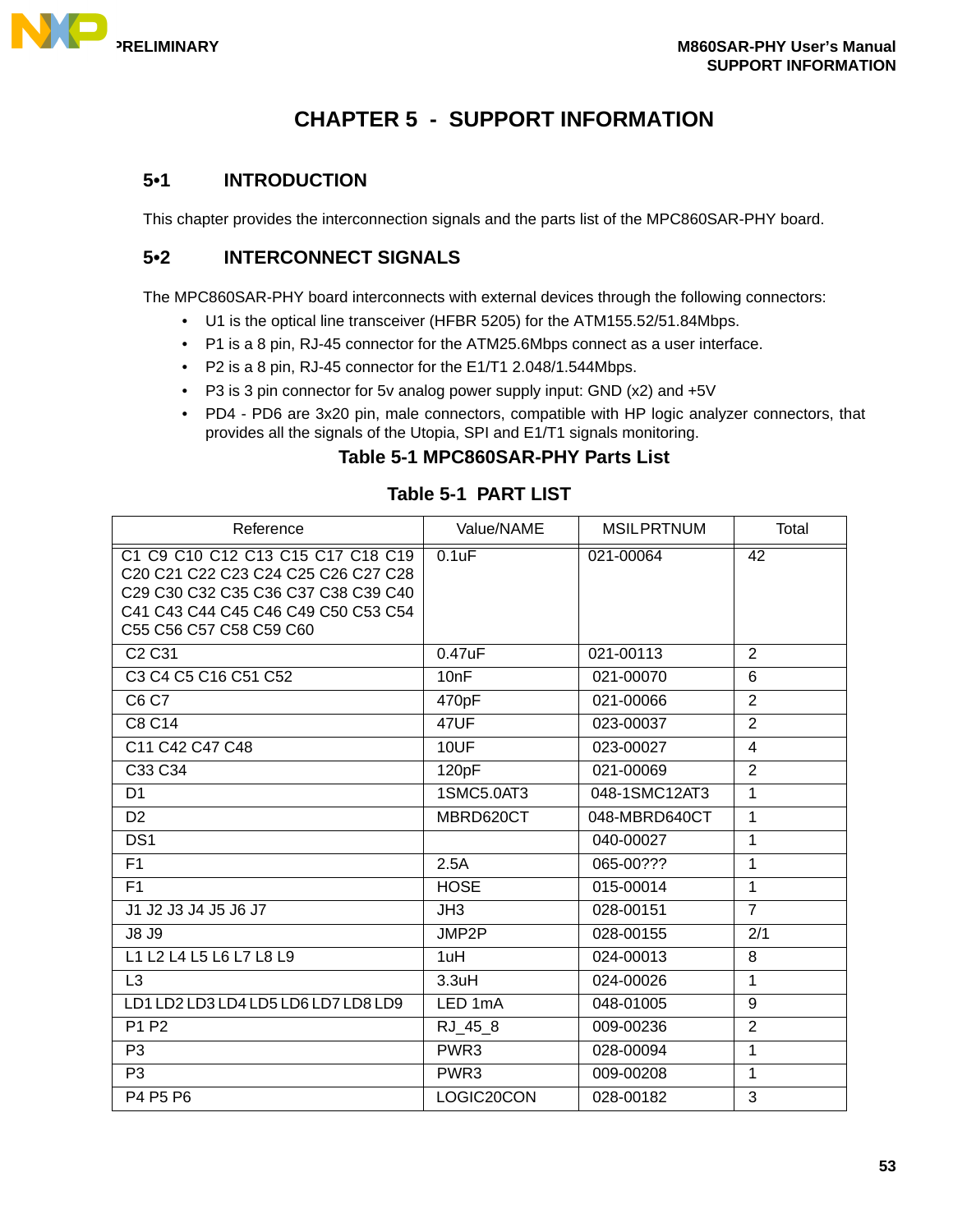

|  | Table 5-1 PART LIST |
|--|---------------------|
|--|---------------------|

| Reference                                                                | Value/NAME                      | <b>MSILPRTNUM</b>      | Total          |
|--------------------------------------------------------------------------|---------------------------------|------------------------|----------------|
| P13                                                                      | 96CONN FEMAL                    | 028-00144              | 1              |
| R1 R45 R48                                                               | 100                             | 006-00240              | $\overline{3}$ |
| R2 R19 R20 R21 R22 R23 R25<br>R <sub>27</sub><br>R36 R62 R63             | 332                             | 006-00237              | 11             |
|                                                                          |                                 |                        |                |
| R3 R4 R10 R11 R26                                                        | 80.6                            | 006-00315              | 5              |
| R5 R24 R28                                                               | 130                             | 006-00337              | $\overline{3}$ |
| R6 R29                                                                   | 237                             | 006-00336              | $\overline{2}$ |
| R <sub>7</sub>                                                           | 267                             | 006-00342              | $\overline{1}$ |
| <b>R8 R9</b>                                                             | 51.1                            | 006-00221              | $\overline{2}$ |
| R <sub>12</sub>                                                          | 412                             | 006-00338              | $\overline{1}$ |
| R <sub>13</sub>                                                          | 1K                              | 006-00257              | $\mathbf{1}$   |
| R14 R15                                                                  | 61.9                            | 006-00340              | $\overline{2}$ |
| R <sub>16</sub>                                                          | 33.2                            | 006-00286              | $\overline{1}$ |
| R17 R18 R32 R44 R49                                                      | 200                             | 006-00296              | $\overline{5}$ |
| R30 R41                                                                  | 10K                             | 006-00235              | $\overline{2}$ |
| R31                                                                      | 3.9K                            | 006-00308              | $\overline{1}$ |
| R43 R46 R47 R50 R51 R52 R53<br><b>R54</b><br>R55 R56 R57 R58 R59 R60 R61 | 4.7K                            | 006-00261              | 22             |
| R35                                                                      | 2K                              | 006-00???              | $\overline{1}$ |
| U1                                                                       | <b>HFBR-5205</b>                | 051-HFBR-5205          | $\mathbf{1}$   |
| U <sub>2</sub>                                                           | PE67583                         | 051-PE67583            | $\overline{1}$ |
| U <sub>3</sub>                                                           | PE65857                         | 051-PE65857            | $\mathbf{1}$   |
| U <sub>4</sub>                                                           | PE65862                         | 051-PE65862            | $\overline{1}$ |
| U <sub>5</sub>                                                           | PM5346                          | 051-PM5346             | $\mathbf{1}$   |
| U <sub>6</sub>                                                           | <b>IDT77105</b>                 | 051-IDT77105           | $\overline{1}$ |
| U8                                                                       | 32Mhz CLKGEN                    | 048-00087              | $\mathbf{1}$   |
| <b>U9</b>                                                                | DS2186                          | 051-DS2186             | $\overline{1}$ |
| $\overline{U10}$                                                         | <b>DS2187</b>                   | 051-DS2187             | 1              |
| U11                                                                      | 19.44/6.48Mhz<br><b>CLKGEN</b>  | 048-00092<br>048-00093 | $1 + 1$        |
| U12                                                                      | 1.544/2.048Mhz<br><b>CLKGEN</b> | 048-00094<br>048-00095 | $1 + 1$        |
| U12 U8 U11 SOCKET                                                        | 14 PIN SOCKET<br><b>SMD</b>     | 009-00???              | $\overline{1}$ |
| U13                                                                      | <b>DS2180AQ</b>                 | 051-DS2180AQ           | $\mathbf{1}$   |
| U13 44 PIN SOCKET                                                        | 44 PIN SOCKET                   | 009-003?????           | $\overline{1}$ |
| U15                                                                      | 74AC244                         | 051-74AC244            | $\mathbf{1}$   |

# **Table 5-1 The MPC860SAR-PHY nettlist**

/0486 U11(8) U15(4) U15(2);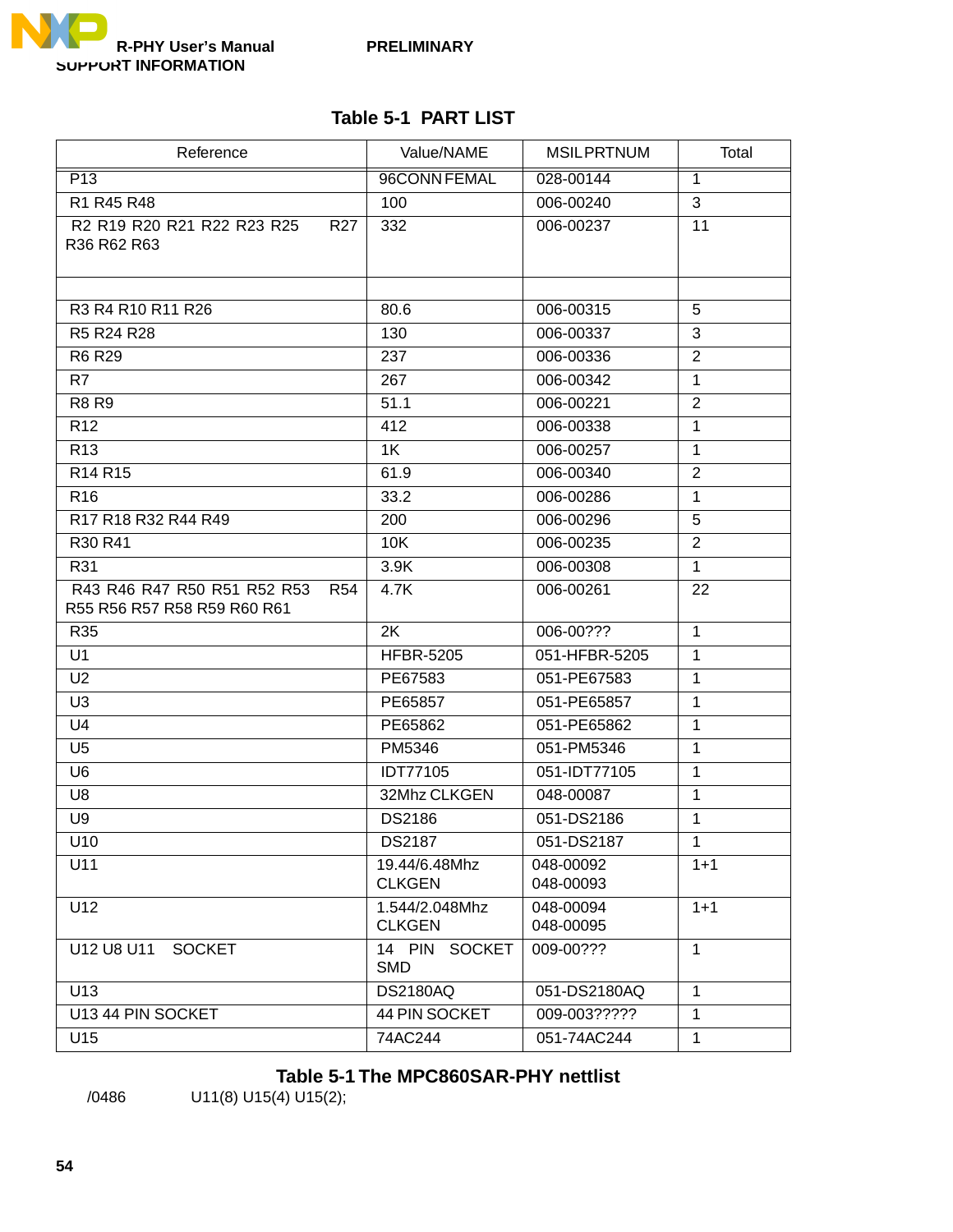

| /0609<br>/0621 | LD9(1) R62(1);<br>LD5(1) R21(1); |
|----------------|----------------------------------|
| /0622          | LD2(1) R19(1);                   |
| /0631          | I63(1) P13(A8);                  |
| /0686          | LD8(1) R63(1);                   |
| /0744          | J8(2) P13(A12);                  |
| /0745          | J9(2) P13(A11);                  |
| /1375          | C16(2) R29(2);                   |
| /1377          | R4(1) R5(2) R6(1) U1(8);         |
| /1378          | $C5(2)$ R6 $(2)$ ;               |
| /1383          | R26(1) R28(2) R29(1) U1(7);      |
| /1386          | C4(2) R1(2) R27(2) U1(3);        |
| /1393          | C3(2) R1(1) R2(2) U1(2);         |
| /1442          | C10(2) L1(2) U1(5);              |
| /1448          | C9(2) L2(2) U1(6);               |
| /1461          | C51(2) R48(2) R49(1);            |
| /1462          | C52(2) R44(1) R45(2);            |
| /1508          | C31(1) R32(1);                   |
| /1510          | R12(1) U5(42);                   |
| /1512          | C2(2) R12(2);                    |
| /1621          | C31(2) I14(1) U5(44);            |
| /1622          | R32(2) U5(43);                   |
| /1626          | I1(1) R3(1) R24(2) U1(4) U5(27); |
| /1628          | C3(1) I2(1) U5(26);              |
| /1629          | C4(1) I4(1) U5(25);              |
| /1630          | C16(1) I6(1) U5(16);             |
| /1631          | C5(1) I8(1) U5(15);              |
| /1637          | I18(1) U5(54);                   |
| /1639          | $110(1)$ U5(51);                 |
| /1640          | I12(1) U5(50);                   |
| /1642          | I5(1) U5(22);                    |
| /1643          | I3(1) U5(23);                    |
| /1644          | $17(1)$ U5(13);                  |
| /1645          | $115(1)$ U5(14);                 |
| /1647          | I16(1) U5(57);                   |
| /1648          | I24(1) U5(63);                   |
| /1650          | I17(1) U5(59);                   |
| /1651          | I20(1) U5(60);                   |
| /1652          | C51(1) I22(1) U5(9);             |
| /1655          | C52(1) I21(1) U5(33);            |
| /1658          | I32(1) U5(99);                   |
| /1669          | DS1(16) I40(1) U5(98);           |
| /1670          | DS1(15) I41(1) U5(97);           |
|                |                                  |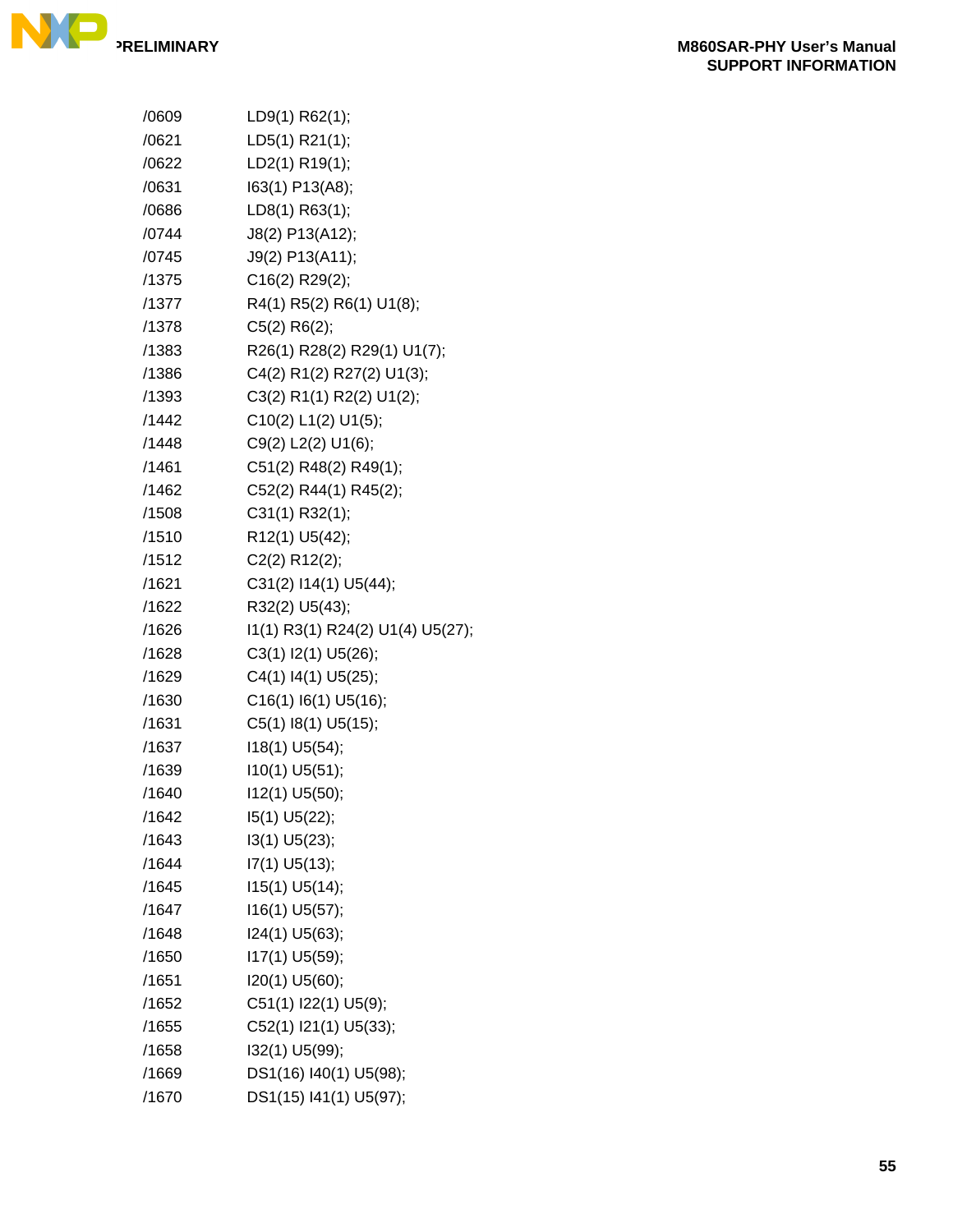| /1728 | I19(1) LD3(2) U5(58);          |
|-------|--------------------------------|
| /1729 | I11(1) LD6(2) U5(53);          |
| /1730 | LD3(1) R23(1);                 |
| /1731 | LD6(1) R25(1);                 |
| /1739 | I39(1) R43(1) U5(95);          |
| /2302 | R17(2) U4(1) U10(6);           |
| /2304 | R18(1) U4(3) U10(7);           |
| /2305 | U3(8) U4(16);                  |
| /2307 | U3(6) U4(11);                  |
| /2311 | C14(1) U4(8);                  |
| /2312 | C48(1) U10(4);                 |
| /2344 | DS1(5) R39(2) U9(6);           |
| /2356 | DS1(4) R46(2) U9(5);           |
| /2401 | DS1(3) R47(2) U9(4);           |
| /2453 | U9(19) U10(13) U13(38);        |
| /2494 | P2(1) U3(1);                   |
| /2495 | P2(2) U3(2);                   |
| /2496 | P2(4) U3(3);                   |
| /2497 | P2(5) U3(4);                   |
| /2499 | U3(7) U4(14);                  |
| /2501 | U3(5) U4(9);                   |
| /2517 | DS1(6) R40(2) U9(14);          |
| /2535 | I48(1) U13(29);                |
| /2536 | I52(1) U13(35);                |
| /2537 | I51(1) U13(34);                |
| /2538 | I44(1) U13(26);                |
| /2542 | I58(1) U13(8);                 |
| /2543 | I59(1) U13(5);                 |
| /2544 | I54(1) U13(10);                |
| /2545 | I64(1) U13(43);                |
| /2546 | I61(1) U13(41);                |
| /2547 | I60(1) U13(40);                |
| /2548 | I62(1) U13(42);                |
| /2550 | I46(1) U13(24);                |
| /2551 | I49(1) U13(33);                |
| /2552 | I47(1) U13(23);                |
| /2555 | I50(1) I55(1) U13(13) U13(12); |
| /2556 | I53(1) R56(2) U13(9);          |
| /2559 | I56(1) R58(2) U13(11);         |
| /2568 | DS1(9) R41(1) U9(3) U10(5);    |
| /2576 | LD7(1) R36(1);                 |
| /2577 | LD7(2) U10(8);                 |
| /2594 | I65(1) U13(3);                 |
|       |                                |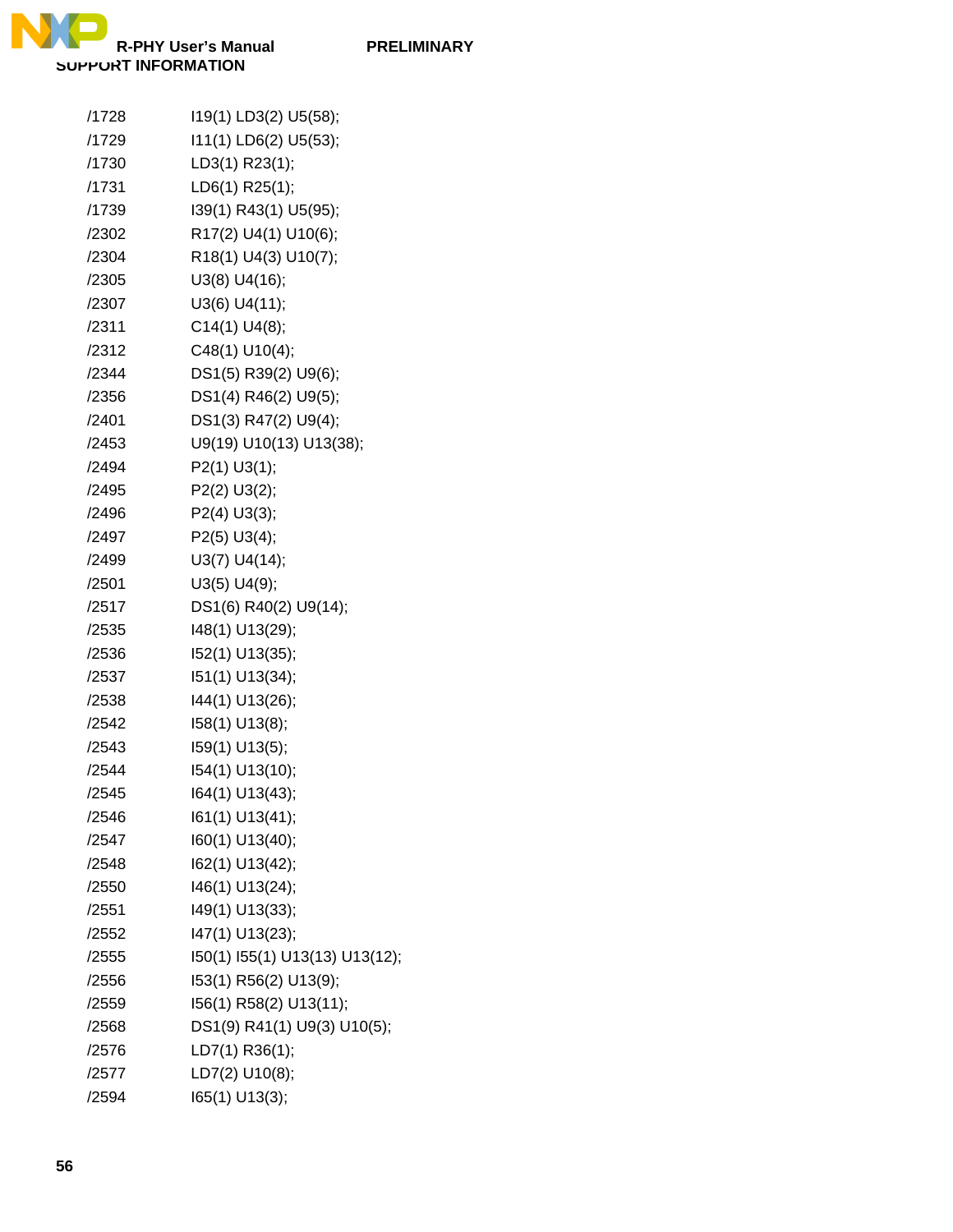

| /2595     | I66(1) U13(6);                         |
|-----------|----------------------------------------|
| /2596     | I45(1) U13(25);                        |
| /2597     | I43(1) U13(28);                        |
| /2623     | R61(2) U13(1);                         |
| /2625     | J7(2) R60(2) U13(2);                   |
| /2656     | J6(2) U9(17) U13(4);                   |
| /3292     | R10(1) U6(18);                         |
| /3293     | R7(2) R11(2) U2(2);                    |
| /3298     | R11(1) U6(16);                         |
| /3304     | C34(1) U6(15);                         |
| /3305     | C33(1) U6(12);                         |
| /3309     | L3(1) R16(2);                          |
| /3318     | C7(1) R9(1) R15(1) R16(1) U6(6);       |
| /3319     | C7(2) R9(2) U2(16);                    |
| /3323     | R7(1) R10(2) U2(1);                    |
| /3325     | C6(1) L3(2) R8(1) R13(1) R14(2) U6(8); |
| /3327     | C6(2) R8(2) U2(15);                    |
| /3332     | U2(13) U2(14);                         |
| /3333     | U2(4) U2(3);                           |
| /3344     | C23(2) R14(1) R15(2) R30(2) R31(2);    |
| /3349     | P1(1) U2(7);                           |
| /3350     | P1(2) U2(8);                           |
| /3374     | $J5(3)$ U6 $(38)$ ;                    |
| /3429     | LD4(1) U6(14);                         |
| /3430     | LD1(1) U6(13);                         |
| /3431     | LD4(2) R22(1);                         |
| /3432     | LD1(2) R20(1);                         |
| /3460     | I29(1) U6(24);                         |
| /3461     | I23(1) U6(11);                         |
| /3462     | I34(1) U6(51);                         |
| /3468     | R34(1) U6(42);                         |
| /3491     | I42(1) J3(3) R51(1) U6(37);            |
| /3492     | I28(1) J2(3) U6(23);                   |
| /3493     | I35(1) J4(3) R33(1) U6(40);            |
| /3512     | P1(7) U2(10);                          |
| /3513     | P1(8) U2(9);                           |
| /3524     | I36(1) U6(35);                         |
| /4312     | F1(2) P3(1);                           |
| /4437     | U12(8) U14(2);                         |
| /25CSPHY~ | J1(3) R54(2) U6(64);                   |
| /155CSPY~ | J1(1) R53(2) U5(100);                  |
| /155RCAV  | J2(1) U5(69);                          |
| /155RRDEN | J3(1) R52(1) U5(68);                   |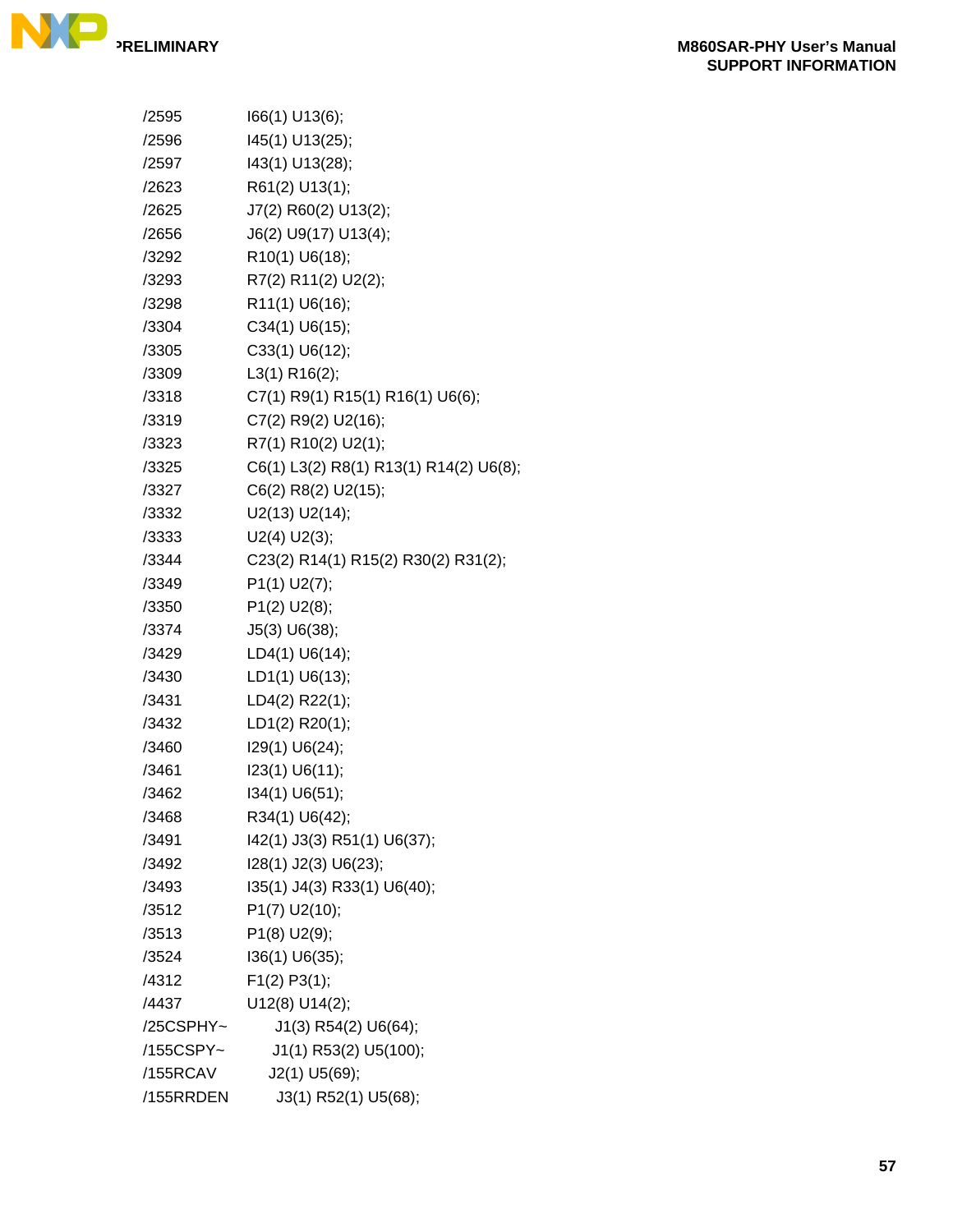

| /155TCAV    | $J5(1)$ U5 $(86)$ ;                                                     |
|-------------|-------------------------------------------------------------------------|
| /155TWREN   | J4(1) R50(1) U5(85);                                                    |
| /AD0        | P5(11) P13(B27) U5(119) U5(109) U6(62);                                 |
| /AD1        | P5(10) P13(B26) U5(120) U5(110) U6(61);                                 |
| /AD2        | P5(9) P13(A15) U5(111) U5(121) U6(60);                                  |
| /AD3        | P5(8) P13(A13) U5(112) U5(122) U6(59);                                  |
| /AD4        | P5(7) P13(B16) U5(123) U5(115) U6(58);                                  |
| /AD5        | P5(6) P13(B15) U5(124) U5(116) U6(57);                                  |
| /AD6        | P5(5) P13(A21) U5(125) U5(117) U6(55);                                  |
| /AD7        | P5(4) P13(A20) U5(126) U5(118) U6(54);                                  |
| /AGND       | C1(1) C2(1) C8(2) C9(1) C10(1) C11(2) C13(1) C15(1) C17(2)              |
|             | C18(1) C20(1) C21(1) C22(1) C23(1) C25(1) C26(1) C27(1) C29(2)          |
|             | C30(2) C42(2) C43(1) C44(1) C45(1) C46(1) C47(2) C53(2) C58(1)          |
|             | D1(2) D2(1) D2(3) J10(1) P2(3) P2(6) P3(3) P3(2) R2(1) R5(1)            |
|             | R13(2) R17(1) R18(2) R24(1) R27(1) R28(1) R31(1) R45(1) R48(1)          |
|             | R63(2) U1(1) U1(9) U2(5) U2(12) U4(2) U5(7) U5(28) U5(31) U5(29)        |
|             | U5(3) U5(37) U5(34) U5(17) U5(5) U5(35) U5(11) U5(10) U5(40) U6(63)     |
|             | U10(9);                                                                 |
| /ALE        | P5(15) P13(B18) U5(127) U6(1);                                          |
| <b>AVCC</b> | C8(1) C11(1) C13(2) C20(2) C21(2) C22(2) C53(1) C58(2) D1(1) D2(4)      |
|             | F1(1) L1(1) L2(1) L4(1) L5(1) L6(1) L7(1) L8(2) L9(1) LD8(2) R30(1)     |
|             | U6(5) U6(9) U6(3) U6(7) U10(1);                                         |
| /CS_PHY∼    | J1(2) P5(13) P13(B5);                                                   |
| /CS_T1~     | P6(10) P13(B22) U13(19);                                                |
| /DAT0       | P4(11) P13(C15) U5(87) U5(70) U6(26) U6(50);                            |
| /DAT1       | P4(10) P13(C16) U5(88) U5(71) U6(27) U6(49);                            |
| /DAT2       | P4(9) P13(C17) U5(74) U5(89) U6(48) U6(28);                             |
| /DAT3       | P4(8) P13(C18) U5(90) U5(75) U6(29) U6(47);                             |
| /DAT4       | P4(7) P13(C19) U5(91) U5(76) U6(30) U6(46);                             |
| /DAT5       | P4(6) P13(C20) U5(92) U5(77) U6(31) U6(45);                             |
| /DAT6       | P4(5) P13(C32) U5(93) U5(78) U6(44) U6(33);                             |
| /DAT7       | P4(4) P13(C30) U5(94) U5(79) U6(43) U6(34);                             |
| /GND        | C12(1) C19(1) C24(1) C28(1) C32(2) C33(2) C34(2) C35(1) C36(1)          |
|             | C37(1) C38(1) C39(1) C40(1) C41(1) C48(2) C49(1) C50(1) C54(2)          |
|             | C55(1) C56(1) C57(1) C59(1) C60(1) DS1(11) DS1(2) DS1(1) DS1(10)        |
|             | I13(1) J10(2) P4(20) P5(20) P6(20) P13(C9) P13(C29) P13(C12) P13(C10)   |
|             | P13(C31) P13(C11) P13(A32) P13(A23) P13(B32) P13(B19) P13(C13) P13(A22) |
|             | P13(C8) P13(C14) P13(C7) R19(2) R21(2) R23(2) R25(2) R36(2) R39(1)      |
|             | R41(2) R46(1) R47(1) R60(1) R61(1) R62(2) U5(39) U5(52) U5(102) U5(47)  |
|             | U5(19) U5(48) U5(38) U5(49) U5(64) U5(2) U5(113) U5(21) U5(62) U5(103)  |
|             | U5(46) U5(106) U5(65) U5(128) U5(1) U5(80) U5(72) U5(56) U5(45) U5(41)  |
|             | U6(32) U6(21) U6(19) U8(7) U9(2) U9(10) U10(3) U10(10) U11(7) U12(7)    |
|             | U13(22) U13(36) U14(8) U15(10) U15(1);                                  |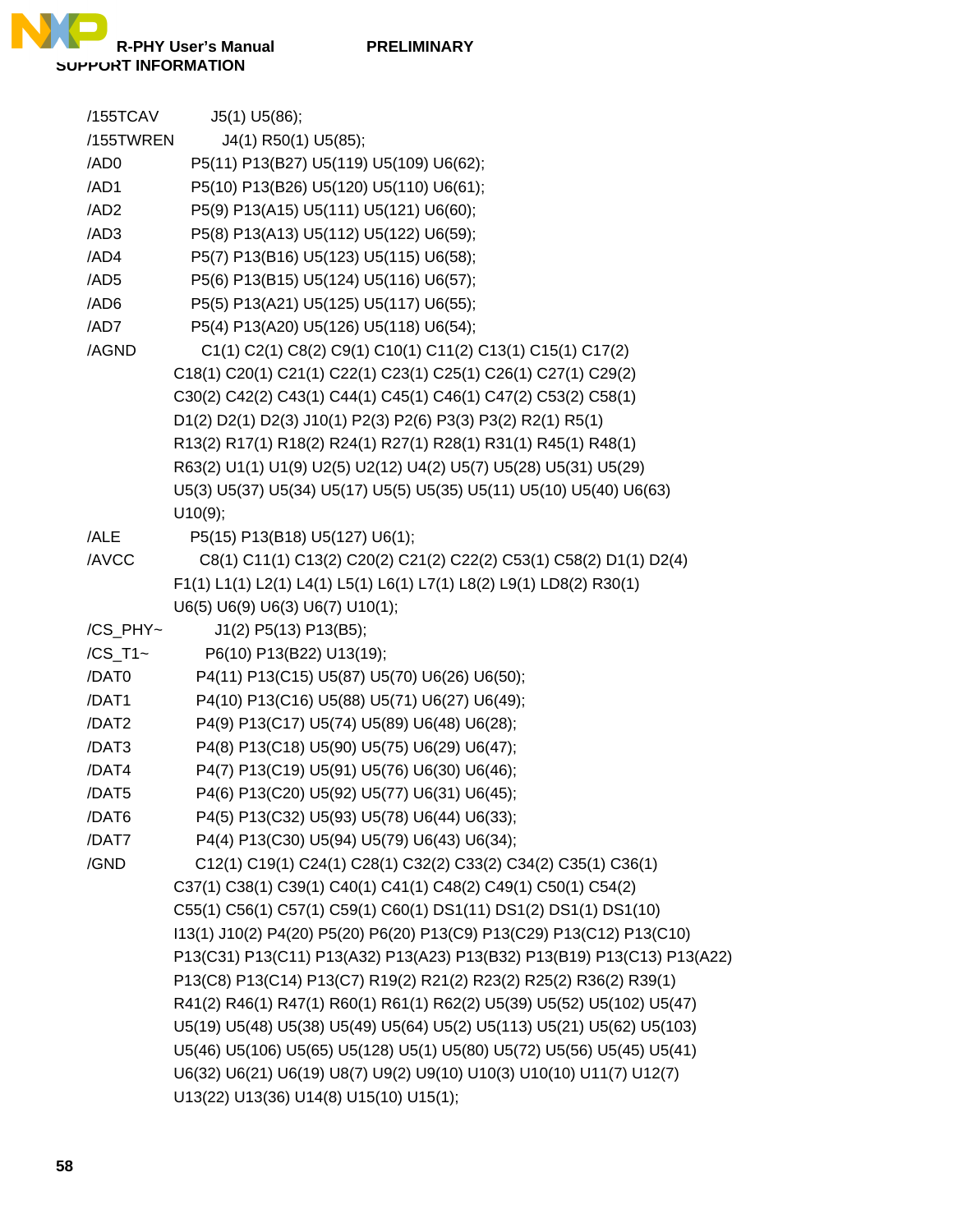

| /IRQ2~        | I27(1) I33(1) I57(1) P5(16) P6(16) P13(A28) R35(1) U5(108) U6(53) U13(16);  |
|---------------|-----------------------------------------------------------------------------|
| /L1RCLKB      | J6(1) P5(3) P6(5) P13(A14) U9(20) U10(11) U13(27);                          |
| /L1RSYNCB     | J7(1) P6(9) P13(B29) U13(31);                                               |
| /L1RXDB       | LD5(2) P6(6) P13(A19) R57(2) U13(30);                                       |
| /L1TCLKB      | J6(3) J9(1) P6(4) P6(3) P13(A16) U14(14);                                   |
| /L1TSYNCB     | J7(3) J8(1) P6(8) P13(B28);                                                 |
| /L1TXDB       | LD2(2) P6(7) P13(A18) R59(2) U13(7);                                        |
| $/LF -$       | P6(17) P13(B21) R38(2) U9(11);                                              |
| /PHYRRCLK     | R44(2) U15(18);                                                             |
| /PHYTRCLK     | R49(2) U15(16);                                                             |
| /PRTY_OUT     | I31(1) U5(82);                                                              |
| /RAVCC        | C29(1) C30(1) C45(2) L6(2) U5(24) U5(32);                                   |
| /RAVD1        | C17(1) C46(2) L5(2) U5(30);                                                 |
| /RAVD2        | C18(2) C47(1) L4(2) U5(36);                                                 |
| /RCAV         | J2(2) P4(16) P13(B20);                                                      |
| /RDATA67      | U9(18) U10(12) U13(39);                                                     |
| /READ~        | P5(17) P13(B14) U5(105) U6(4);                                              |
| /RRDEN        | J3(2) P4(17) P13(A5);                                                       |
| /RST_BRD~     | P5(14) P6(15) P13(B6) R42(1) U5(101) U6(52) U13(37);                        |
| /SPI_CLK      | P6(12) P13(B2) U13(20);                                                     |
| /SPI_IN       | P6(13) P13(B3) U13(17);                                                     |
| /SPI_OUT      | P6(14) P13(B4) R55(2) U13(18);                                              |
| /TAIS         | DS1(7) R37(2) U9(1);                                                        |
| <b>/TAVCC</b> | C1(2) C26(2) C27(2) C44(2) I9(1) L7(2) R3(2) R4(2)                          |
|               | R26(2) U5(8) U5(12);                                                        |
| /TAVD1        | C25(2) C43(2) L8(1) U5(4);                                                  |
| /TAVD2        | C15(2) C42(1) L9(2) U5(6);                                                  |
| /TCAV         | J5(2) P4(12) P13(B17);                                                      |
| <b>/TRCLK</b> | I26(1) I38(1) P4(3) P4(14) P13(A7) U5(67) U5(84) U6(36) U6(41);             |
| <b>/TRSOC</b> | I30(1) I37(1) P4(15) P13(C26) U5(83) U5(96) U6(22) U6(39);                  |
| <b>/TWREN</b> | J4(2) P4(13) P13(A6);                                                       |
| /VCC          | C12(2) C19(2) C24(2) C28(2) C32(1) C35(2) C36(2) C37(2) C38(2)              |
|               | C39(2) C40(2) C41(2) C49(2) C50(2) C54(1) C55(2) C56(2) C57(2)              |
|               | C59(2) C60(2) DS1(14) DS1(12) DS1(13) DS1(8) I25(1) LD9(2) P13(A17)         |
|               | P13(C2) P13(C1) P13(C5) P13(C25) P13(C3) P13(C4) P13(C21) R20(2) R22(2)     |
|               | R33(2) R34(2) R35(2) R37(1) R38(1) R40(1) R42(2) R43(2) R50(2) R51(2)       |
|               | R52(2) R53(1) R54(1) R55(1) R56(1) R57(1) R58(1) R59(1) U5(81) U5(73)       |
|               | U5(20) U5(61) U5(55) U5(66) U5(107) U5(114) U5(18) U6(56) U6(25) U8(14)     |
|               | U8(11) U9(7) U10(2) U10(18) U11(14) U11(11) U12(14) U12(11) U13(21) U13(44) |
|               | U14(4) U14(6) U14(7) U14(3) U14(9) U14(5) U14(10) U14(16) U14(1) U15(8)     |
|               | U15(13) U15(11) U15(20) U15(6) U15(17) U15(19) U15(15);                     |
| $M$ RITE~     | P5(12) P13(B23) U5(104) U6(2);                                              |
| /XSIG310      | $C14(2)$ U9(9) U9(12);                                                      |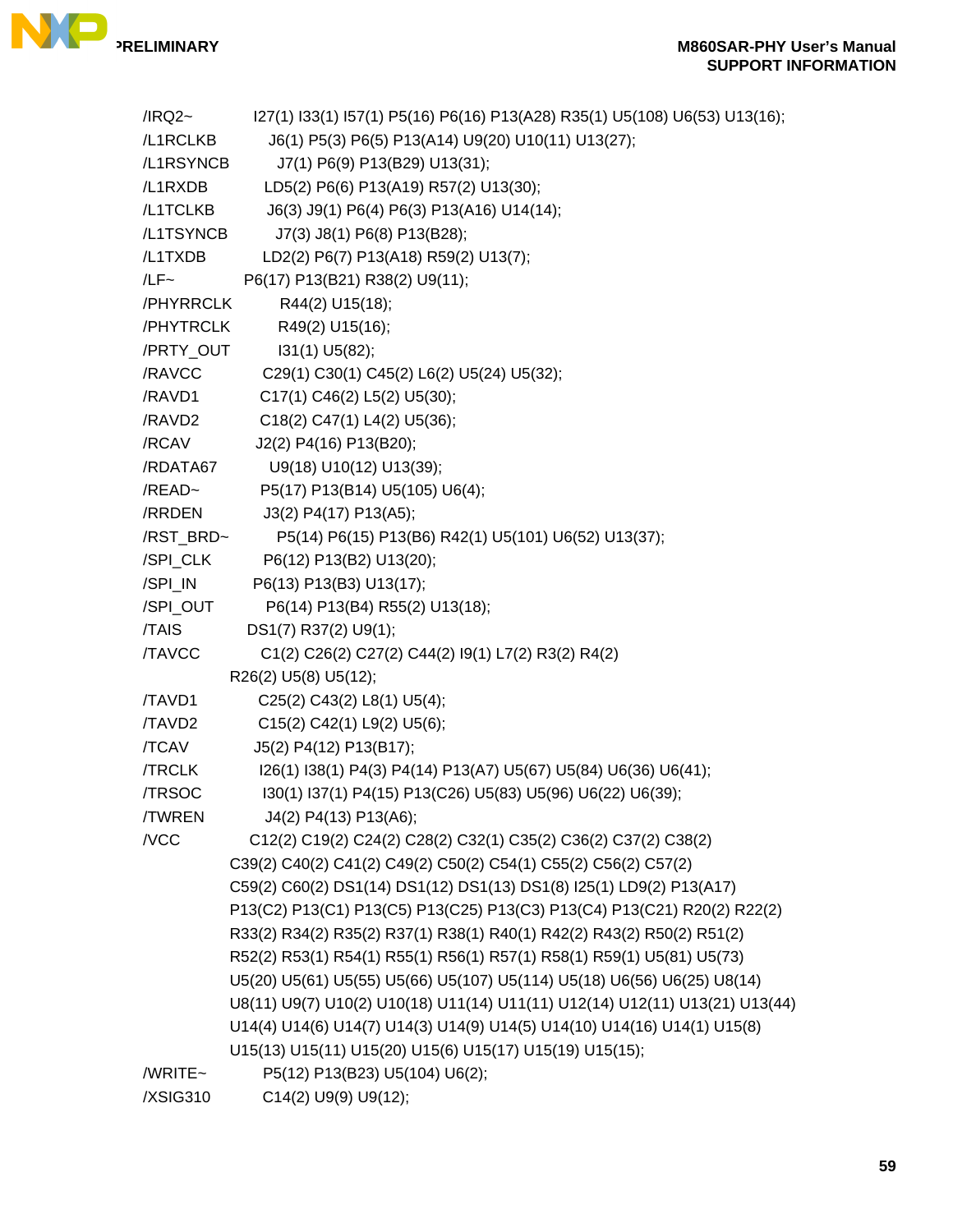

| /XSIG335 | U9(16) U13(14);     |
|----------|---------------------|
| /XSIG432 | U9(15) U13(15);     |
| /XSIG440 | U4(6) U9(8) U9(13); |
| /XSIG454 | U6(20) U8(8)        |